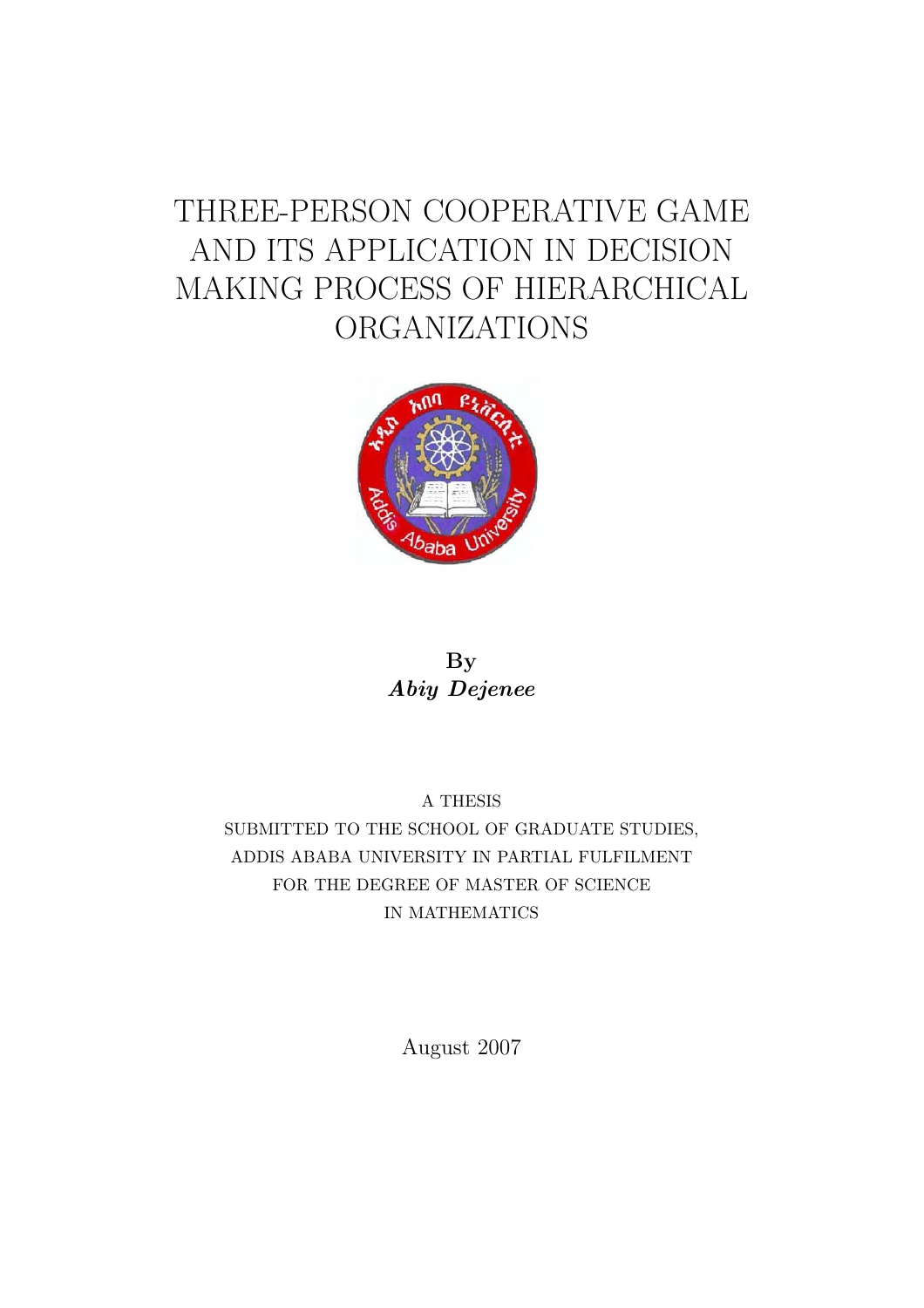### Abstract

The solution of an n-level linear problem, when the levels make decisions sequentially and independently, is not necessarily pareto-optimal, i.e.there exist feasible points which offer increased payoffs to some levels without diminishing the payoffs to other levels. These increased payoffs may be obtained if the levels coalesce.

In particular if the number of decision makers on each level form coalition to work cooperatively they can get a better payoff. A game theoretic methodology for predicting coalition formation in the decision makers on each level is presented. The problem is modeled as an abstract game. If a core exists for the characteristic function game, then there exists a set of enforceable points which offer the increased payoffs available to the system, but a core may not exist. When the core exist, for games with non-empty cores, it would be an advantageous property for a power index to assign values to the players that comprise a solution in the core. We use Shapley value, as a solution concept, which has got a drawback that it might not always been an element of the core. So we take the Willick's power index as a best solution concept, which has got a better relation with the core than Shapley.

The n-level Stackleberg problem, which represent a class of n-level linear problem, as a special case the 3-level Stackleberg problem, is defined. In the university budget allocation system coalition among decision makers in each level, science faculty, is used to demonstrate the suggested methodology.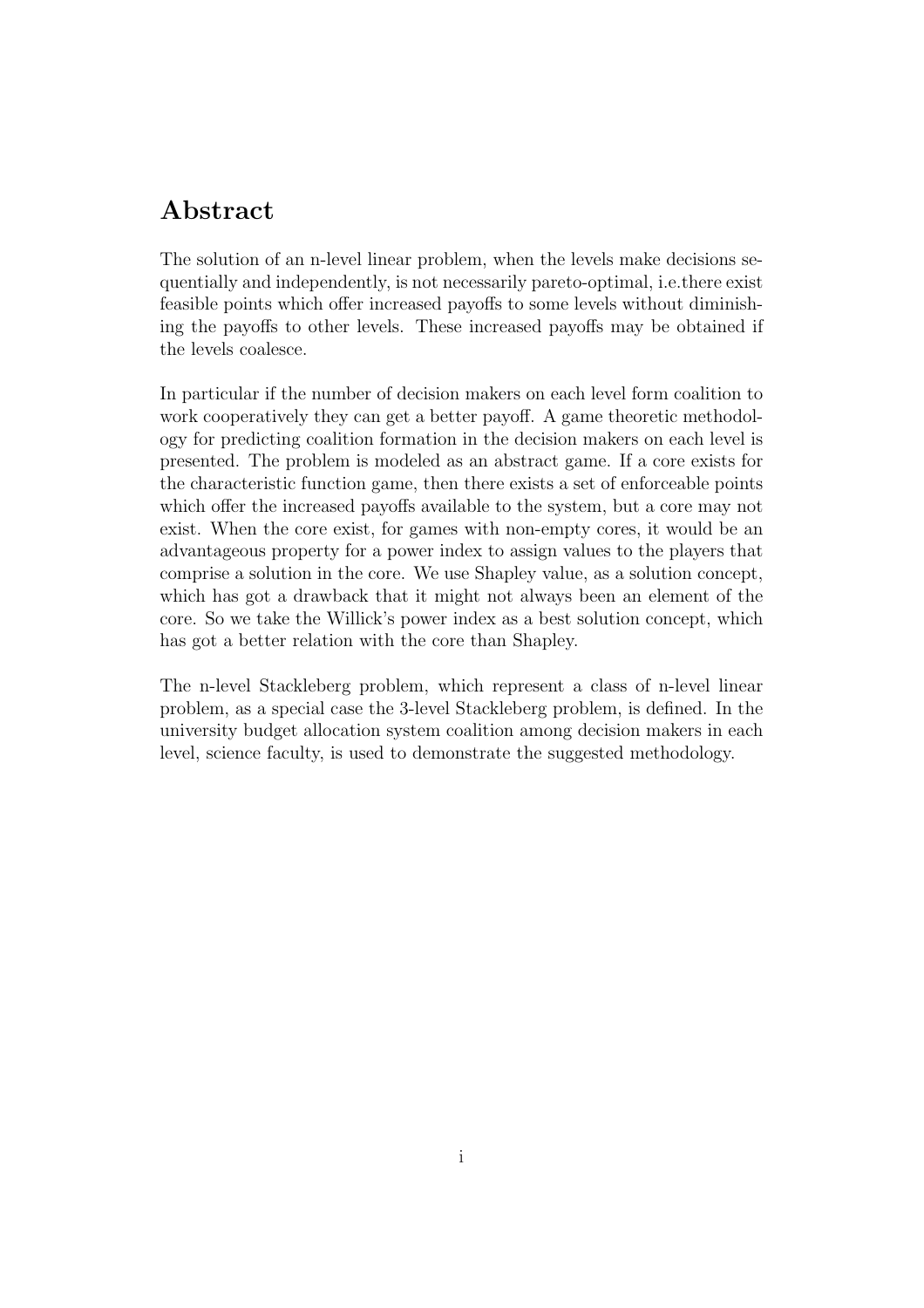## Addis Ababa University

## School of Graduate Studies

## Three-Person Cooperative Game and its Application in Decision Making Process Of Hierarchical Organizations

By Abiy Dejenee

Approved by Board of Examiners

| Chairman of department or Graduate committee | Signature |
|----------------------------------------------|-----------|
| Advisor                                      | Signature |
| External Examiner                            | Signature |
| Internal Examiner                            | Signature |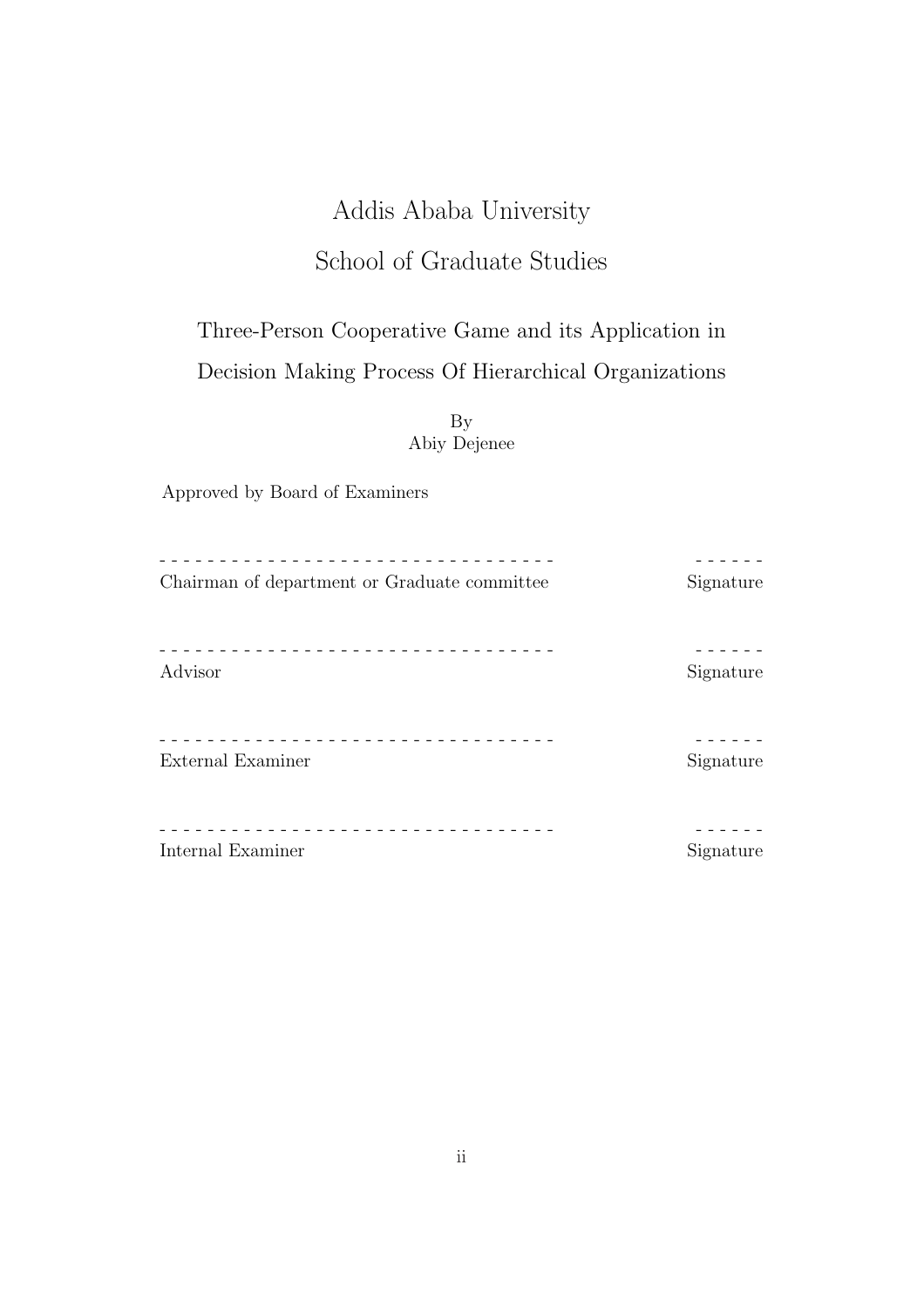## Dedication

To my family and my best friend Abraham Kassaye.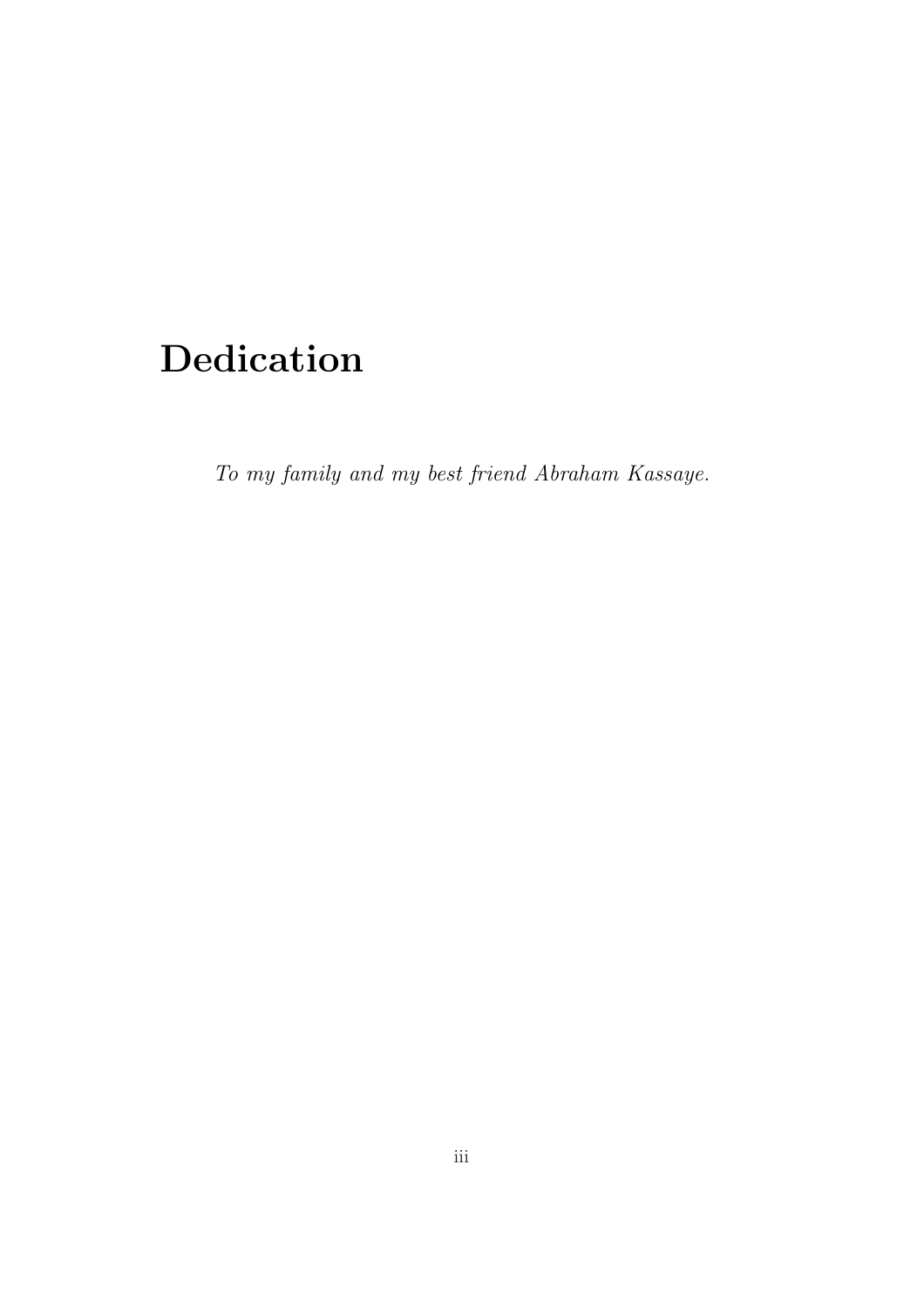### Acknowledgements

I would like to express my deepest gratitude and thanks to my thesis advisor Dr.Semu Mitiku for his unreserved material support and invaluable advise. Without his insight in the problem and patience with me, I would, no doubt, still be on square one. I also recall and appreciate his invaluable financial and moral support to start my study earlier and to complete it on time. His encouragement and appreciation throughout my study at the university has been very indispensable. I will remember his generosity, consideration, and friendship long after I have forgotten the contents of this thesis.

I am highly indebted and grateful to my lecturers, family and friend, Ato Admasu Tassew. My special thanks goes to my best friend, on this big universe, Engineer Abraham Kassaye, mom and dad for their invaluable moral and financial support to continue my education. Their confidence in me has been, and still is, a constant source of inspiration.

I would like to extend my thanks to the Mathematics Department of Addis Ababa University for giving me the opportunity to do my graduate work and also for supplying me with the necessary facilities and materials for the study. My Special thanks also goes to Dr. Adinew Alemayehu head department of Mathematics for all his help and encouragement.

Last, but not least, I would like to forward my grateful thanks to my colleague and friend Ato Esubalew Lakie, who was working with me the multilevel part, without his study and help my thesis would be half and incomplete.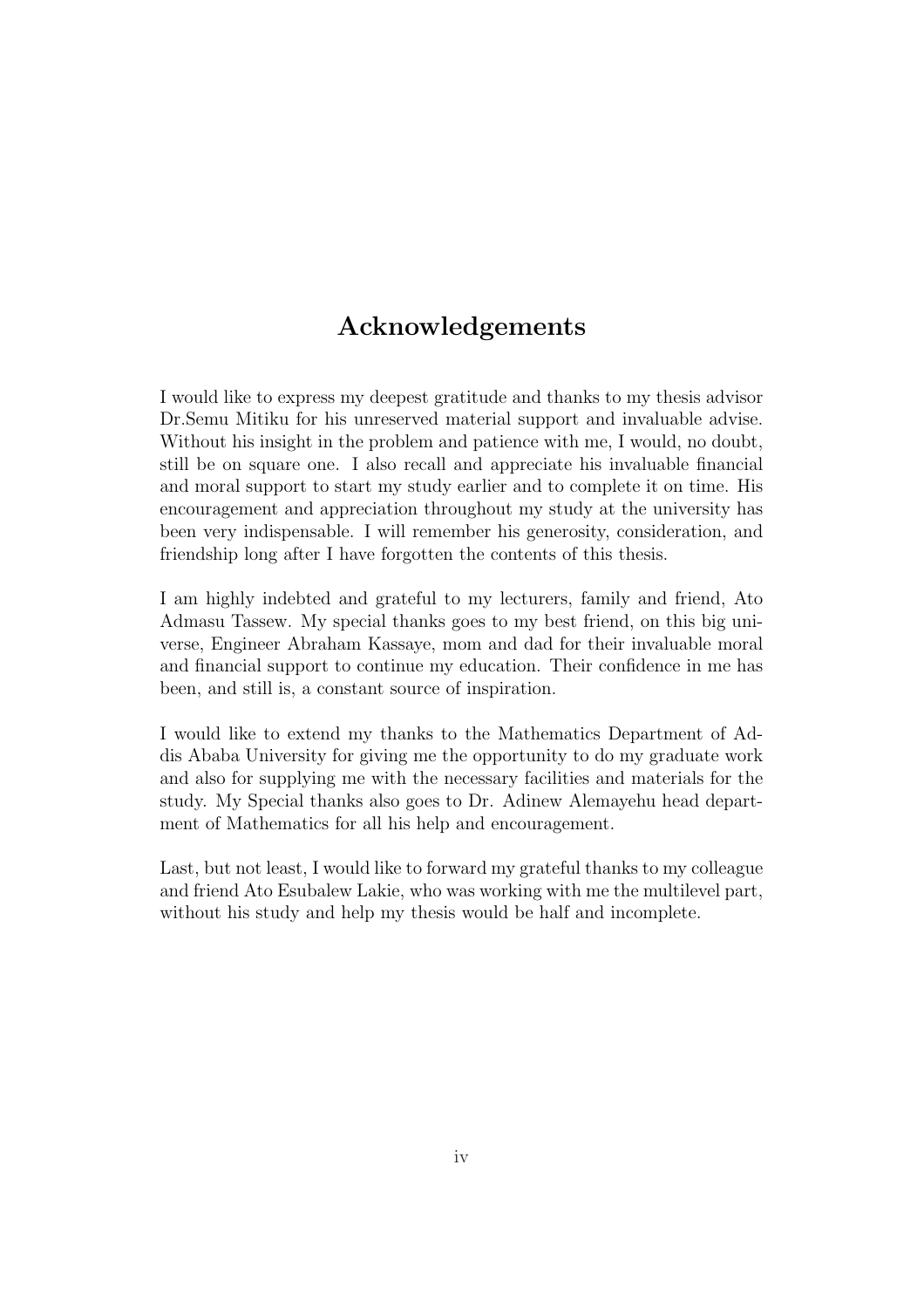# List of Figures

| 2.1 Example of a Rational Reaction Set for a two-level problem . 13 |  |
|---------------------------------------------------------------------|--|
| 2.2 A two-level programming problem 17                              |  |
|                                                                     |  |
|                                                                     |  |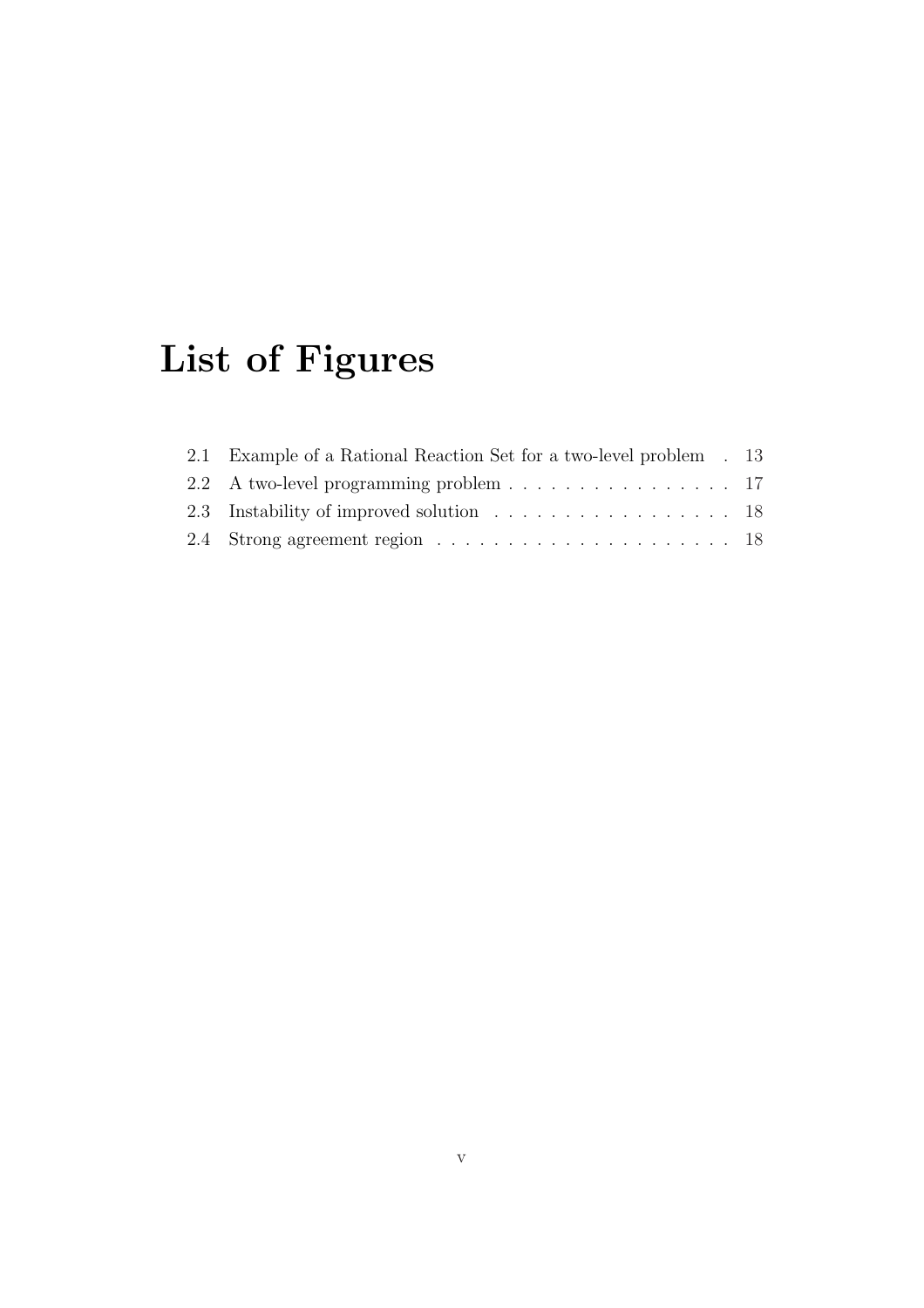## List of Tables

| 3.1 Comparison between power indices 38 |  |  |  |  |  |  |  |  |  |
|-----------------------------------------|--|--|--|--|--|--|--|--|--|
|                                         |  |  |  |  |  |  |  |  |  |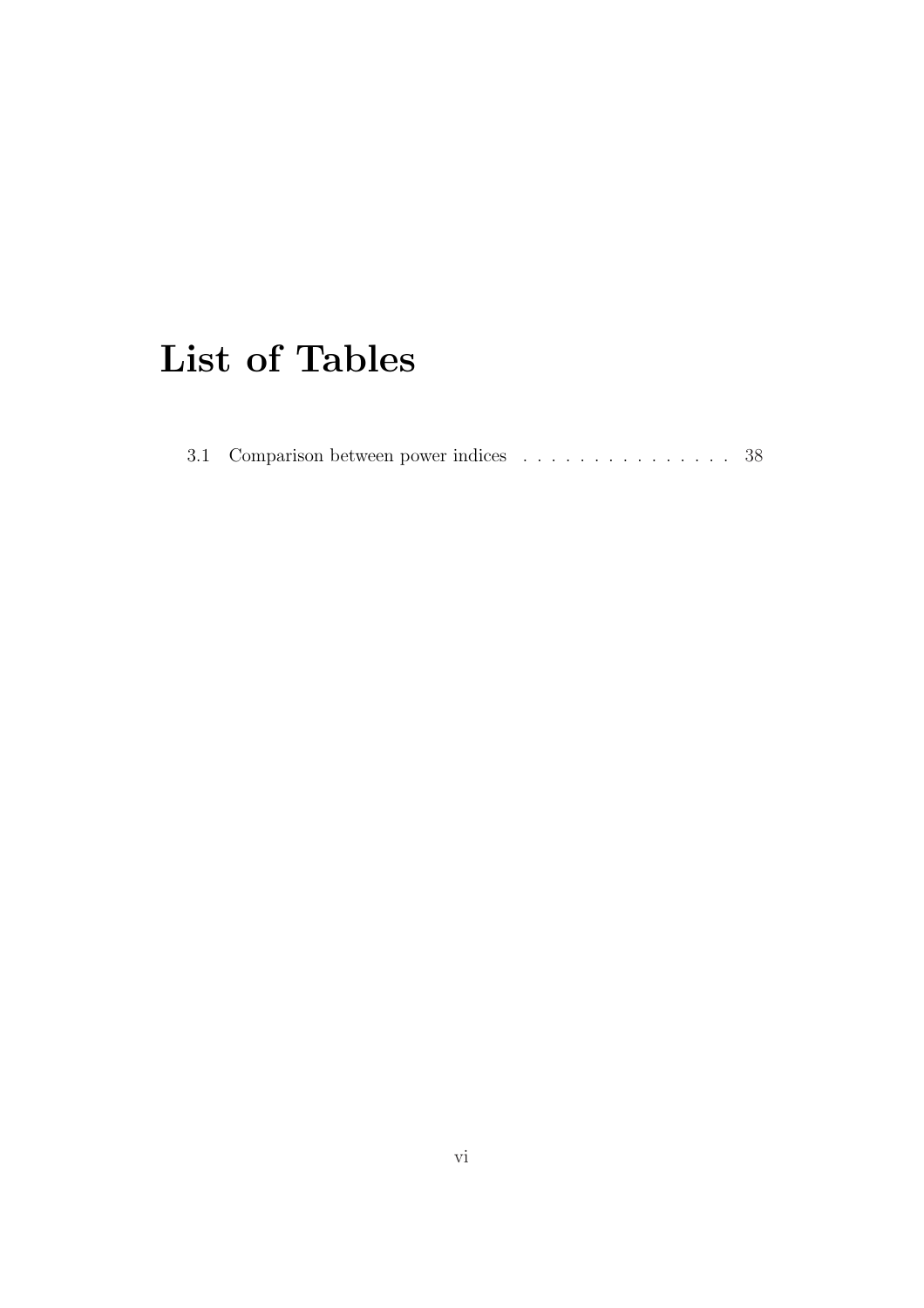## **Contents**

| $\mathbf{1}$     |     | Introduction                                   | 1              |
|------------------|-----|------------------------------------------------|----------------|
|                  | 1.1 |                                                | $\overline{7}$ |
|                  | 1.2 |                                                | 9              |
| $\overline{2}$   |     | The Stackleberg Model<br>11                    |                |
|                  | 2.1 | The n-player Stackelberg Game<br>13            |                |
|                  | 2.2 | The 3-player Stackelberg Game<br>15            |                |
| 3                |     | Coalition<br>19                                |                |
|                  | 3.1 | 19                                             |                |
|                  | 3.2 | 22                                             |                |
|                  |     | Imputation and the Core<br>23<br>3.2.1         |                |
|                  |     | 25<br>3.2.2                                    |                |
|                  |     | 3.2.3<br>29                                    |                |
| $\boldsymbol{A}$ |     | Application of 3-person Cooperative Game<br>39 |                |
|                  | 4.1 | 39                                             |                |
|                  | 4.2 | 42                                             |                |
|                  | 4.3 | 43                                             |                |
|                  |     | 44<br>4.3.1                                    |                |
|                  |     | 4.3.2<br>46                                    |                |
|                  | 4.4 | General Steps of the Application<br>48         |                |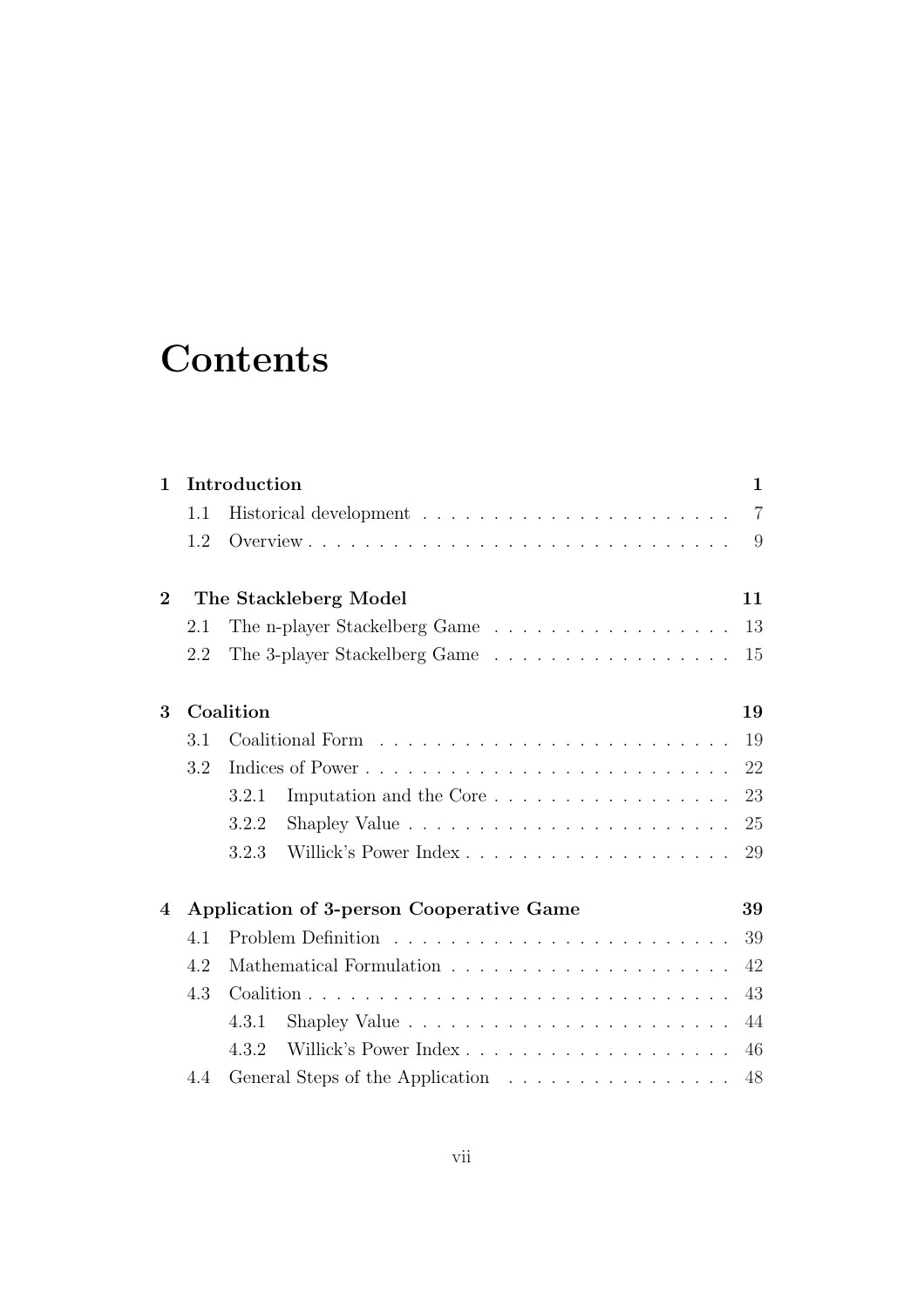|  | 5 Conclusion and Recommendations | .51 |
|--|----------------------------------|-----|
|  |                                  |     |
|  |                                  |     |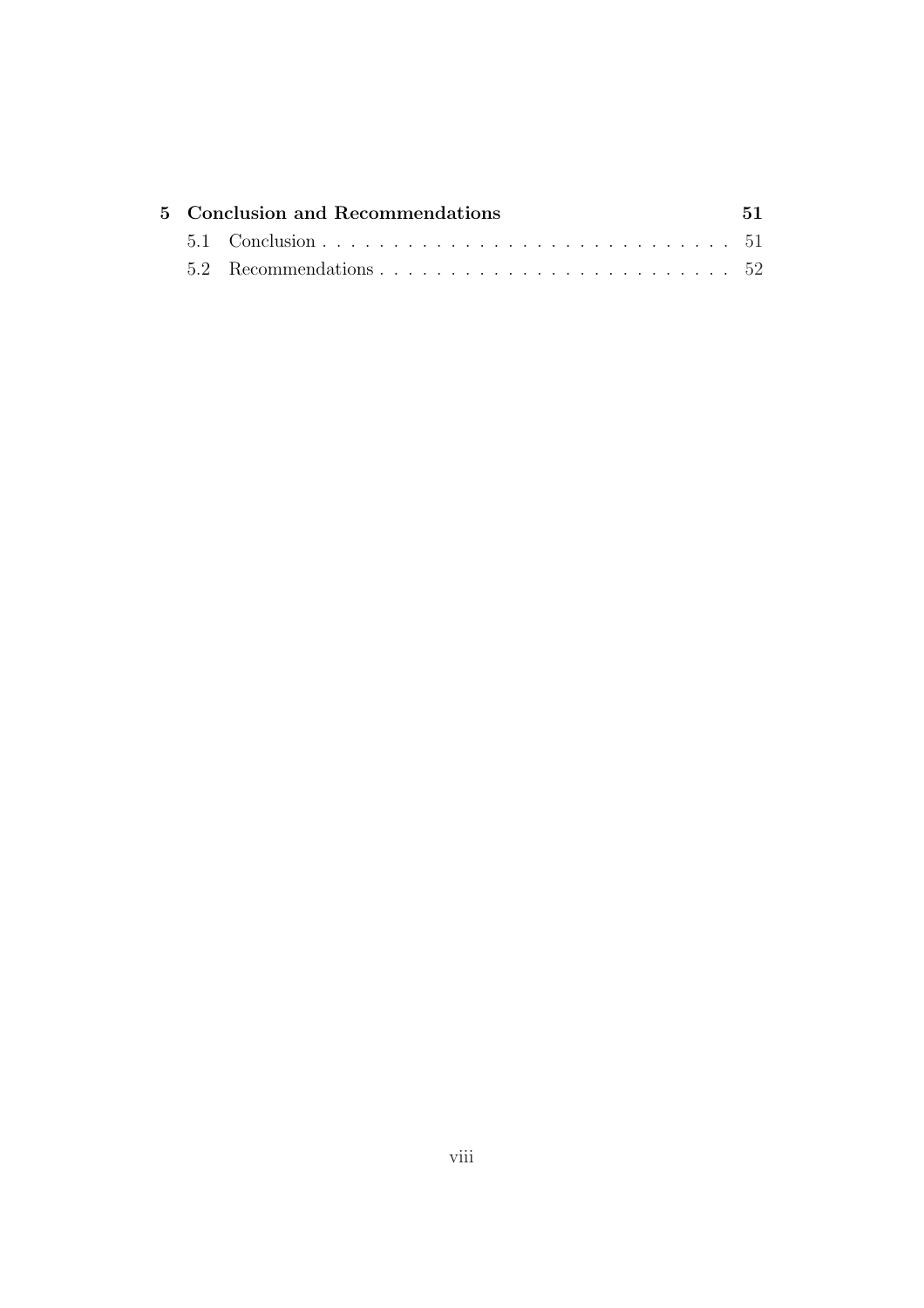## Chapter 1

## Introduction

The behaviors of organizational structures have been extensively studied and debated over the last half century. The group decision-making process is a driving force in the world today. It has been known for sometime that the successful design of large, complex systems invariably involves decomposition of the system into a number of smaller subsystems, each with its own goal and constraints. The resulting interconnection of subsystems may take on many forms. Such as committees, hierarchies, and matrix organizations to name a few. But one of the most prevalent decision making structure through out history has been the hierarchy. Hierarchies exist in nearly every facet of life. They occurs in the government, business world, and even in the family unit.

A question that could arise is why hierarchy is so prevalent, even in nature. Some suggest that the hierarchy exhibits features that lend itself to obtaining solutions more easily than other structures. Hierarchical form in which a given level unit (or decision maker) controls or coordinates the units (or decision makers) on the level below it, and in turn is controlled by the units on the level above it. A system decomposed in this way is termed as decen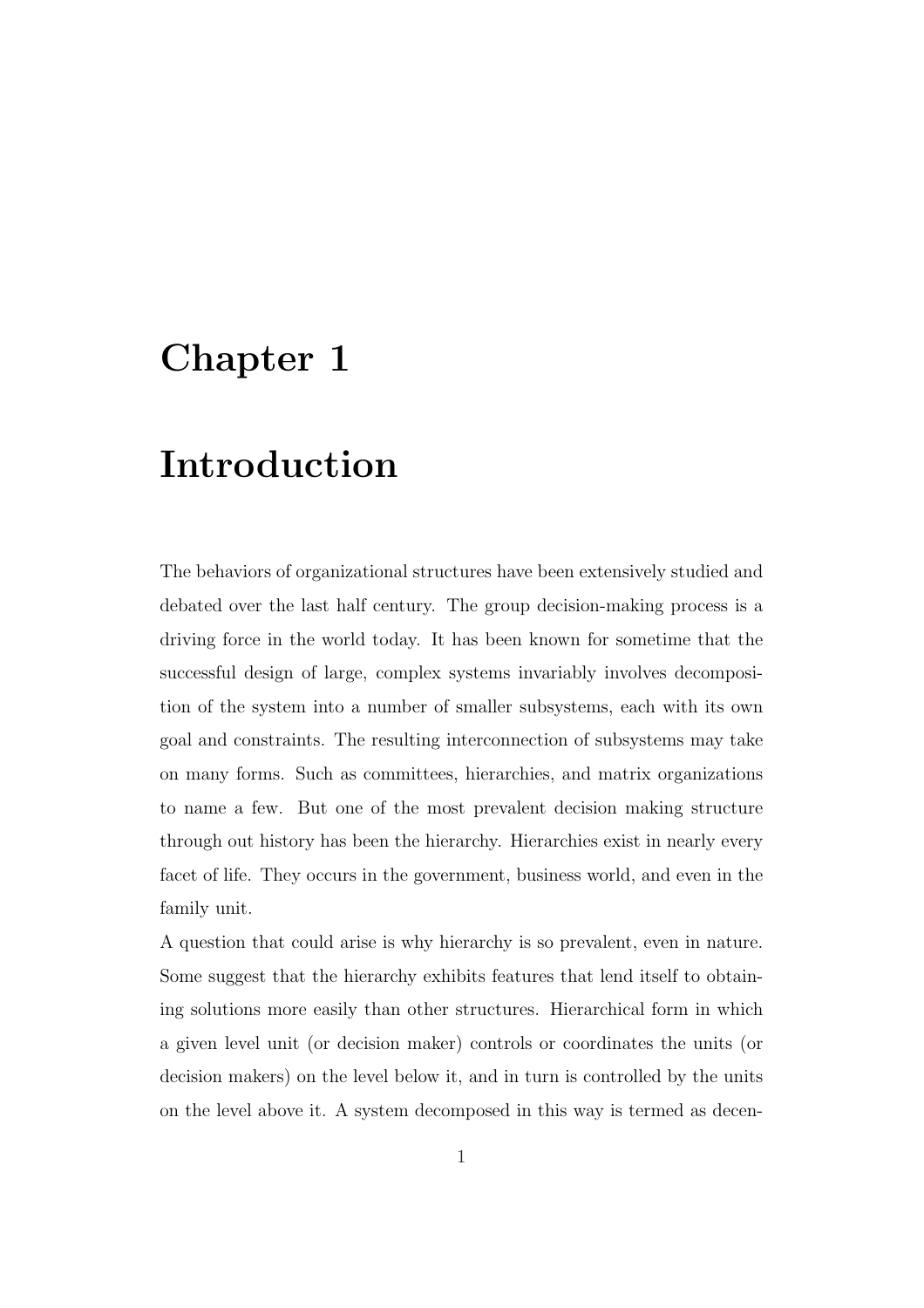tralized multi-level system.

In a decentralized system, for example, top management is most often concerned with the development of corporate strategy and issues relating to overall profitability, market share and long-term liquidity and not with the coordination of day-to-day activities. As such, it rarely exercises direct control over its decision but may influence their operation by setting transfer prices, establishing product lines and channeling capital investment. At the divisional level, if management's objectives are not in line with those of head quarters, a situation may arise where individual units either overproduce or under produce,as they attempt to maximize net benefits. Finally at the lowest level of the hierarchy, labor employs uses a different set of response mechanisms to further its objective with in the collective bargaining frame work.

In game theoretic approaches explicitly consider the individual decisionmaking units or players by assessing each a unique objective function and control set. In the hierarchy, player's position and individual problem is well defined. This does not imply the solution obtained from a hierarchy is optimal. In fact, the decision made from organizations in the hierarchical form often seems to make no-sense. Therefore, by understanding them, we can eliminate their inherent efficiencies and better utilize the source which they expand.

Since the advent of linear programming and game theory in the 1940's and 1950's, a substantial effort has been directed toward analyzing the behaviors of interacting decision makers, each attempting to optimize individual objectives in view of decisions made by others. Many scientific disciplines have contributed towards analyzing these problems, including operations research, control theory, economics, psychology, human factors, organizational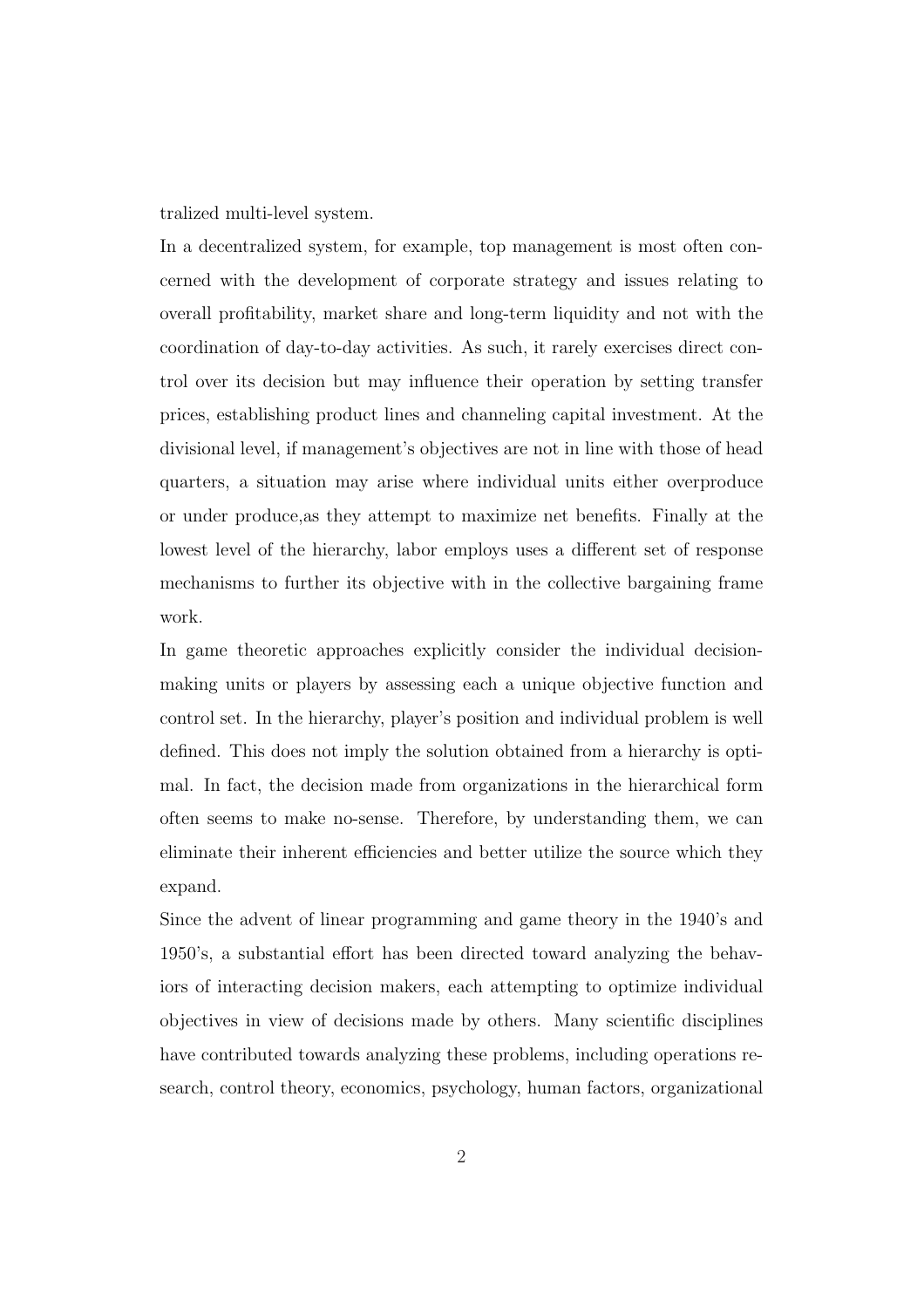behavior, sociology and political science.

Game theory is the formal study of conflict and cooperation. Game theoretic concepts apply whenever the actions of several agents are interdependent. These agents may be individuals, groups, firms or any combination of these. The concept of game theory provides a language to formulate, analyze, structure, and understand strategic scenarios.

The internal consistency and mathematical foundation of game theory make it a prime tool for modeling and designing automated decision making process in interactive environment. As a mathematical tool for decision maker the strength of game theory is the methodology it provides for structuring and analyzing problems of strategic choice. The process of formally modeling a situation as a game requires the decision maker to enumerate explicitly the players and their strategic options and to consider their preference and reaction.

The aim of game theory is to investigate the manner in which rational people should interact when they have conflicting interests. Most two person games are usually zero-sum type where everything that one player wins must be lost by other which is strictly competitive. But, as often happens in most real life situations, it is not generally true that the interests of two players are always exactly opposed. Very often, both can benefit through cooperation. Cooperation behavior often emerges at a group, rather than social level; in many instances we observe the formation of independent groups, teams, clubs cooperatives each of them persecuting the same goal (in turn provision of commodities, maximization of profits, raising of public funds,standards of behavior etc). It is then natural to focus on what players ought, in some sense, to agree. Two natural restrictions on such agreements are, first, that each player gets at least as large payoffs as he can guarantee himself and the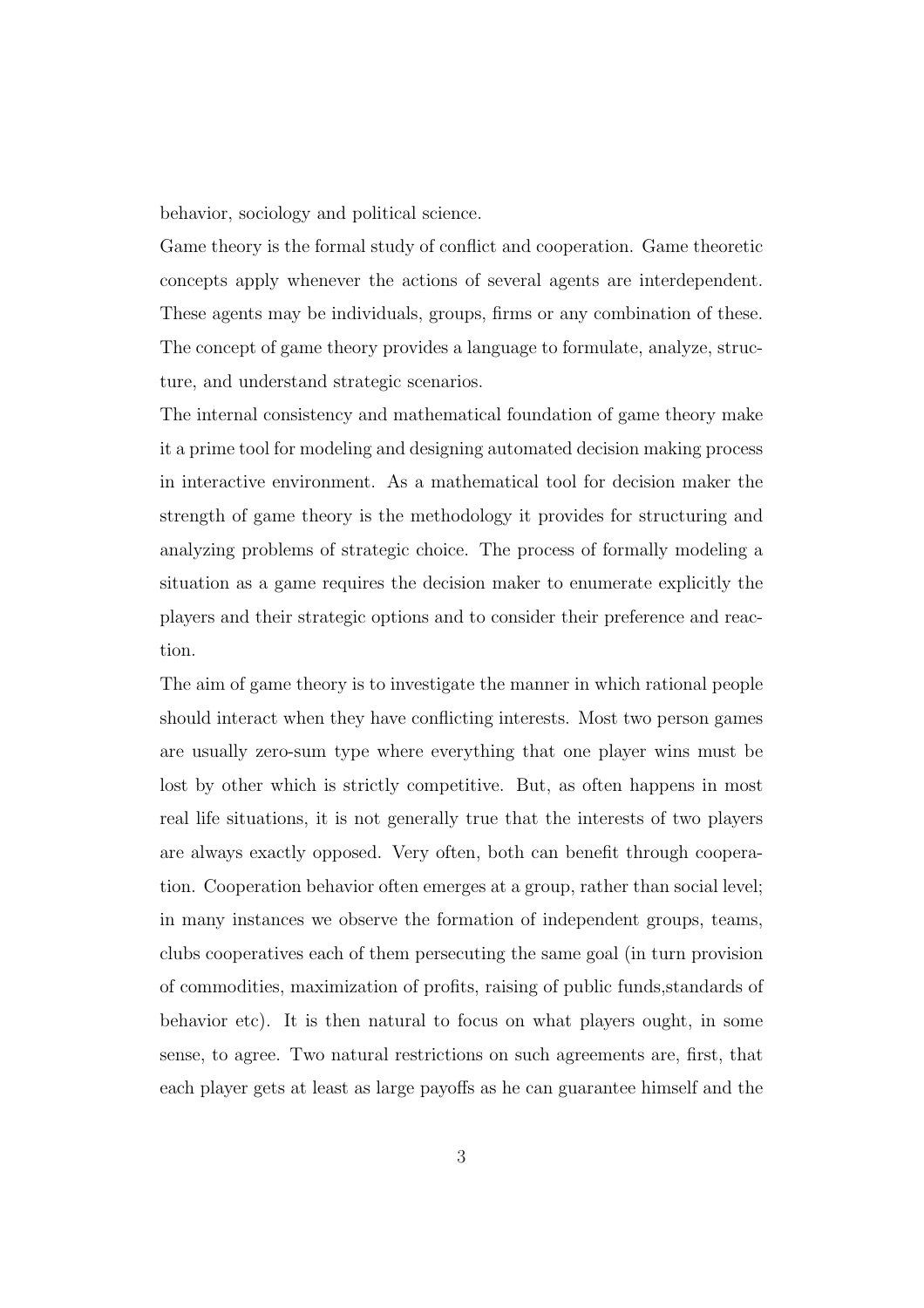second, the coalition consisting of all players in the game receive a payoff vector which is Pareto optimal (the payoff cannot be improved further to all players' advantage). When n-persons work to cooperate to be benefited together we call the game n-persons cooperative game. As a special case of n-person cooperative game, when we have three persons cooperating to work together we call that 3-persons cooperative game.

In any level of government one of the most crucial decisions which must be made concerns the allocation of resources to different sectors of the economy and different divisions of government. The allocation of resources by a state or national government is often a multi level allocation process where one decision-maker of government distributes resources to several lower level decision makers. These decision makers in turn may either allocate the money to be distributed among even lower level players of the government hierarchy, or they may budget the resources for their own purposes.

For example, the federal government has a budget to be distributed among different offices of ministers and sectors, consider higher educations, in particular Addis Ababa University and the university has got faculties in it that a budget has to be distributed to them. So the intent of this paper is to model this allocation process in a way which takes into account both the initial allocation by the higher level of government and the usage of resources which is determined by the lower level. We do this in such a way that we take into account the fact that decisions about resource usage at the sublevels cannot be controlled once resources have been allocated. Thus one of the aims of our model is to provide rationality in decision making for the initial decisions by the state or national government. And the objective of this paper is to show the federal government how to allocate its resources in terms of the effect of the use of these resources by the sectors and also is the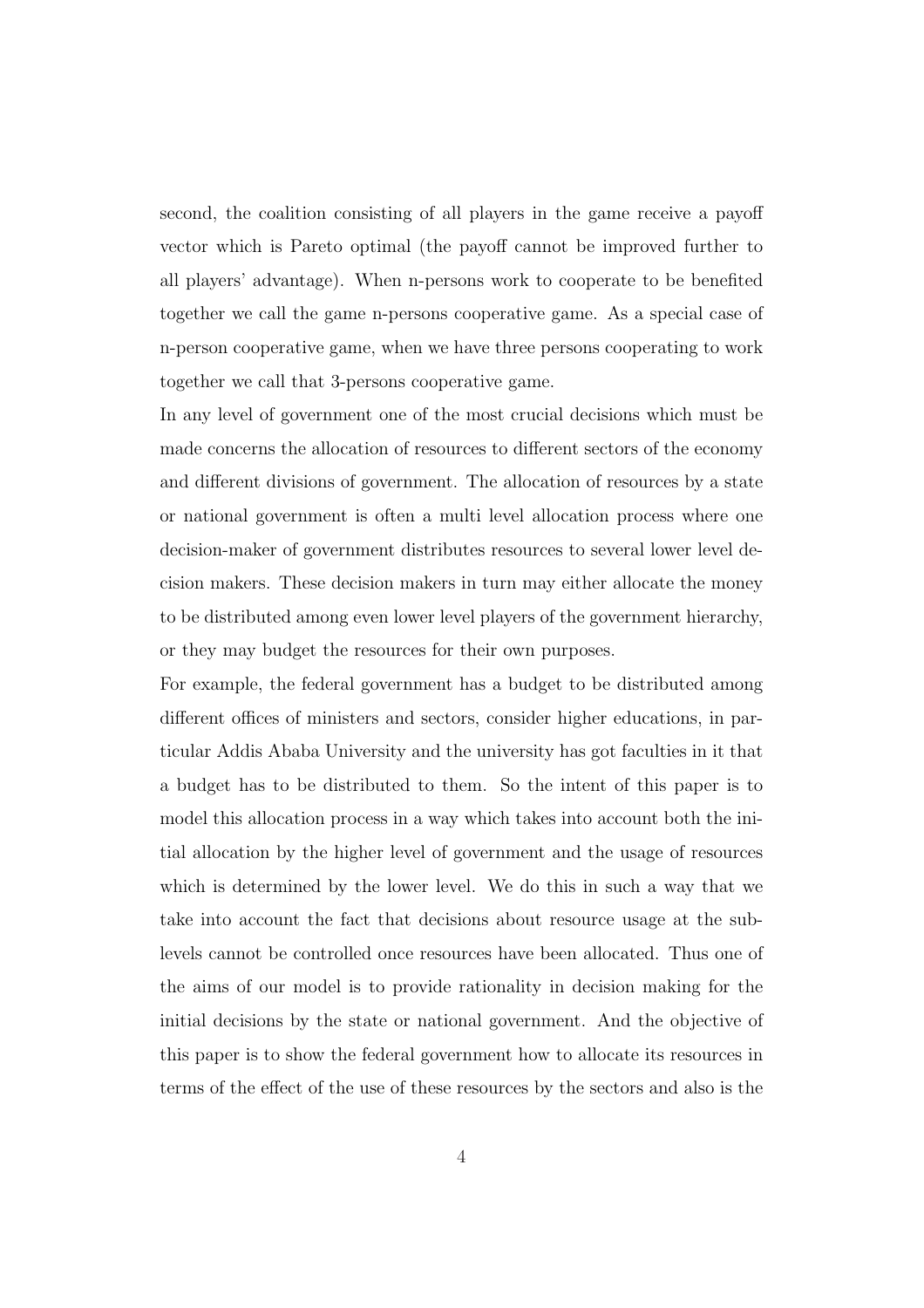objective of this paper to show how this decision makers at each level make a better payoff or use of resource by working cooperatively.

Bialas and Chew [2] presented a model of cooperation among decision makers in hierarchical organization. The mathematical foundation of this work were heavily based on the theory of stacklberg games, since Stackleberg games offer us a good tool to model hierarchies, due to their independent and sequential nature. This work was based, largely on a class of mathematical programming problems called "multi level programming " problems.

In Stackleberg games, the system has interacting players with in a hierarchical structure where the leader will begin the game by announcing his decision, and the process continues for each player down through the hierarchy. Each subordinate player executes his policies after, and with full knowledge of, the decisions of the superior players. And the decision of a player can impact any other player's objective function, and a subsequent player's set of feasible choices.

In the hierarchy of decision makers each unit of the hierarchy wishes to maximize its individual benefit function in view of partial exogenous control exercise at other level.

N-person cooperative game theory is applicable for today's society since many activities take place in coalition. However, because of informational problems the allocation of agents in coalitional structures may take social dilemmas. So in order to make a good outcome by working together cooperatively and having a good information flow in the coalition, we need to use the concept of an n-person cooperative game theory and its methods and theories like the theory of Stackleberg games but the solution of an n-player Stackleberg game, when the players make decision sequentially and independently, is not necessarily pareto-optimal. There exists feasible points which offer increased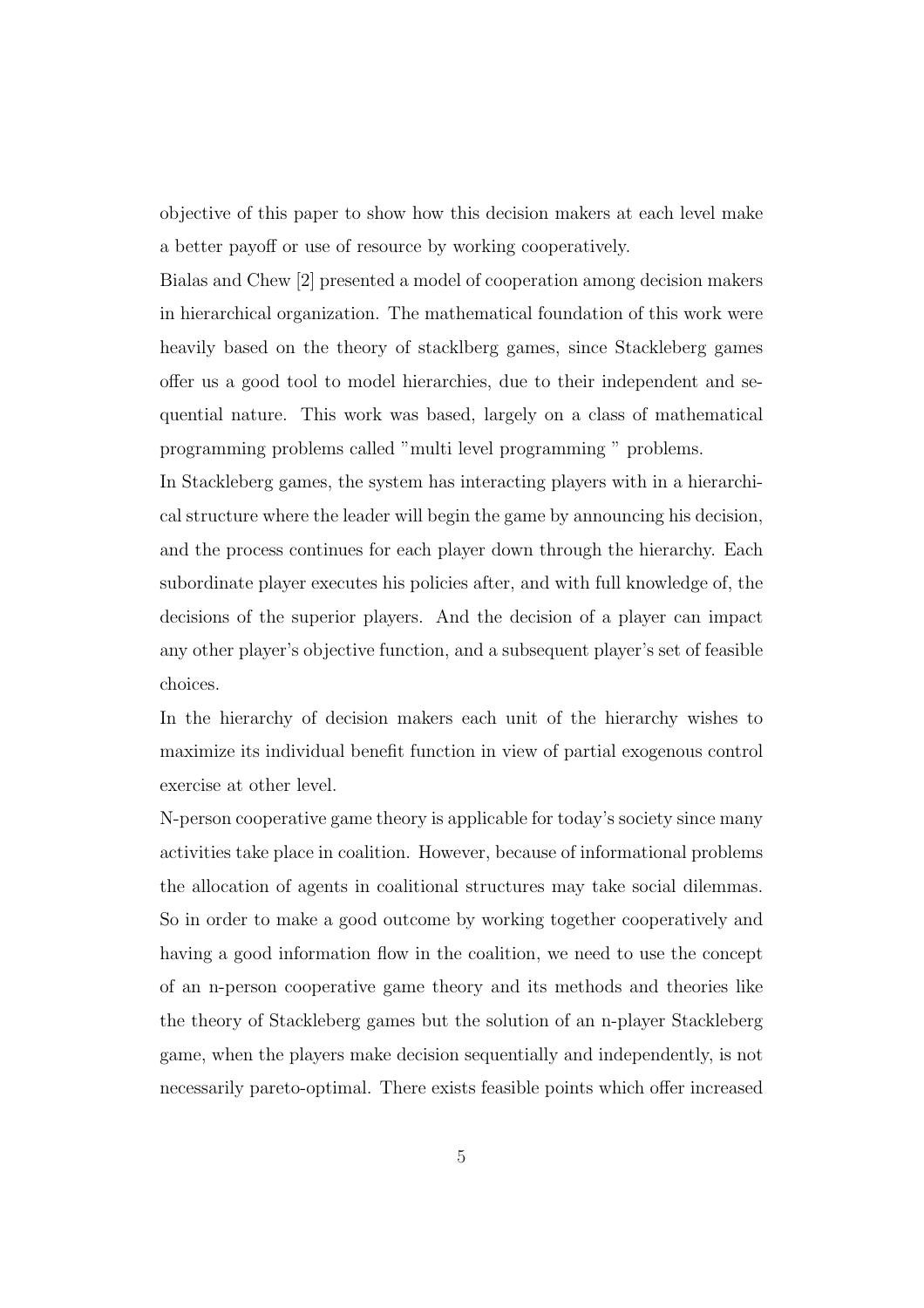payoffs to some players without diminishing the payoffs to other players in each level. The players can improve their payoffs by forming coalitions.

By a coalition we mean a subset of players that has the right to make binding agreement among themselves. Coalition formation is an important issue. Gamson [14] suggests

"in every historical description of a revolution,in every political biographer's description of the ascent of his subject, there is a more or less explicit account of the coalition and alliances which furthered the outcomes. "

Thus, the payoff possibilities available to each coalition can be described by means of characteristic function, denoted  $v(S)$ , that associate with each coalition S the total utility that members of that coalition can achieve when they act in concert, whatever the remaining players may do, and an imputation is a payoff vector that gives each player at least as much as he can guarantee himself and gives all players together  $v(N)$  utility of the total (grand) coalition]. A key concept in the study of n-person cooperative game is domination, which refers to the power a coalition can exert through its ability to go it alone.

The questions that will immediately be raised in forming coalition are

- Which coalitions will tend to form,
- Are the coalitions enforceable (if no new coalition can form such that everyone in this new coalition will have a greater payoff than they were ordered in their previous coalition), and
- What will be the final distribution of wealth to each of the players?

So, in order to answer these questions in this Stackleberg setting we use abstract game and accompanying solution concepts like core, the set of all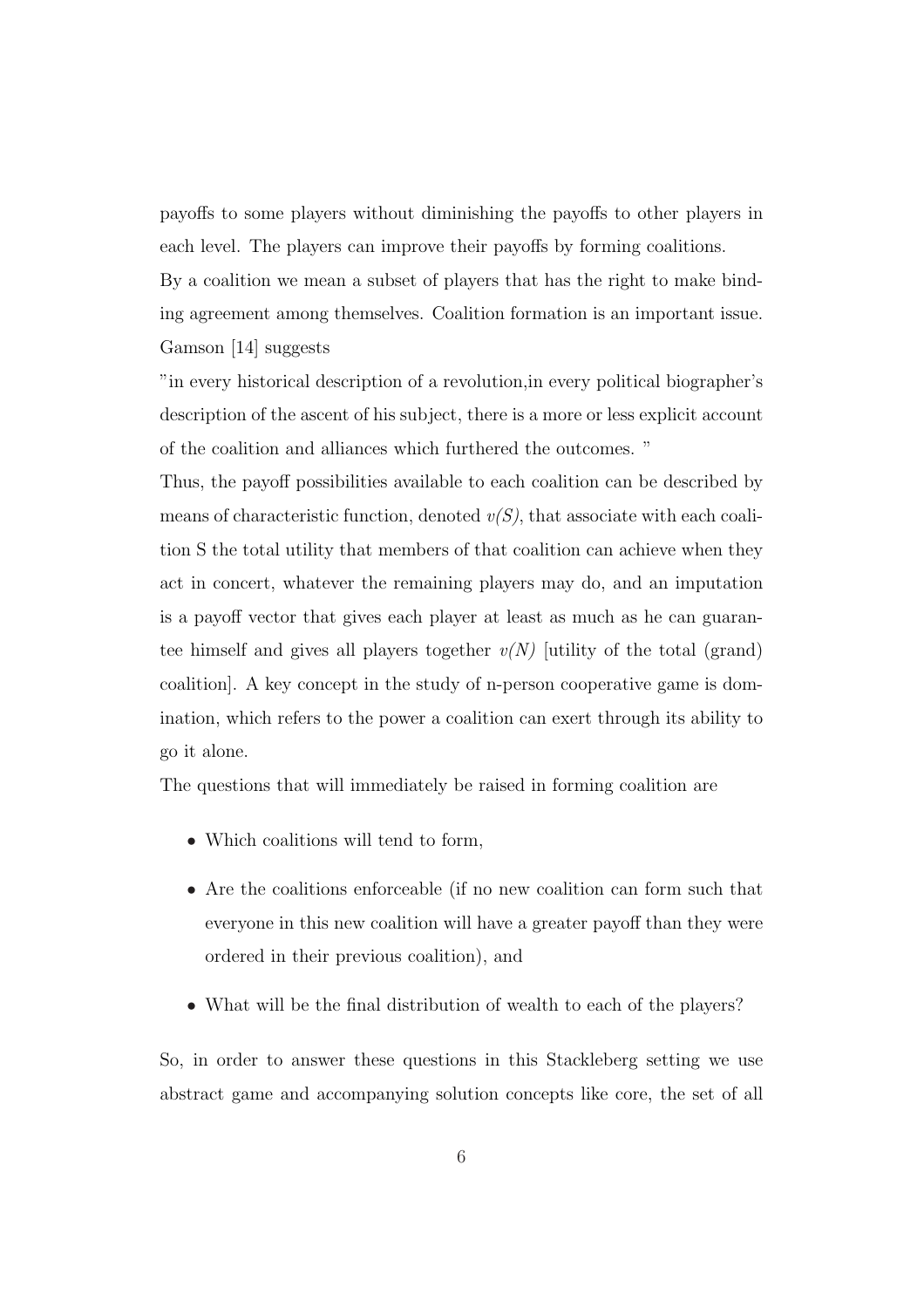undominated imputation for a game, which is the first cooperative game solution concept that predated formal game theory. It is an appealing solution; it does suffer from two faults: some games have no outcomes in the core and others have vastly many outcomes in the core. However, for games with non-empty core, We use other power indices like Shaple value and Willick's power index [33] to determine the power of individuals in each level.

### 1.1 Historical development

Many scientific disciplines have contributed toward analyzing problems associated with hierarchical organizations, including operation research, control theory, economics, psychology, human factors, organizational behavior, sociology and political science. Much work has been done in the field of organizational theory. In the sixties, mathematical applications by Bonini, Robert, and Wagner [5] and Cooper,Leavit, and Shelly [10] led to greater understanding of organizations and why they work the way they do.

In the seventies, the work by Marschak and Radner [21], economic theory of teams, formally modeled the multi-person organizations under asymmetric information with jointly shared goals. Groves [15] generalized their work to include members with goals by considering incentives. Considerable effort has been focused on agency theory which also considers to individuals with differing goals and asymmetric information. Williamson [31] considers the efficient combination of markets and organizations in Markets and Hierarchies.

In eighties, Burton and Obel [6] incorporated Williamson's premises into mathematical representation of organizational structure to investigate efficiency hypothesis. Drenik [12] developed mathematical models of the consis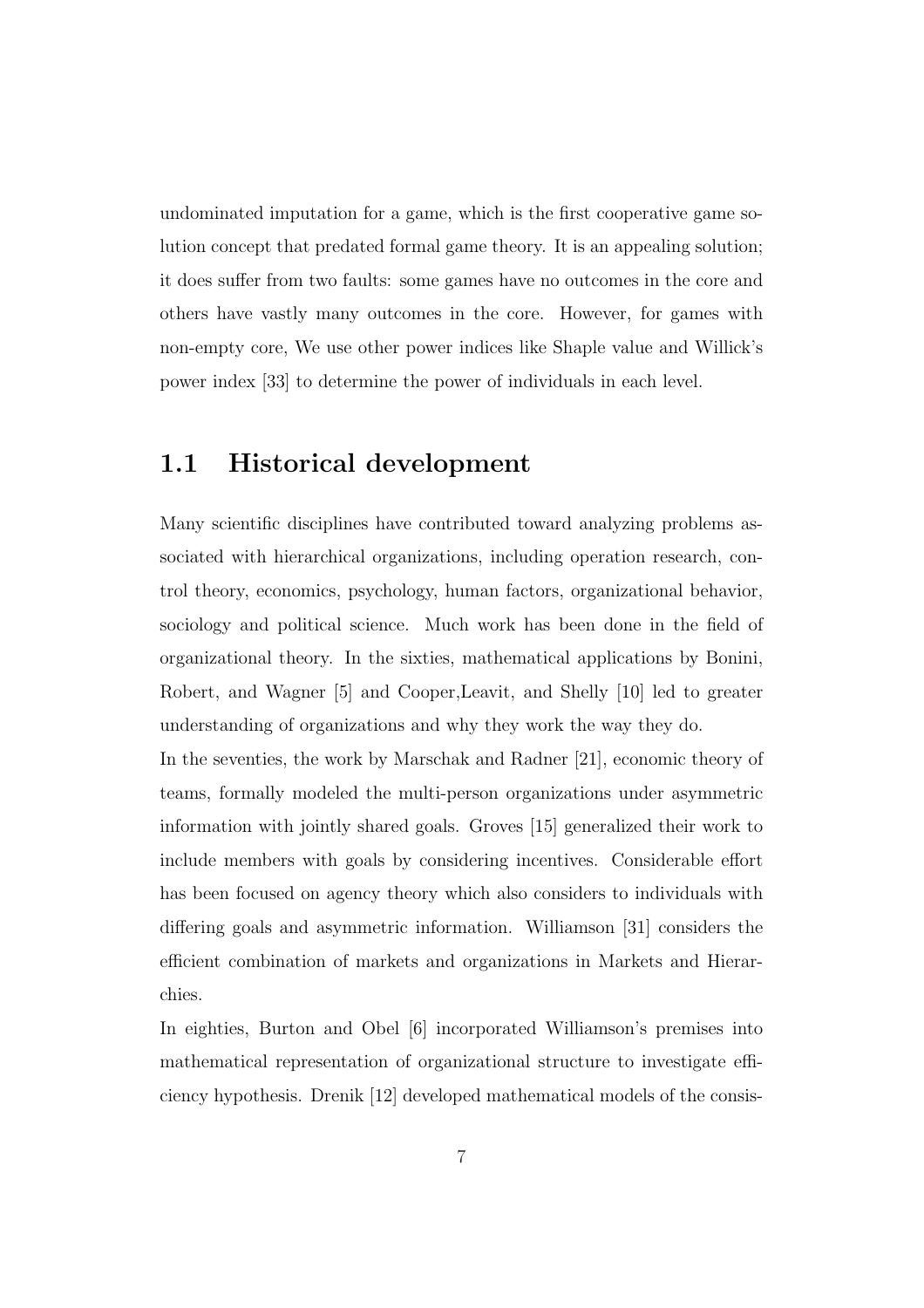tent organization based on Simons' [28] bounded rationality in mathematical Organization theory. In 1994, Burton and Obel [7] provide an overview of organizational models.

Parallel to the work on organizational theory, many strides were made in other fields. Since the advent of linear programming and game theory in the 1940's and 1950's [11, 30], a substantial effort has been directed toward analyzing the behavior of interacting decision makers , each attempting to optimize individual objectives in view of decision made by others. In 1944, Von Neumann and Morgenstern [30] developed the theory of n-person games in their classic, Theory of Games and Economic Behavior. Their work led to the formulation of a real valued characteristic function defined on the set of all subsets of a set of players. In 1951, Shapley [24] axiomatically derived a value for each player in an n-person game. This value has been the basis for much research over the last 40 years in game theory.

In 1957, Luce and Raiffa [20] provided a detailed survey of game theory. In the sixties, Lucas and Thrall [19] formulated a theory of cooperation with games in partition function form. As opposed to characteristic games, their formulation assigns a real numbered outcome to each coalition in each partition of the set of players. Maschler [22] studied the power of coalition and Lucas [18] provided an overview of the mathematical theory of games.

In the eighties, Bialas and Chew [2] presented a model of cooperation among decision makers in the hierarchical organizations. The mathematical foundation of this work were based heavily on the theory of stackleberg games [29], which offer a good tool to model hierarchies, due to their independent and sequential nature. A limitation of the early work by Bialas and Chew was its restrictions to linear objective functions for each of the player and a requirement that all feasible decisions had to reside with in a convex polytope.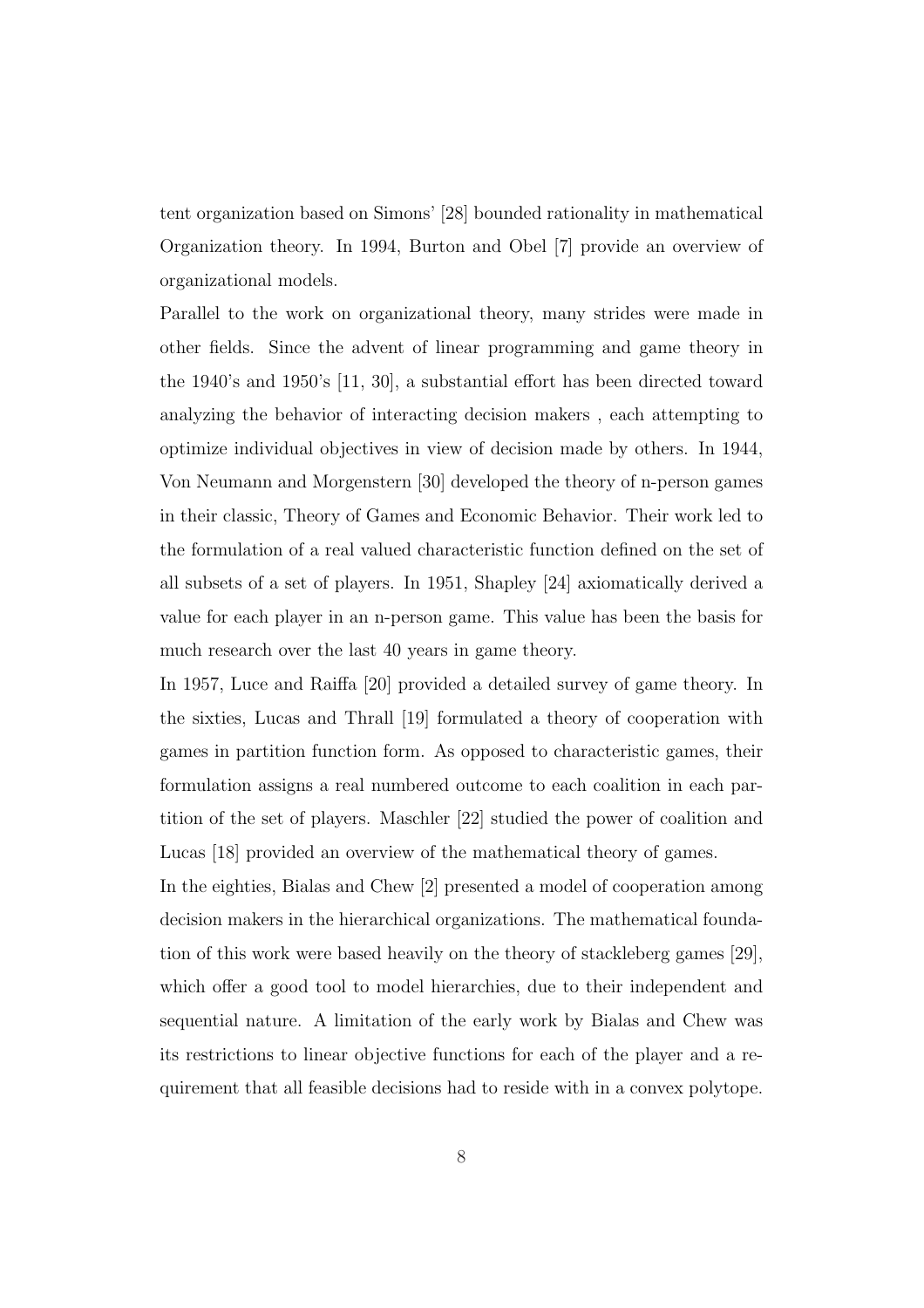Bialas[1] then extended these results to problems with continuous objective functions and compact feasible regions. Necessary and sufficient conditions for the existence of the set of non-dominated solutions, known as the core, were developed for these games by Willick [32].

In recent years, researchers have shown relation between a variation of the shapely value and the core. In 1995 Willick[32] provides the need for considering non-super additive games via hierarchical organizations, he axiomatically derived a new power index which has got a strong relationship with the core of the game (set of stable solutions)and compared it to it's predecessors, including the shapely value. In 1997 Chien-Hsin Yang [34] shows a relationship between a family of values and shapely value, the latter is always a member of the previous, using a relaxation of efficiency of the shapely value. Using Stackleberg games [29] and their resulting non-convex programming problems, which can be used to model the behavior of independent decision-makers acting within a hierarchy, Willick [33] examines the formation of coalitions within such organizations of optimizers for a large class of hierarchical problems; in his work he developed a necessary and sufficient condition for the existence of a core. In 2001 Ulrich Bindseil [4] analyzes the "one country-one vote" rule for monetary policy decision making of the governing council of the European Central Bank in a framework of cooperative game theory;the shapely value is used as a solution concept.

### 1.2 Overview

In each level there are a number of decision makers who make decision heterogeneously and finally decides to have a single decision maker who takes the decision of all. The main focus of this thesis is to show the importance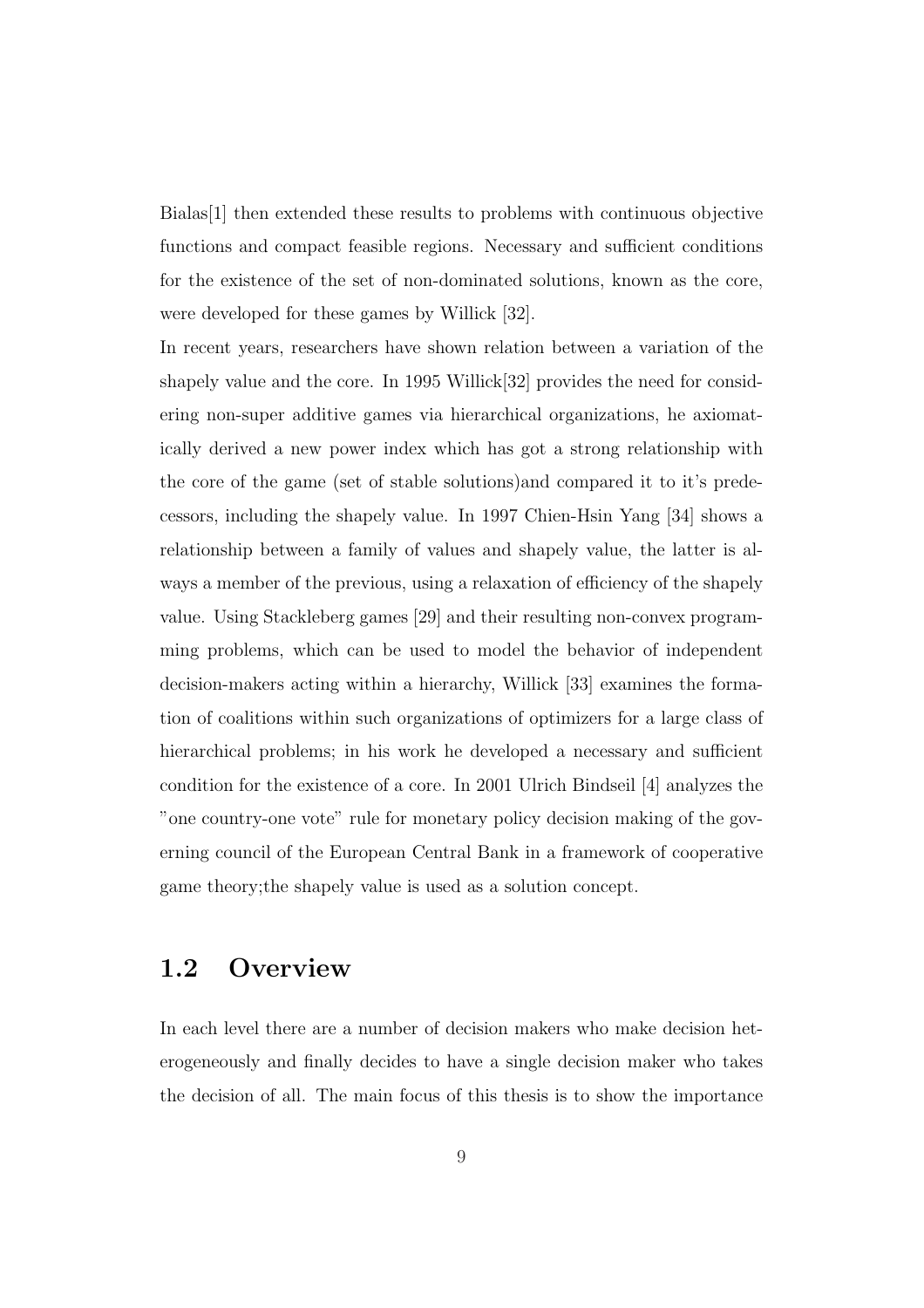of coalition within individual decision makers in each level. In this thesis we will discuss how to determine the value of individual decision maker in each level.

In chapter 2, the Stackleberg game is formally introduced. For a decision maker to make a rational decision, he needs to determine the rational reaction of the decision maker who are lower in the hierarchy. This rational set is mathematically derived. Inherent inefficient behavior of the hierarchy are demonstrated.

In chapter 3, coalition formation is examined as a method to avoid inefficient solutions, and the power of an individual in a game is expressed by using indices of power.

In chapter 4, we define a problem on the budget allocation of the federal government to Addis Ababa University and the university to Science faculty and mathematical formulation of the problem as a three-player Stackleberg game, which represent a class of 3-level linear programming problem is possible. And we finally show the need of coalition and determine the value of individual decision maker in the coalition.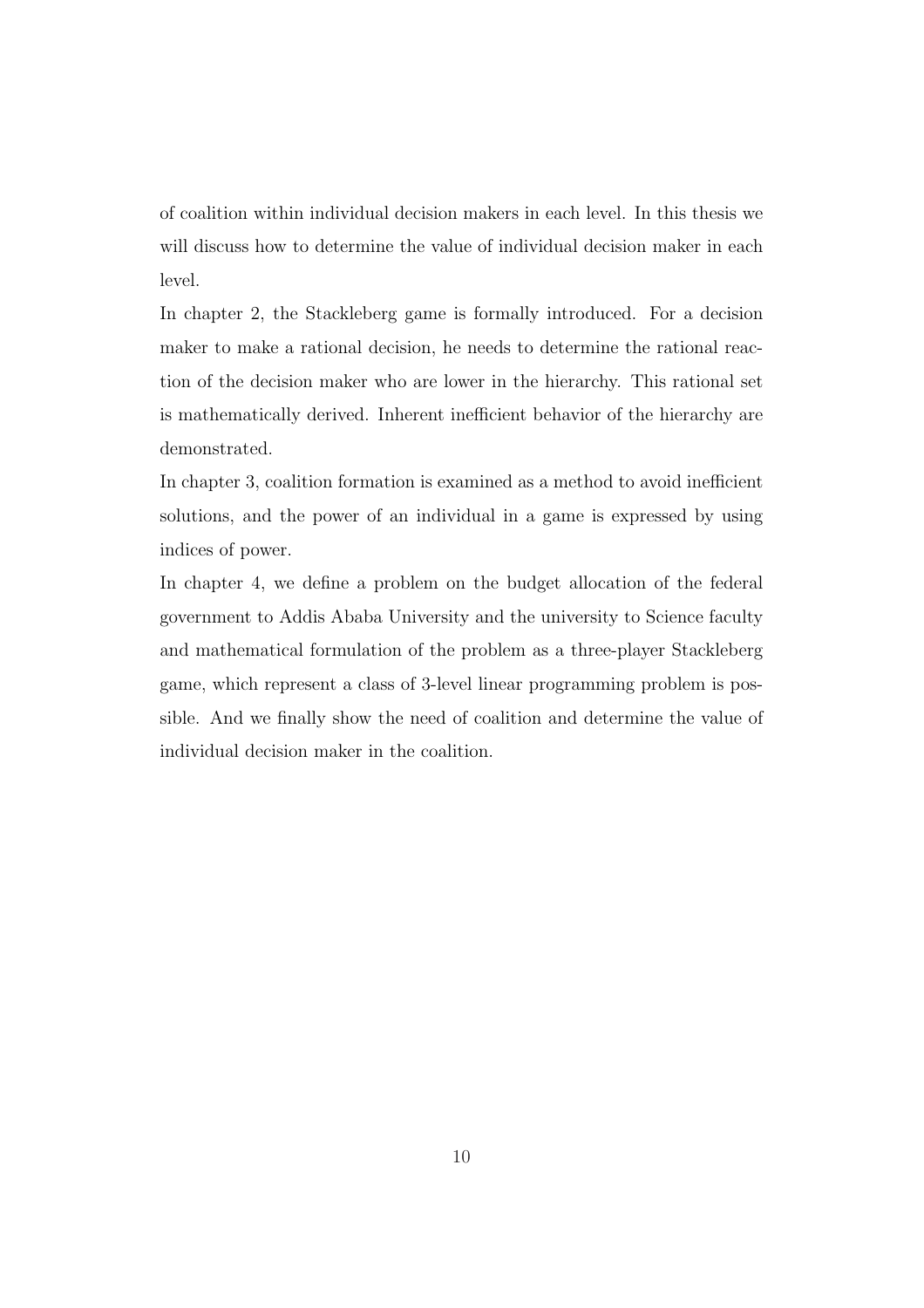## Chapter 2

## The Stackleberg Model

This section will introduce the Stackleberg model presented by Bialas and Chew [2] and by Willick [33]. That work was based, largely, on a class of mathematical programming problems often called "multilevel programming" problems.

In this model, a decision-maker at one level of the hierarchy may have his objective function and decision space determined by decisions made at other levels. Each player's control instruments may allow him to influence the decisions at other levels, and thereby improve his own objective function. In some cases, these instruments may include the allocation and use of resources at lower levels, or, perhaps, the benefits conferred upon other levels.

In other words, Stackleberg games consist of players who make decisions in structured, "leader-follower" ordering. By convention, if the game has n players, player n goes first (the player at the top of the hierarchy). He makes his decisions based on his objective function and the rational reactions of the players who make their decisions after him. After player n has made his decisions, player  $n - 1$  makes his decisions based on his objective function, the decisions made by player n and the rational reaction of the players who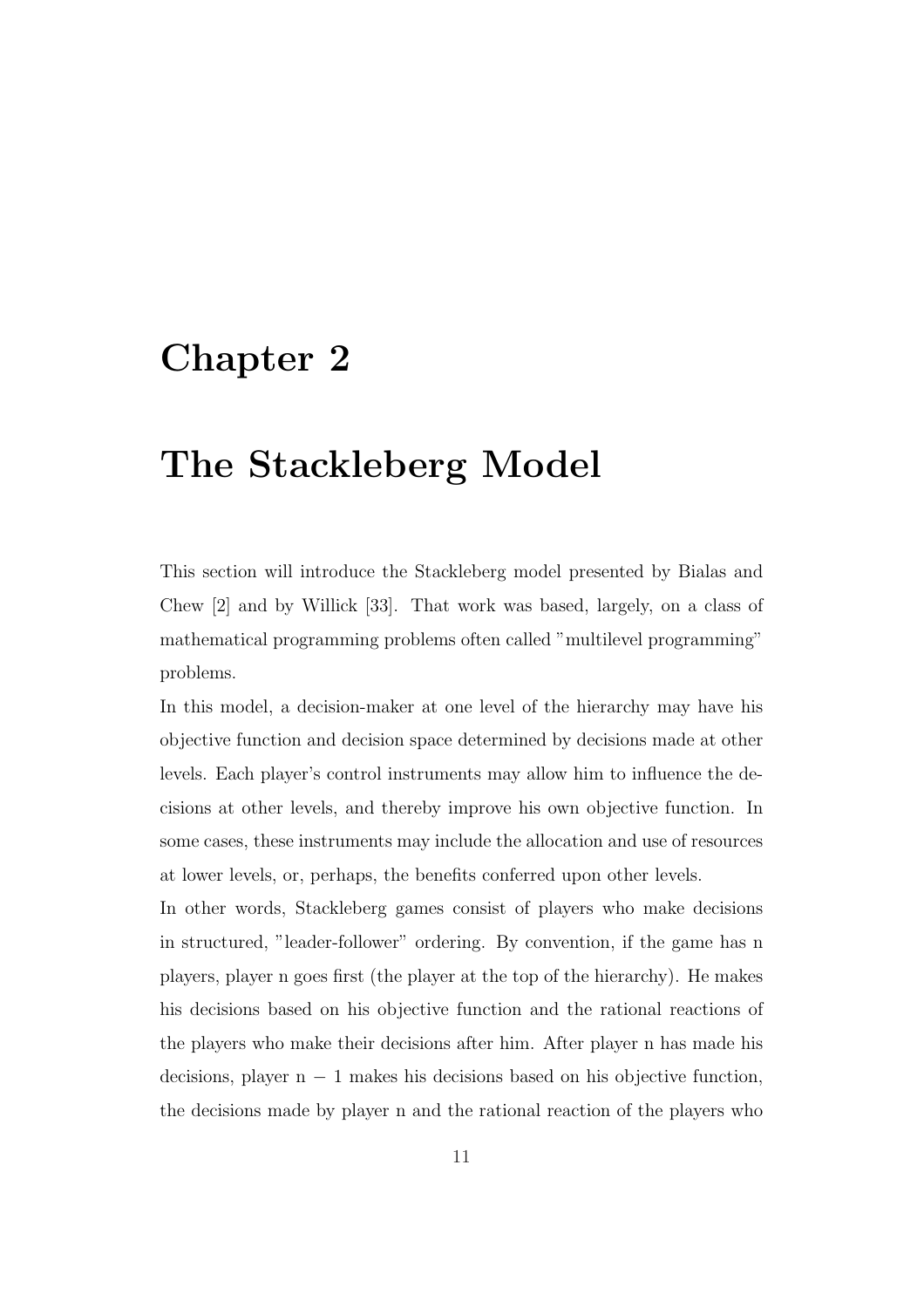make their decisions after him. This process continues down the hierarchy until finally player 1 makes his decisions based on his objective function and the decisions made by the  $n - 1$  players above him.

**Definition 2.0.1** :- Let the vector  $x \in \mathbb{R}^M$  be partitioned as  $x = (x^a, x^b)$ . Let  $S \subset R^M$  be compact, and let  $f : \mathbb{R}^M \longrightarrow \mathbb{R}$  be continuous on S. Then

$$
\psi_f(S) = \{\hat{x} \in S | f(\hat{x}) = \max \{f(x) : (x^a | \hat{x}^b) \} \}
$$
(2.0.1)

is the set of rational reaction of f over S.

.

In the above definition the maximization is taken over  $x^a$  which uniquely maximizes  $f(x^a, \hat{x}^b)$  over all  $(x^a, \hat{x}^b) \in S$ , then there is induced mapping  $\hat{x}^a = \varphi(x^b)$  which provides the rational reaction for each  $\hat{x}^b$ , and we can then express (1) as

$$
\psi_f(S) = S \bigcap \{ (x^a, x^b) / x^a = \varphi(x^b) \}
$$
 (2.0.2)

**Example 2.0.1** Let  $x = (x^1; x^2)$  where  $x^1$  and  $x^2$  are single component vectors. Suppose  $S = \{x \in \mathbb{R}^2 / A_1 x_1 + A_2 x_2 \leq b\}$  is the polyhedron shown in figure 2.1. Then for any fixed, feasible choice of  $x_*^2$ , level one solves the linear programming problem

$$
\max C x = C^1 x^1 + C^2 x^2
$$
  
s.t:  $A_1 x^1 \le b - A_2 x_*^2$  (2.0.3)

The solution  $x^1_*$ , together with  $x^2_*$ , results a point  $(x^1_*, x^2_*)$  which is an element of  $\psi_{Cx}(S)$ , the shaded region in figure 2.1.

If level two wishes to maximizes its objective function,  $f_2(x^1, x^2)$ , by controlling only the vector  $x^2$ , it must solve the mathematical programming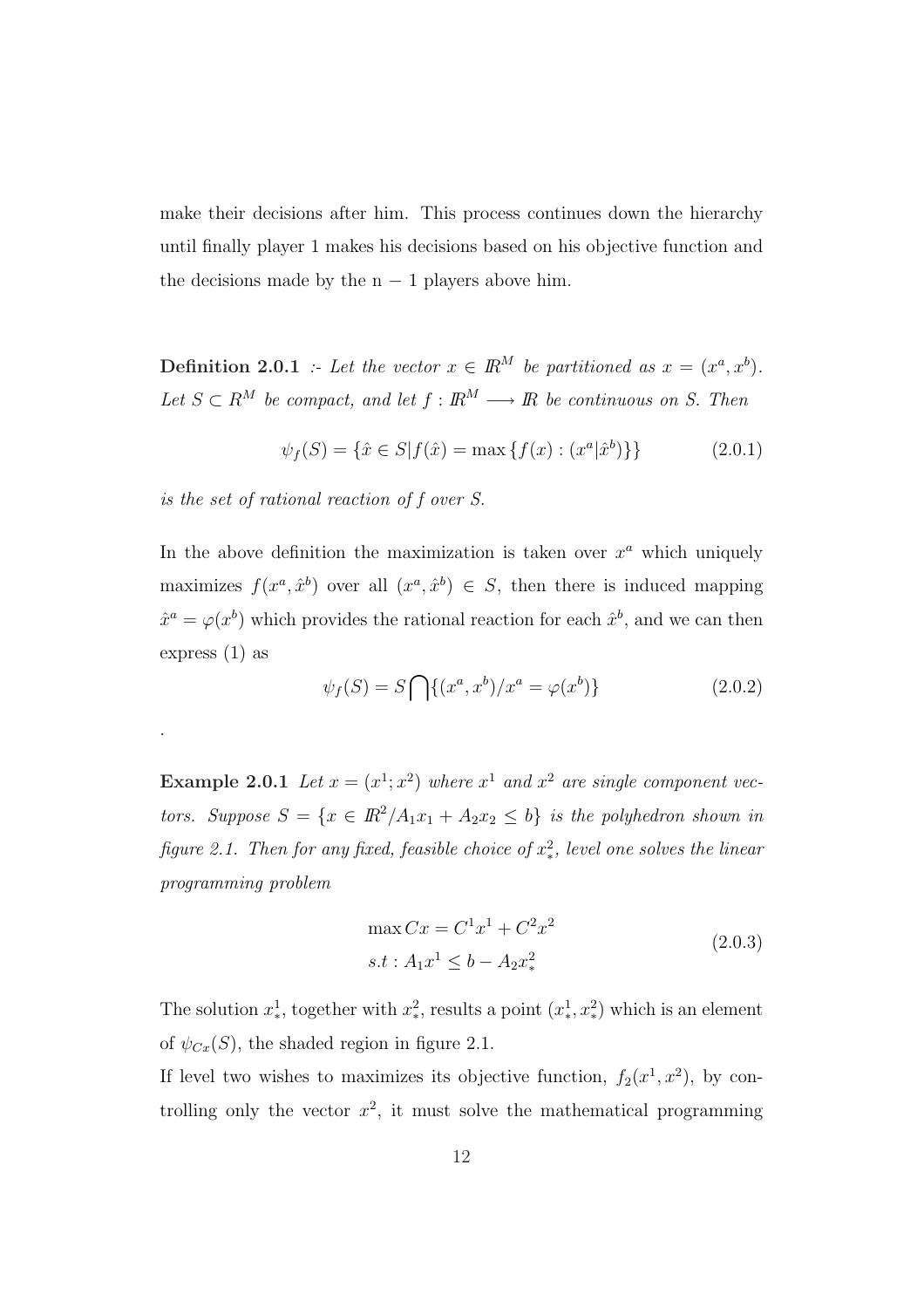problem

$$
\max f_2(x^1, x^2) s.t: (x^1, x^2) \in \psi_{f_1}(S)
$$
\n(2.0.4)

Or equivalently

$$
\max f_2(\varphi(x^2), x^2)
$$
  
s.t:  $(\varphi(x^2), x^2) \in S$ 

We call 2.0.4 as a two-level programming problem



Figure 2.1: Example of a Rational Reaction Set for a two-level problem

### 2.1 The n-player Stackelberg Game

To formally define the n-player Stackleberg game, let the vector of decision variables for all players, denoted by  $x \in \mathbb{R}^M$ , be partitioned among n players with

$$
x^{k} = (x_{1}^{k}, x_{2}^{k}, \dots, x_{N_{k}}^{k})
$$
 (k = 1, 2, ..., n)

Where  $\sum_{n=1}^n$  $k=1$  $N_k = M$ . We will require that the n players choose values of  $x \in S^1 \subset \mathbb{R}^M$ , where  $S^1$  is compact. The shape of  $S^1$  will determine the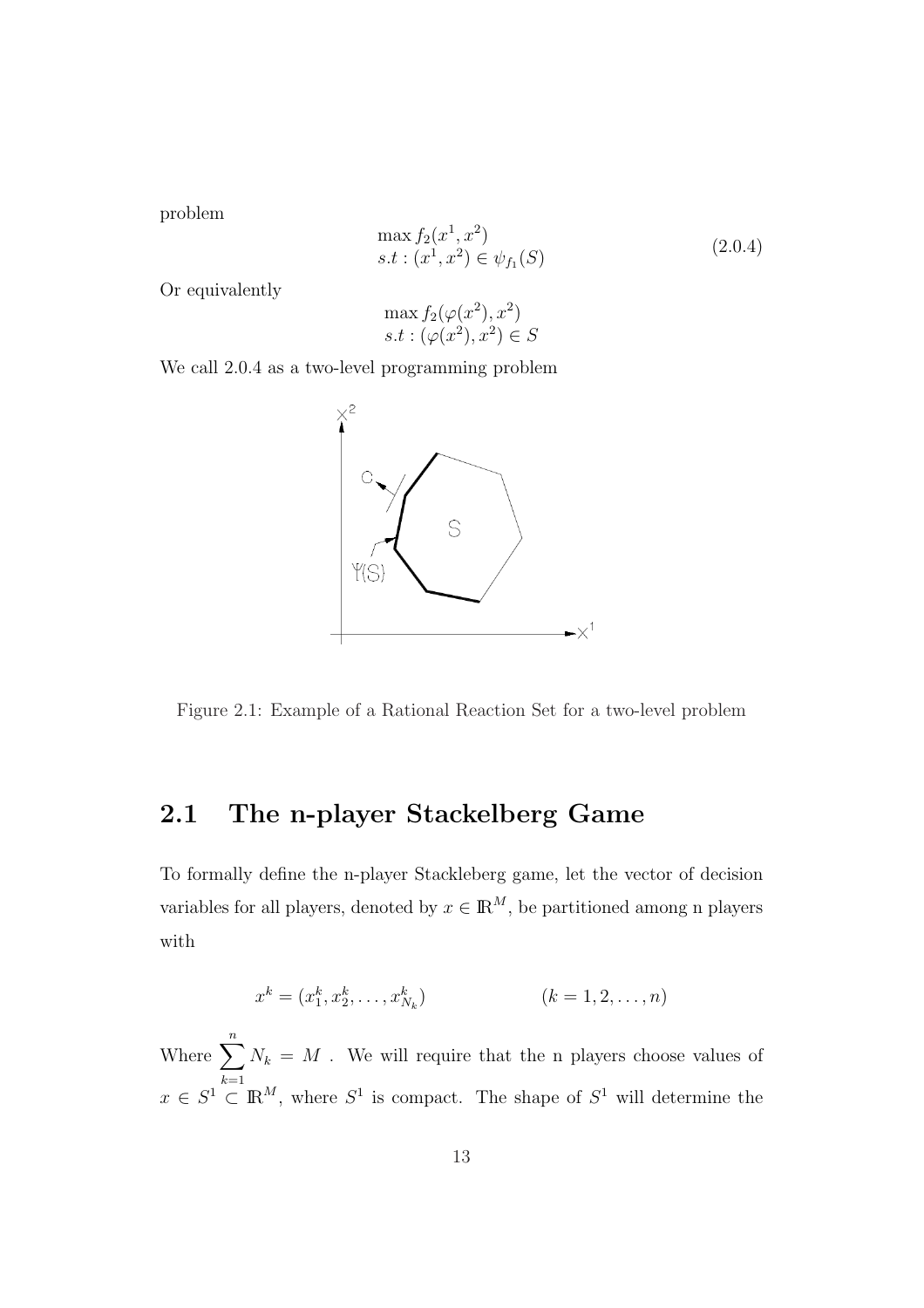ability of one player to affect the set of feasible choices of the other players. Let  $\{f_1(x), f_2(x), \ldots, f_n(x)\}\$ be a set of continuous functions with  $f_i(x): S^1 \longrightarrow \mathbb{R}$  for all  $i = 1, \ldots, n$ 

**Definition 2.1.1** Let the vector  $x \in \mathbb{R}^M$  be partitioned as  $x = (x^a, x^b)$  with  $x^a = (x^1, \ldots, x^{k-1})$  and  $x^b = (x^k, \ldots, x^n)$ . The level-k feasible region,  $S^k$ , is recursively defined as

$$
S^k = \psi_{f_{k-1}}(S^{k-1}) \text{ for } k=2,3,\ldots,n.
$$

The set  $S<sup>k</sup>$  represents the feasible outcomes resulting from the rational reaction of players at levels  $1, 2, \ldots, k-1$ . Hence  $S<sup>k</sup>$  contains all of the information necessary for player k to asses the behaviors of these players.

Given the preemptive decisions  $(\hat{x}^{k+1}, \ldots, \hat{x}^n)$  of the first n-k leading players, the optimization problem which must be solved by the player at level k is then

$$
(L^k: ) \max \{ f_k(x) : x^k | (x^{k+1}, \dots, x^n) \}
$$
  
s.t.  $x \in S^k$ 

This establishes a collection of nested mathematical programming problems  $(L^1, \ldots, L^n)$  jointly representing the decision problems of n-players in a hierarchical organization. This collection of nested mathematical programming problems define the bounded Stackleberg game (Bialas and Karwan [3]) When the number of players reduced from n to 3 then we will have a 3-player Stackleberg game. Since the intension of this paper is to deal with 3-person cooperative games, let's define the 3-player Stackleberg game.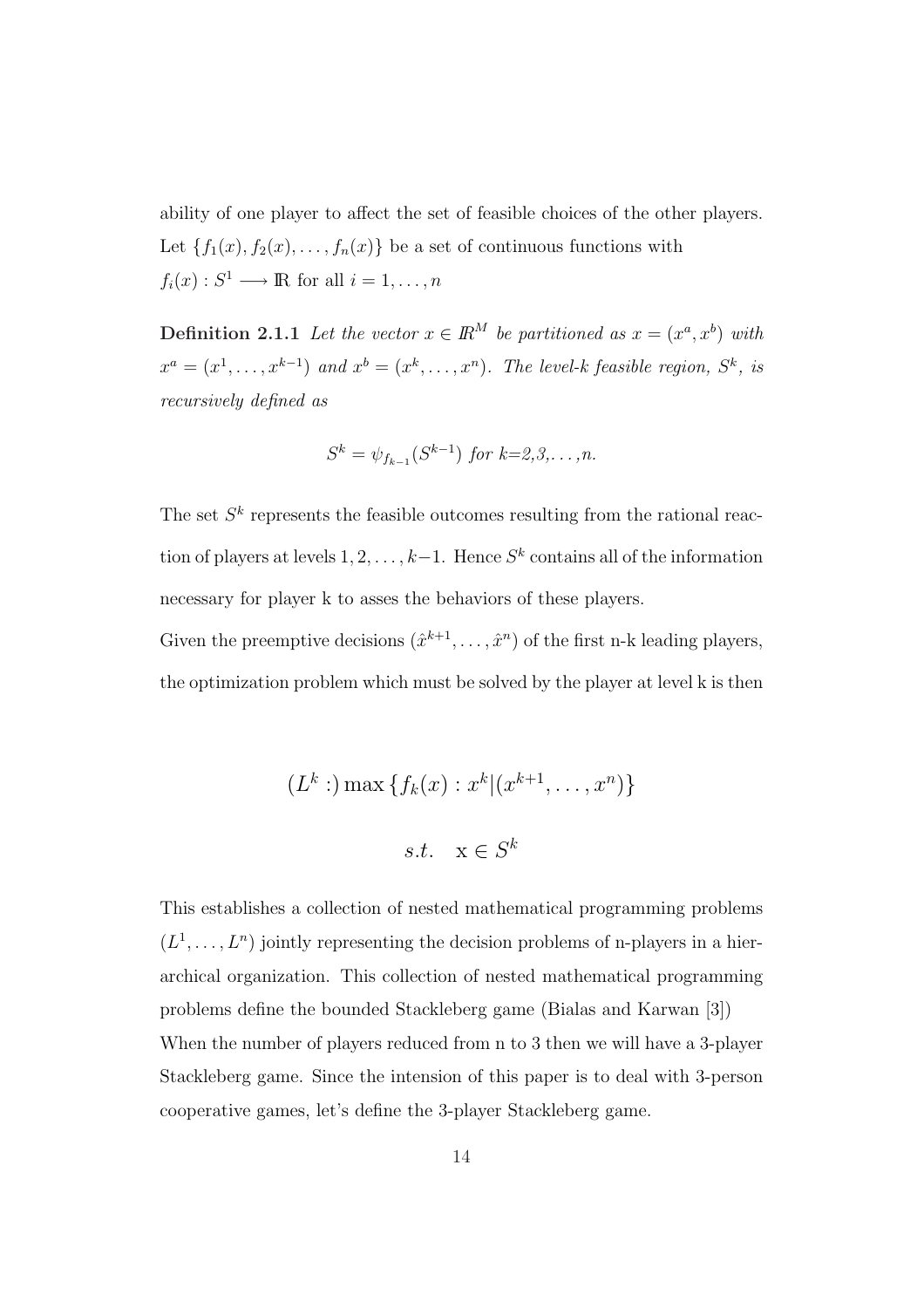### 2.2 The 3-player Stackelberg Game

Let the vector of decision variables for all players, denoted by  $x \in \mathbb{R}^M$ , be partitioned among three players with

$$
x^{k} = (x_{1}^{k}, x_{2}^{k}, \dots, x_{N_{k}}^{k})
$$
 (k = 1, 2, 3)

where  $\sum_{n=1}^3$  $k=1$  $N_k = M$ . We will require that the 3 players choose values of  $x \in S^1 \subset R^M$ , where  $S^1$  is compact. Let  $\{f_1(x), f_2(x), f_3(x)\}$  be a set of continuous functions with

$$
f_i(x): S^1 \longrightarrow R
$$
 for all  $i = 1, 2, 3$ 

Now the 3-player Stackleberg game can be expressed as a 3-level programming problem as follows

$$
\max\{f_1(x) : (x^1|x^2, x^3)\}
$$
  
s.t :  $x \in S^1$   

$$
\max\{f_2(x) : (x^2|x^3)\}
$$
  
s.t :  $x \in \psi_{f_1}(S^1) = S^2$   

$$
\max\{f_3(x) : x^3\}
$$
  
s.t :  $x \in \psi_{f_2}(S^2)$ 

In general, the solution of stackelberg game, when the players make decision sequentially and independently, is not necessarily pareto-optimal. That is there exist feasible points which offer increased payoffs to some players without diminishing the payoff to other players. During this hierarchy, the decision makers in each level also could improve their payoff. The players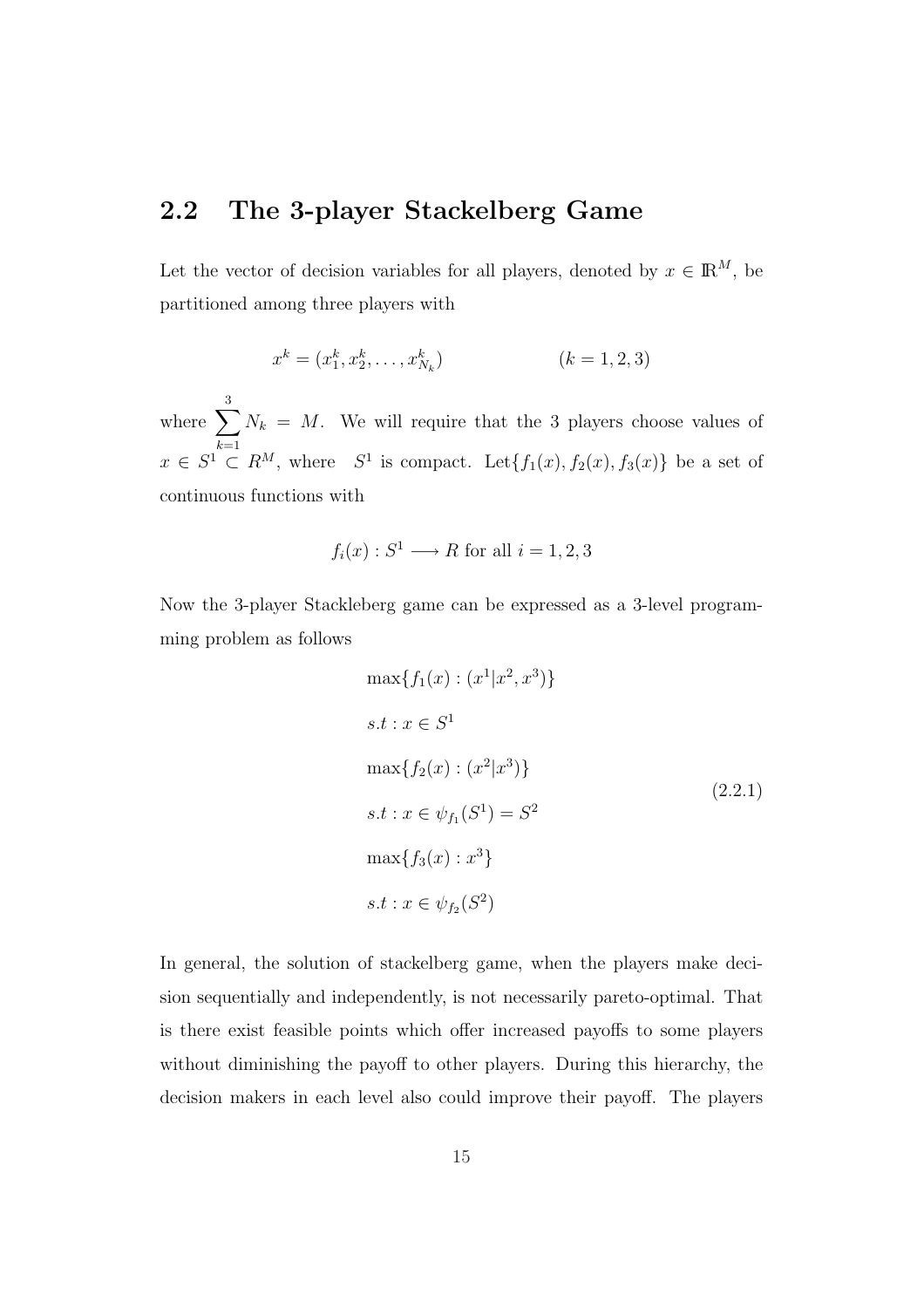can improve their payoffs by forming coalition. In order to show this ,let's consider the following two level linear problem.(see chew[9])

$$
\max \{C^2x : (x^2)\}
$$
  
s.t: max  $\{C^1x : (x^1|x^2)\}$   
s.t:  $Ax \le b$   
 $x \ge 0$ 

The objective functions on each level has got a control of only one variable vector  $x^1$  for level one and  $x^2$  for level two, where level one's choice is restricted by decision made at level two. Level two, top level, makes his decision first, taking in consideration that level one will maximize its objective function with respect to level two's decision. For example (on figure 2.2), if level two were to choose the  $x^2$  coordinate of point a, level one would choose the  $x^1$  coordinate of point b. Therefore, it is wise for level two to consider level one's set of "rational reaction". This set is denoted by  $S^2$ . Having, then identified  $S^2$ , level two will choose the point in  $S^2$  which maximizes his objective function. Level one being a rational decision maker, is now forced to choose the same point since it maximizes his payoff. The Stackleberg game of the above two level linear problem is the game which satisfies all important things to be considered by each players and we can re-write it as a Stackleberg game as follows.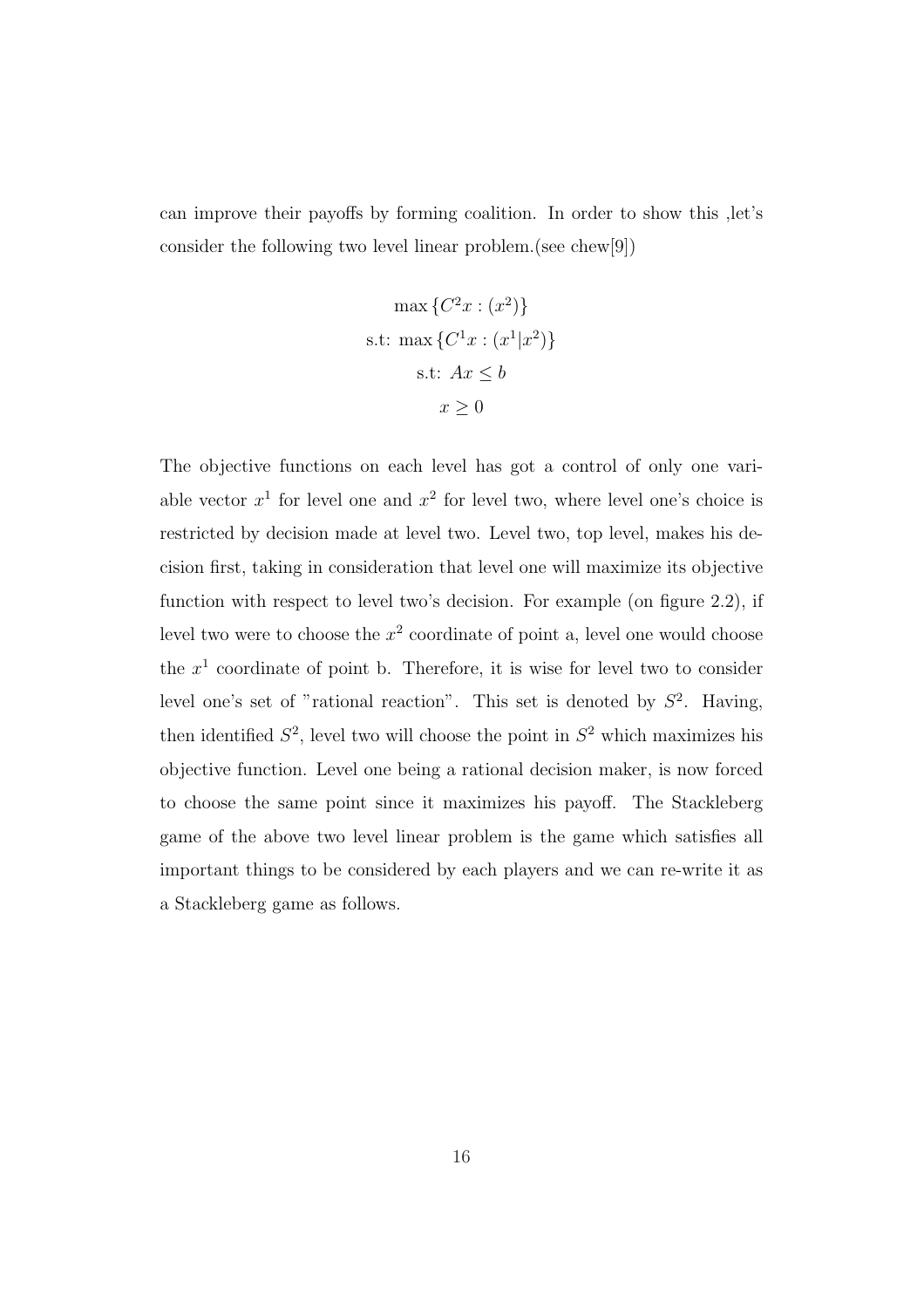



Figure 2.2: A two-level programming problem

Thus, for example,  $x^*$  is the solution, but  $x^*$  is not pareto optimal since we can find a point with a better payoff for each level. For example  $\bar{x}$  (see Figure 2.3). But  $\bar{x}$  to be the solution it is needed to have some agreement between players at each level. To clarify this, let  $\bar{x}$  have coordinates  $(\bar{x}^1, \bar{x}^2)$ . Suppose player two chooses the payoff at point  $\bar{x}$  and choose  $\bar{x}^2$ . player one being rational chooses  $x^1$  coordinate of a instead of  $\bar{x}^1$ , to make  $\bar{x}$  the solution, which maximizes his payoff. This makes player two to have less payoff than the payoff at  $x^*$ . So here is why we need the agreement. Otherwise, points with increased payoffs which is the section  $M$  in Figure 2.4, than  $x^*$  would be untenable if each players act independently. Therefore, the players(decisionmakers) must realize that if these increased payoffs are to be attained, it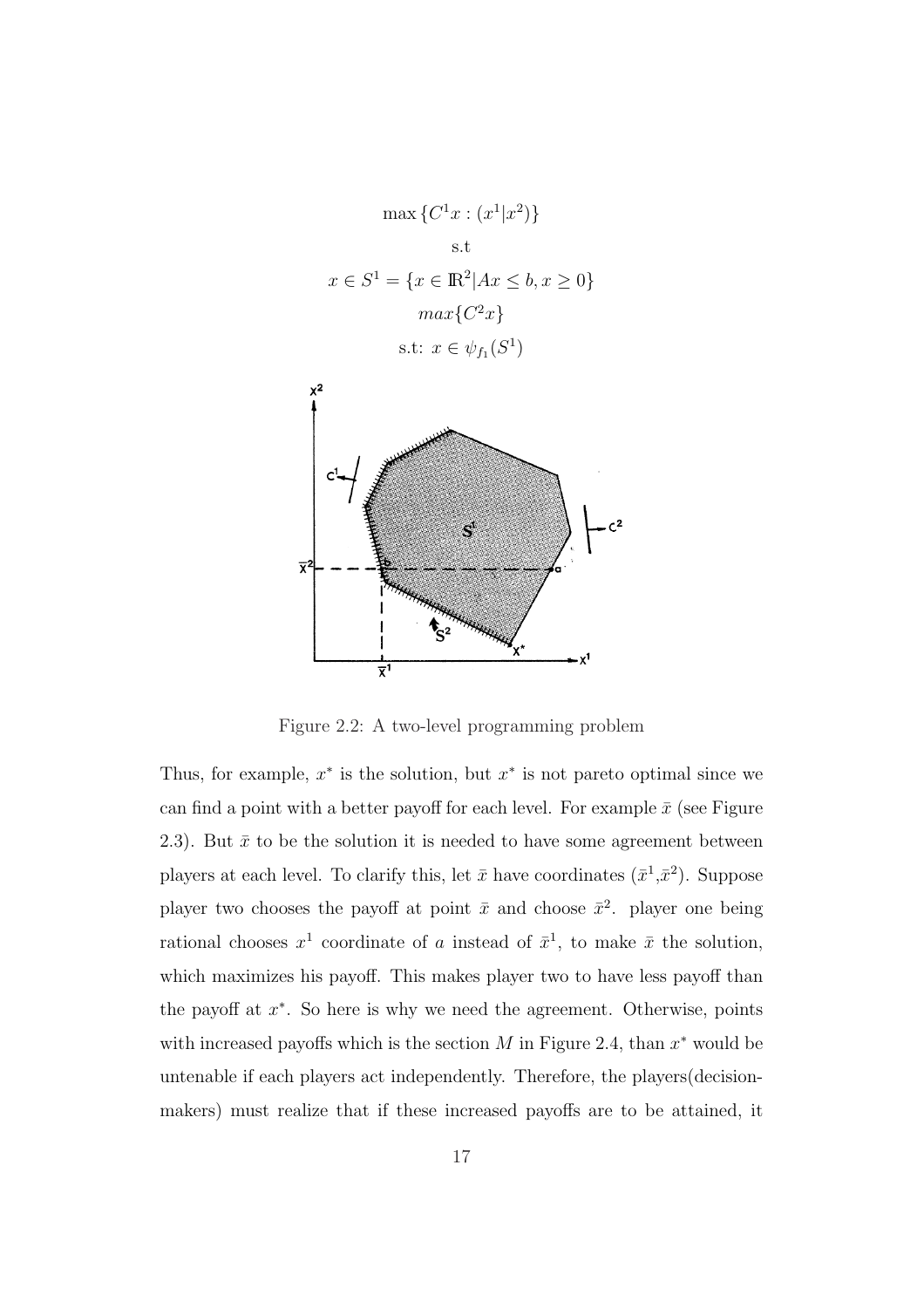is necessary for them to form coalition. In coalition formation, the most important question to be answered is, what will be the final distribution of payoff to each players, so we will use indices of power as a solution concept.



Figure 2.3: Instability of improved solution



Figure 2.4: Strong agreement region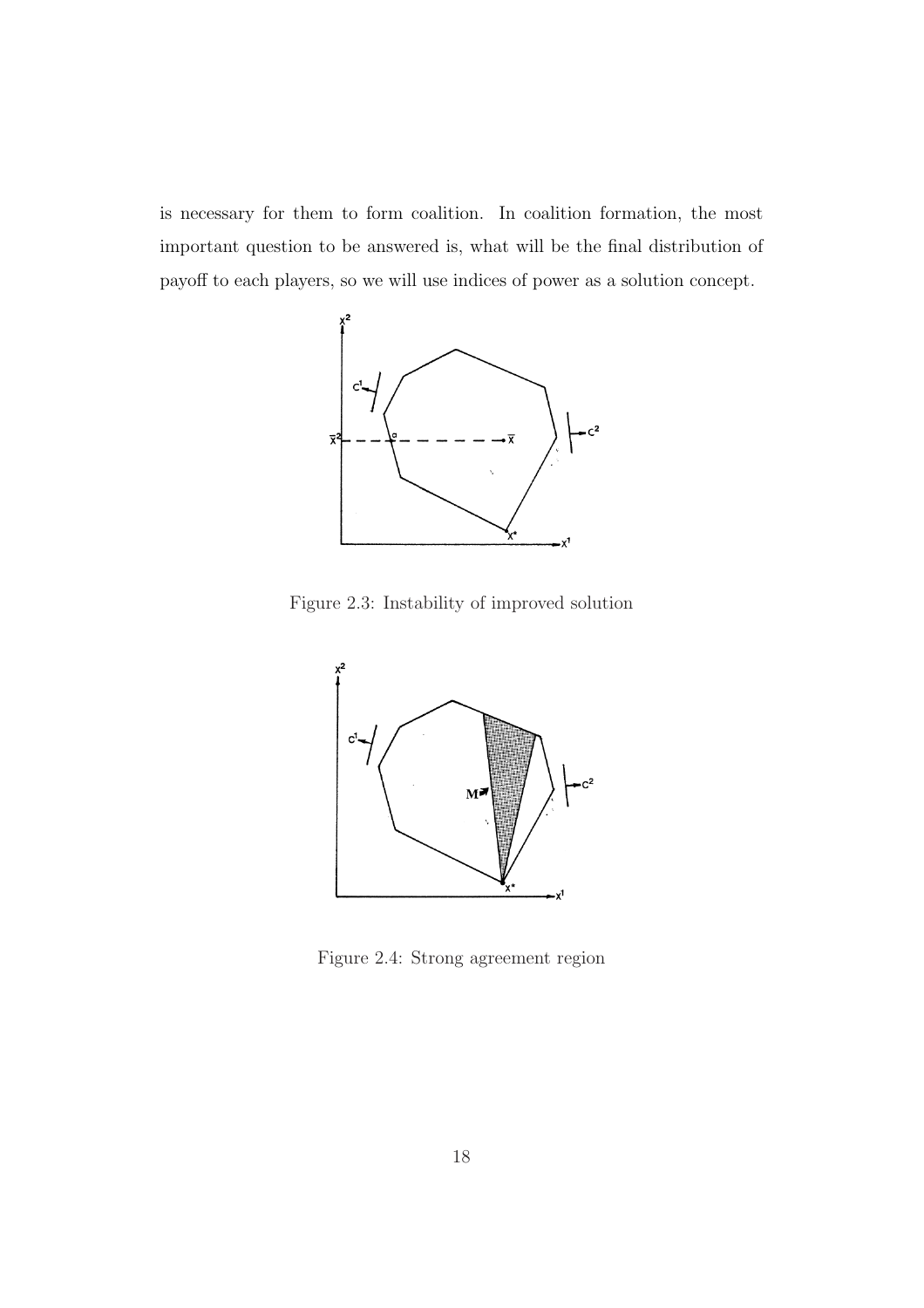## Chapter 3

## Coalition

As suggested in the previous chapter, the formation of coalition among subsets of players could provide a means to achieve pareto optimality. In this chapter, we will try to answer the questions what a coalition is, which coalitions to form and how to distribute the payoff(outcome) in the coalition among the players at each level. The abstract game and the solution concept proposed by Shenoy[27] provides the foundation for answering these questions. In particular we are interested in games that are characteristic function form.

### 3.1 Coalitional Form

#### Characteristic Functions.

Let  $n \geq 2$  denote the number of players in the game, numbered from 1 to n, and let N denote the set of players,  $N = \{1, 2, ..., n\}$ . A coalition, S, is defined to be a subset of N,  $S \subset N$ , which is a subset of players that has the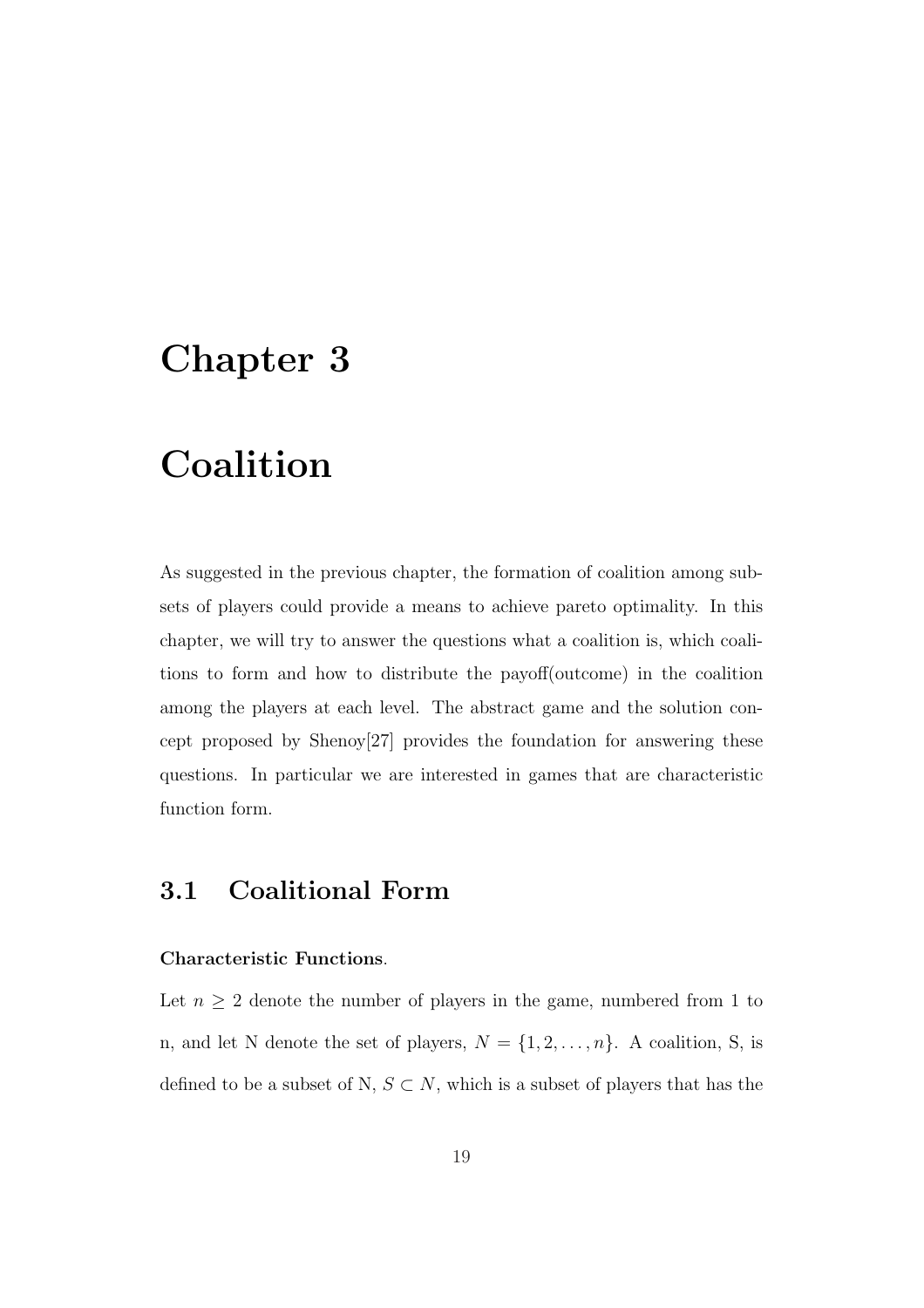right to make binding agreement by themselves, and the set of all coalitions is denoted by  $2^N$ . By convention, we also speak of the empty set,  $\phi$ , as a coalition, the empty coalition. The set N is also a coalition, called the **grand coalition**. If there are just two players,  $n = 2$ , then there are four coalition,  $\{\phi, \{1\}, \{2\}, N\}.$ 

Let  $G = \{G_1, G_2, \ldots, G_n\}$  denote a coalition structure or a partition of N into nonempty coalition where  $G_1$  $\bigcap G_2 = \phi$  for all  $i \neq j$  and  $\bigcap^{n}$  $i=1$  $G_i = N$ . Since there is a coalition formation, each player in the coalition works for the group. Hence, the objective function of each player in coalition  $G_i$  becomes,

$$
f'_{G_i}(x) = \sum_{i \in G_j} f_i(x)
$$

Although the sequence of the players' decisions have not been changed, their objective functions have. Let G(i) denote the unique coalition  $G_j \in G$  such that player  $i \in G_j$ . Now player i will be maximizing  $f'_{G_j}(x)$ . Let the solution to the n-level optimization problem which results from these objective functions be denoted by  $\bar{x}(G)$ .

**Definition 3.1.1** suppose that  $S^1$  is compact and  $\bar{x}(G)$  is unique. The value of (or payoffs to) coalition  $G_j \in G$ , denoted by  $v(G_j, G)$ , is given by

$$
v(G_j, G) \equiv \sum_{i \in G_j} f_i(\bar{x}(G)) = f'_{G_i}(\bar{x}(G))
$$

Definition 3.1.2 By an n-person game in characteristic function form, we mean is the pair  $(N, v)$ , where  $N = \{1, 2, ..., n\}$  is the set of players and v is a real-valued function, called the characteristic function of the game, defined on the set,  $2^N$ , of all coalitions (subsets of N), and satisfying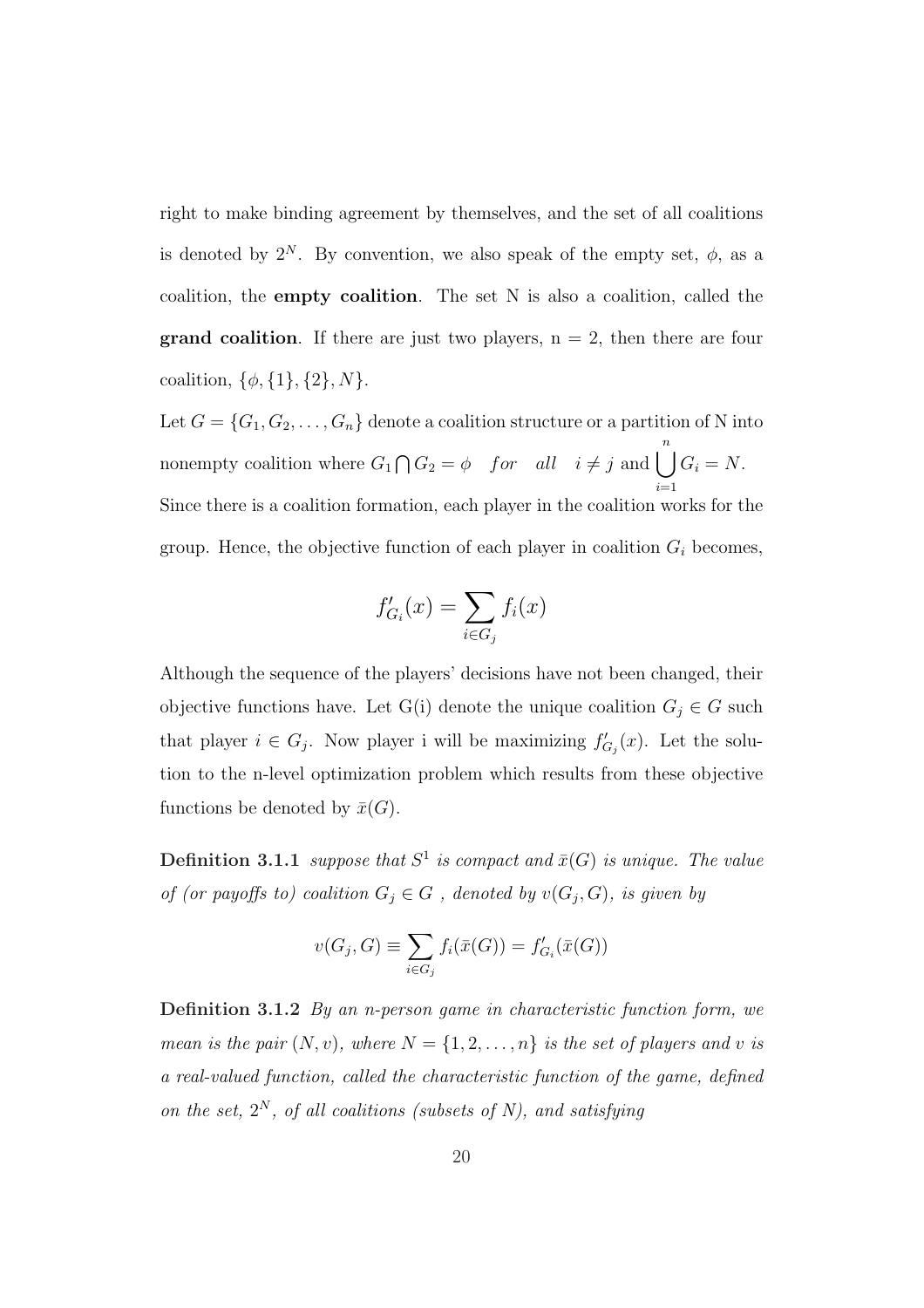- 1.  $v(\phi) = 0$  i.e. empty set has no value, and
- 2. (superadditivity) if S and T are disjoint coalitions (S  $\overline{a}$  $T = \phi$ ), then  $v(S) + v(T) \le v(S)$ S T) i.e. value of two disjoint coalitions is at least as great as when they work together than when they work apart.

Here we can consider  $v$  as the value, or worth, or power, of coalition S when its members act together as a unit.

Definition 3.1.3 An abstract game is a pair  $(\Theta; dom)$  where  $\Theta$  is a set whose members are called outcomes and **dom** is a binary relation on  $\Theta$  called domination.

An example of a 3-person game in characteristic function form is:

Example 3.1.1

$$
v({1}) = 4
$$

$$
v({2}) = 4
$$

$$
v({3}) = 6
$$

$$
v({1, 2}) = 16
$$

$$
v({1, 3}) = 18
$$

$$
v({2, 3}) = 14
$$

$$
v({1, 2, 3}) = 24
$$

A value is assigned to each subset, referred to as a coalition, of  $N = \{1,2,3\}.$ As we can see from the definition, this game is superadditive. In this game, player 1 alone obtains a value of 4. If he forms a coalition with player 2, they together obtain a value of 16. If all three players form a grand coalition, the group obtains a value of 24. One question that arises is which coalitions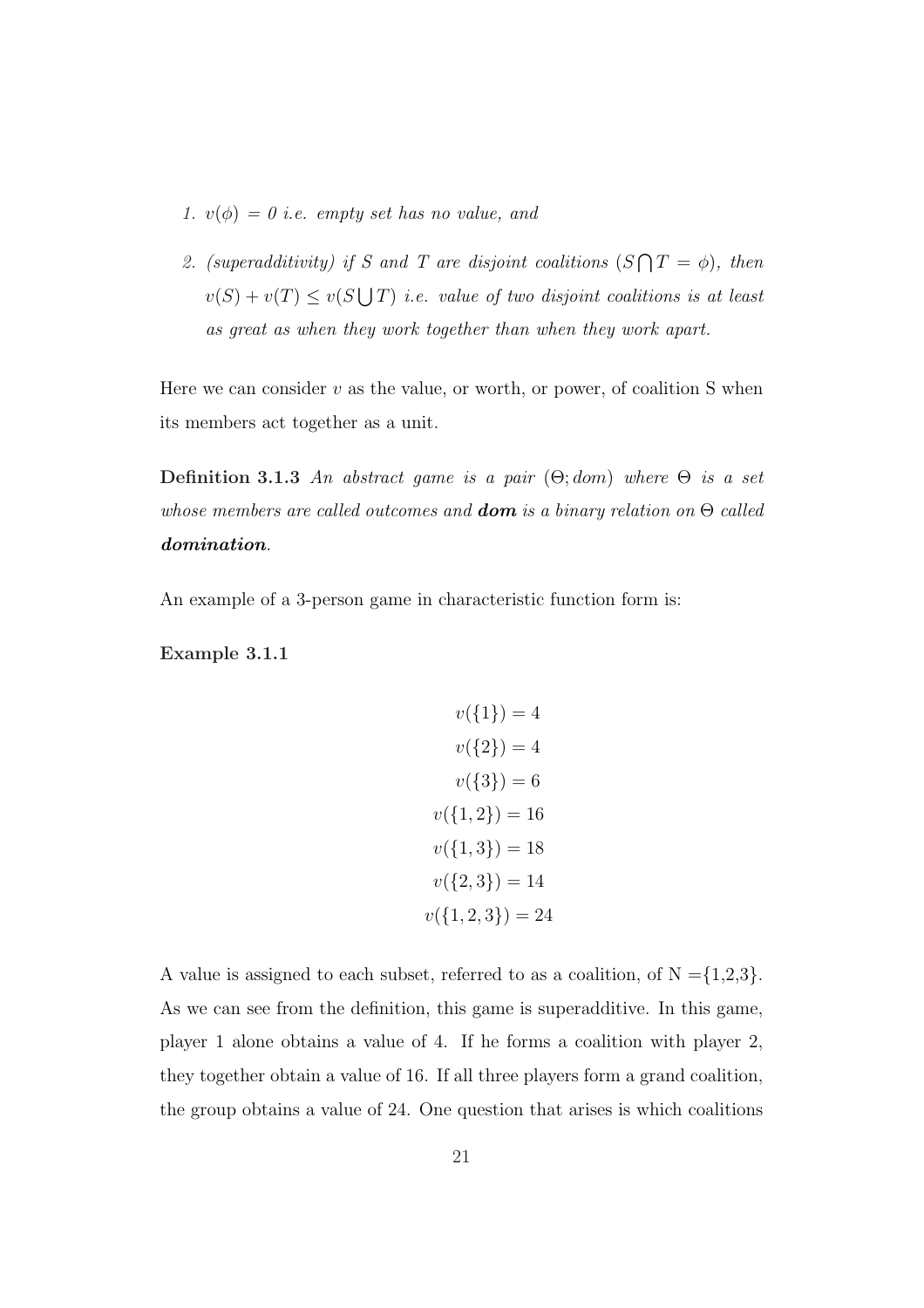the players will form. In order to extract as much value as possible from the game, the players in this game should form a grand coalition. The question of much debate is how the value of 24, obtained from the grand coalition, should be distributed among the three players.

There are an infinite number of ways that the value of 24 can be distributed among the three players. It can be argued, though, that many of these distributions are unfair to at least one of the players. For instance, the distribution which gives the entire allotment to player 2 does not seem reasonable to the other two players. Player 1 would argue that he deserves a distribution of at least 4 because that is the amount that he can obtain by himself, without any help from the other players.

Furthermore, the distribution which gives the three players  $(14,4,6)$ , respectively, also does not seem equitable. Player 2 and player 3 should threaten to break up the grand coalition and form a coalition between them selves if they do not jointly receive a value of 14, the value of their coalition. This is because they have the power to obtain a value of 14 with no help from player1.

The preceding argument is the basis for the game theoretical concept of the core of a game in characteristic function form. In the next section we formally define the core of a game in this form. We will also demonstrate its weakness for providing a technique to distribute the allotment among the players.

### 3.2 Indices of Power

In this section we will review some of the previous works done in the area of the power of an individual in a game, which are useful for the distribution of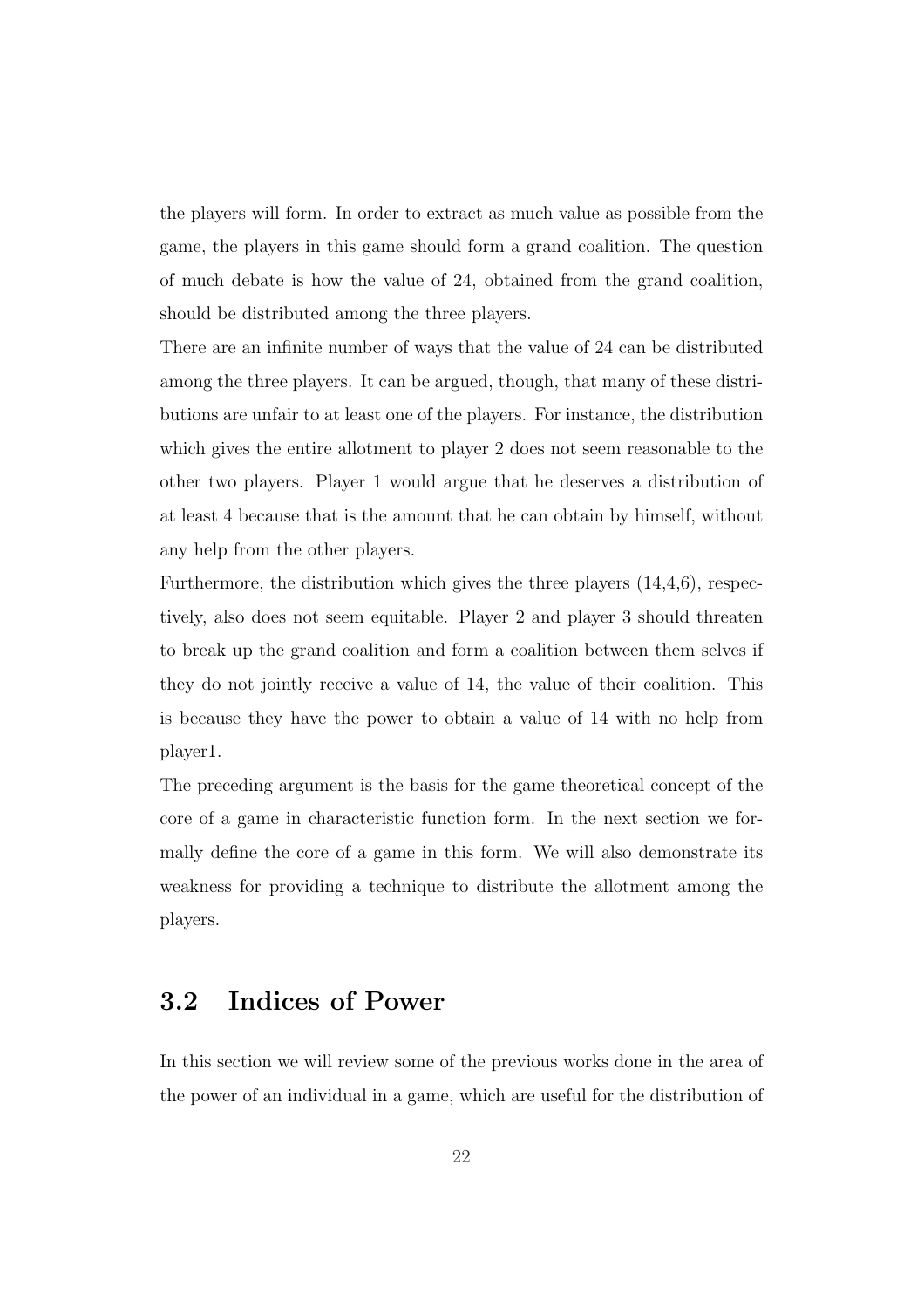payoffs among players.

#### 3.2.1 Imputation and the Core

**Definition 3.2.1** An **imputation** x is a payoff vector that is group rational and individually rational.

The set of imputations may be written as

$$
\{x = (x_1, x_2, \dots, x_n) : \sum_{i \in N} x_i = v(N), and \quad x_i \ge v(\{i\}) \text{ for all } i \in N\}
$$

In the previous example ,

 $v({1}) = 4, v({2}) = 4,$  $v({3}) = 6, v({1, 2}) = 16,$  $v({1, 3}) = 18, v({2, 3}) = 14$  and  $v(N) = 24$ . The set of imputations is  $\{(x_1, x_2, x_3) : x_1 + x_2 + x_3 = 24, x_1 \ge 4, x_2 \ge 4, x_3 \ge 6\}.$ 

**Definition 3.2.2** A solution configuration  $(X, G)$ , is a feasible solution configuration if and only if  $\overline{ }$  $i \in R$   $x_i \leq v(R, G)$  for all  $R \in G$ 

**Definition 3.2.3** let  $(X, G_x)$ ,  $(Y, G_y)$  be a solution configuration. Then  $(X, G_x)$ dominates  $(Y, G_y)$ , denoted by,  $(X, G_x)$  dom  $(Y, G_y)$  if and only if there exists a nonempty  $R \in G_x$  such that

- 1.  $x_i \geq y_i$  for all  $i \in R$ , i.e. each decision maker in R prefers coalition structure  $G_x$  to  $G_y$ .
- 2.  $\sum_{i \in R} x_i \le v(R, G_x)$  i.e. R is a feasible coalition in  $G_x$ , which means R must not demand more from the imputation x than its value  $v(R, G_x)$ .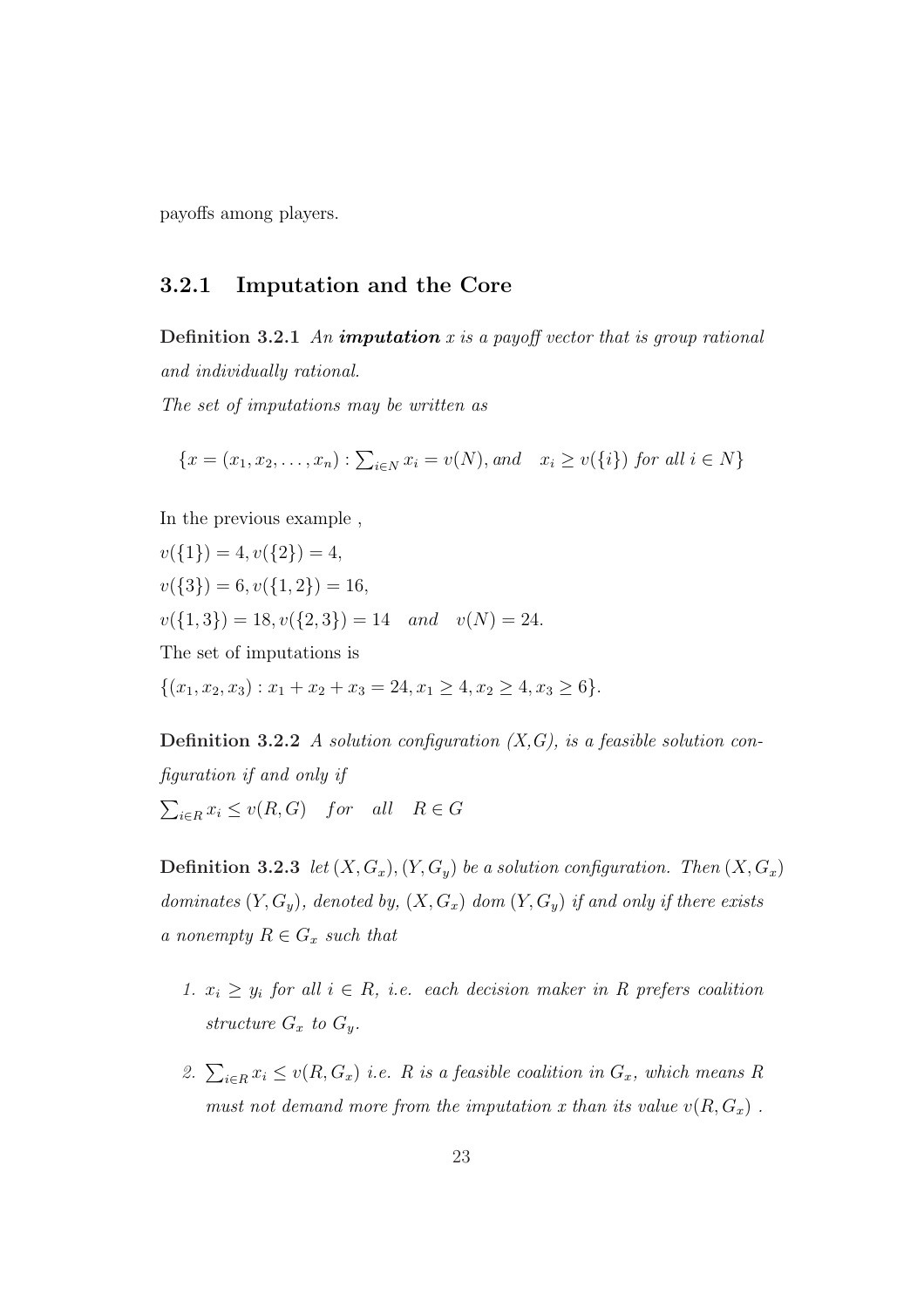Definition 3.2.4 The set, C, of stable imputations is called the core,  $C = \{x = (x_1, x_2, \ldots, x_n) : \sum_{i \in N} x_i = v(N),\}$  $\overline{ }$  $i \in S$   $x_i \ge v(S)$  for all  $S \subset N$ }

A solution to the core represents a fair distribution of the wealth among the players of the game. And any solution in the core is stable.

Definition 3.2.5 A solution of a game is said to be **stable** if no subset of players are able to improve upon their joint distribution allotted to them by the solution.

Thus, when looking for the value of players in a game, it is reasonable to search for solutions in the core. Referring back example 3.1.1, the core of the game consists of the distribution  $(x_1; x_2; x_3) = (10; 6; 8)$ . This is the only distribution that seems to be equitable to all players considered.

But here, first, the core in some games is empty. Does this suggest that the players have no value in a game with an empty core? Probably not. Second, even when the core of a game is non-empty, often there are multiple solutions in the core. In such a situation, which solution do we use to describe the relative value of the players in the game? These are just some of the questions that arise when trying to implement the core concept for determining the values of the players in a game.

When the core is nonempty, each of its elements represents an enforceable solution configuration within the hierarchy. i.e. there always exists a solution configuration involving the grand coalition among the solution configurations in the core.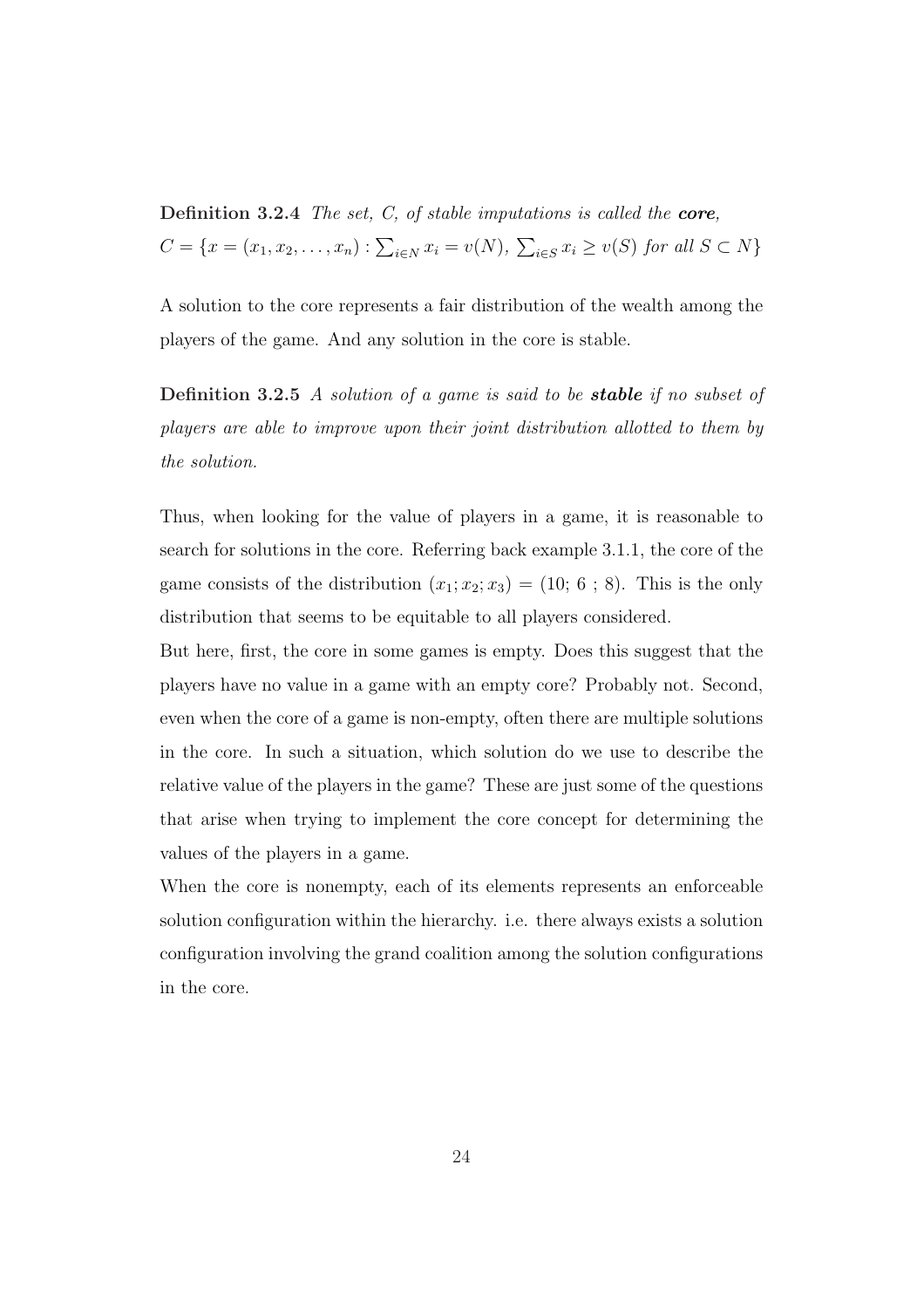#### 3.2.2 Shapley Value

#### Value Function

A value function,  $\phi$ , is a function that assigns to each possible characteristic function of an n-person game, v, an n-tuple,  $\phi(v) = (\phi_1(v), \phi_2(v), \dots, \phi_n(v))$ of real numbers. Here  $\phi_i(v)$  represents the worth or value of player i in the game with characteristic function v.

The axioms of fairness are placed on the function  $\phi$ ,

The Shapley Axioms for  $\phi(v)$ 

- 1. Efficency:  $\overline{ }$  $i\in N$   $\phi_i(v) = v(N)$
- 2. **Symmetry**: If i and j are players such that  $v(S)$ S  ${i}$ ) =  $v(S)$ S  ${j})$ for every coalition S not containing i and j, then  $\phi_i(v) = \phi_j(v)$
- 3. Dummy Axiom: If i is player such that  $v(S) = v(S)$ S  $\{i\}$  for every coalition S not containing i, then  $\phi_i(v) = 0$ .
- 4. **Additivity**: If u and v are characteristic functions, then

$$
\phi(u+v) = \phi(u) + \phi(v).
$$

Axiom 1 is group rationality, that the total value of the players is the value of the grand coalition.

The second axiom says that if the characteristic function is symmetric in players i and j, then the values assigned to i and j should be equal. The third axiom says that if player  $i$  is a dummy in the sense that he neither helps nor harms any coalition he may join, then his value should be zero. The strongest axiom is number 4. It reflects the feeling that the arbitrated value of two games played at the same time should be the sum of the arbitrated values of the games if they are played at different times. It should be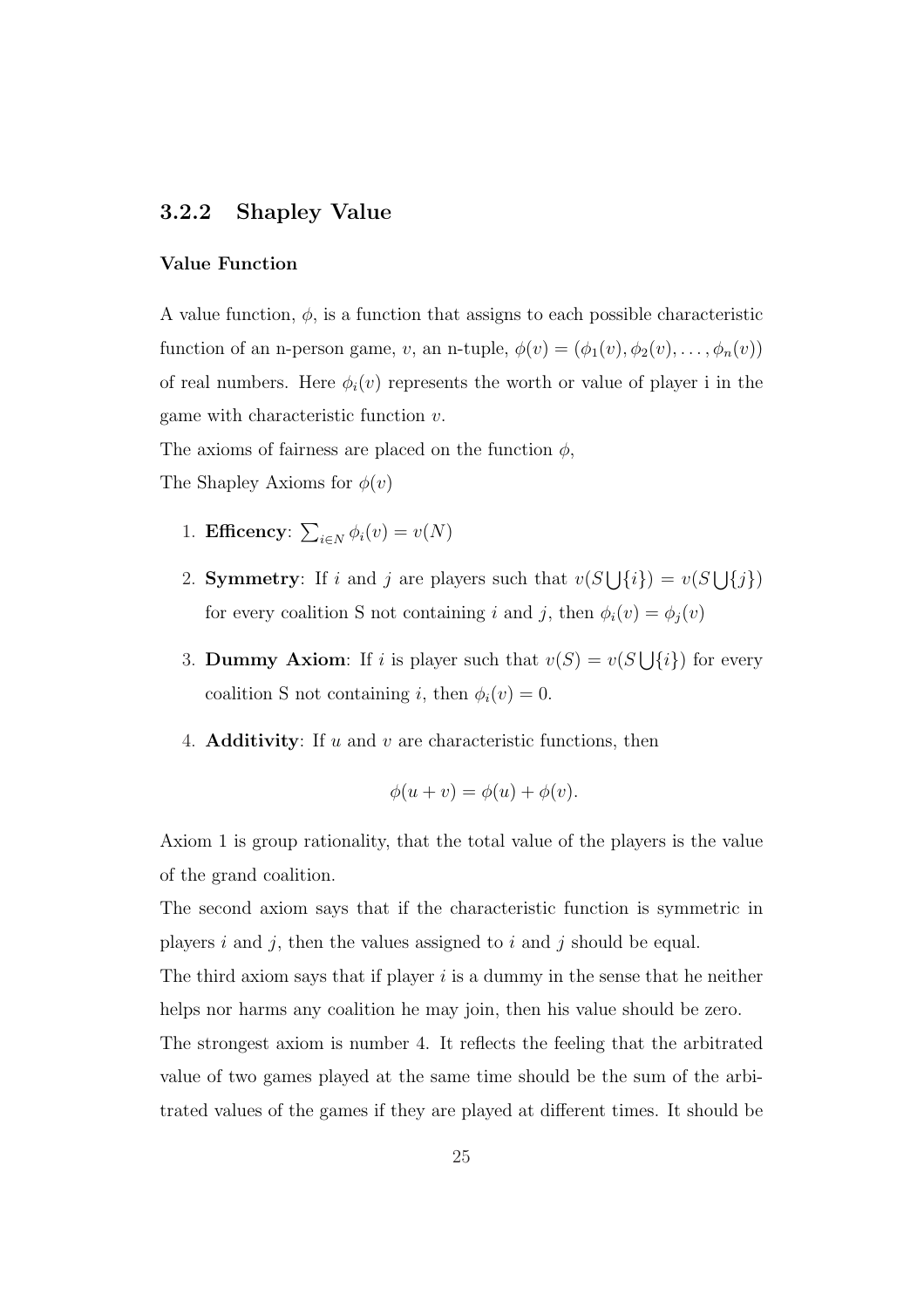noted that if u and v are characteristic functions, then so is  $u + v$ . The Shapley value is given by  $\phi = (\phi_1, \phi_2, \dots, \phi_n)$  where for  $i = 1, \dots, n$ 

$$
\phi_i(v) = \sum_{\substack{S \subset N \\ i \in S}} \frac{(|S| - 1)!(n - |S|)!}{n!} [v(S) - v(S - \{i\})]
$$

The summation in this formula is the summation over all coalitions S that contain *i*. The quantity,  $v(S) - v(S - \{i\})$ , is the amount by which the value of coalition  $S - \{i\}$  increases when player i joins it. Thus to find  $\phi(v)$ , merely list all coalitions containing  $i$ , compute the value of player is contribution to that coalition, multiply this by  $(|S| - 1)!(n - |S|)!/n!$ , and take the sum.

The interpretation of this formula is as follows. Suppose we choose a random order of the players with all  $n!$  orders (permutations) of the players equally likely. Then we enter the players according to this order. If, when player i enters, he forms coalition S (that is, if he finds  $S - i$  there already), he receives the amount  $[v(S) - v(S - \{i\})]$ .

The probability that when i enters he will find coalition  $S - i$  there already is  $(|S| - 1)!(n - |S|)!/n!$ . The denominator is the total number of permutations of the n players. The numerator is number of these permutations in which the  $|S| - 1$  members of  $S - i$  come first  $((|S| - 1)!$  ways), then player i, and then the remaining  $n - |S|$  players  $((n - |S|)!$  ways). So this formula shows that  $\phi(v)$  is just the average amount player i contributes to the grand coalition if the players sequentially form this coalition in a random order. Returning to the previous example, the shapely value of the players of the game are;

$$
(\phi_1, \phi_2, \phi_3) = (\frac{26}{3}, 10, \frac{26}{3})
$$

Notice that even though the core of this game is non-empty, the values assigned to the players by Shapley comprise an unstable solution. It should be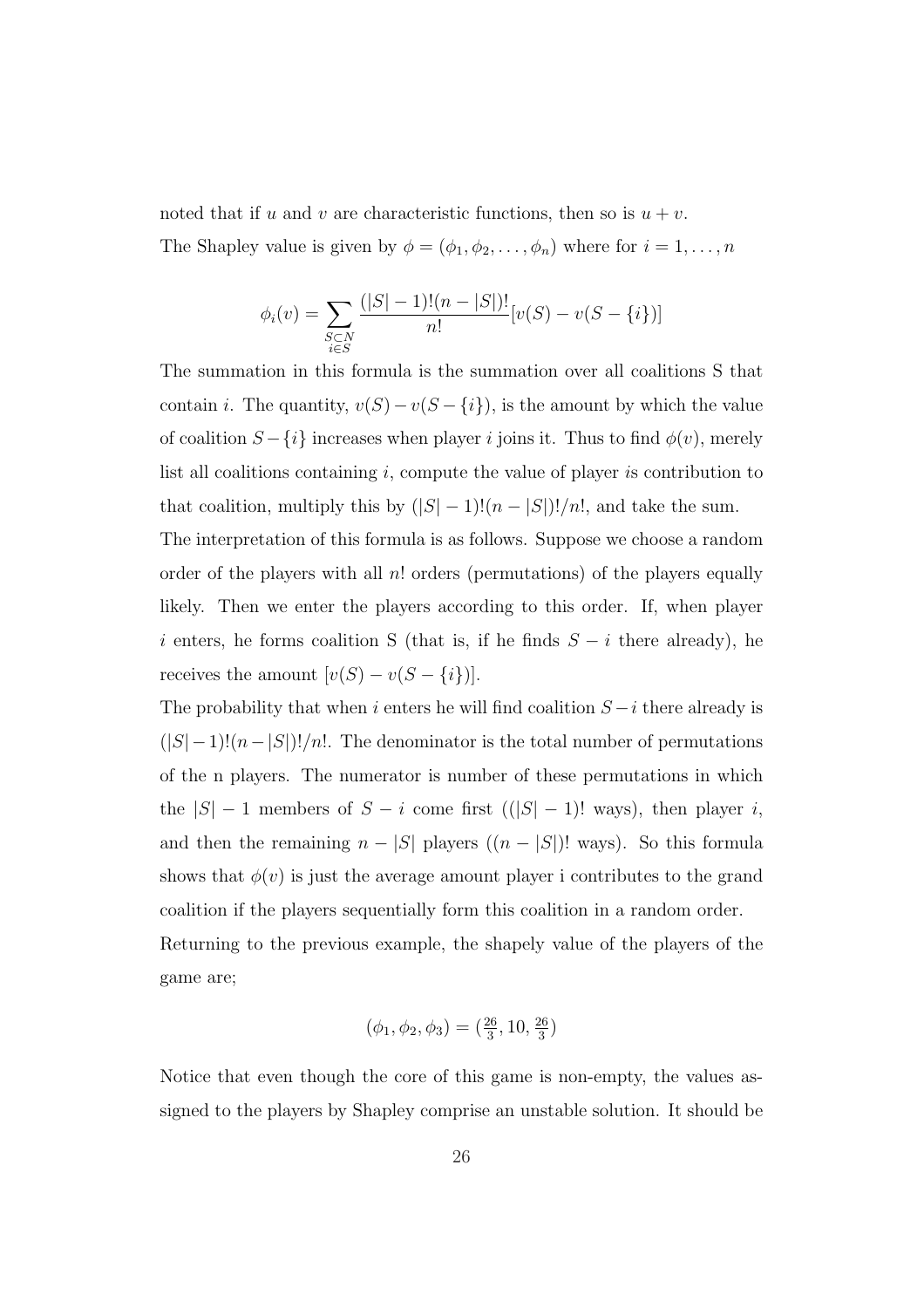pointed out that the Shapley value was never necessarily intended to be an element of the core.

One result that the Shapley value satisfies, when game  $v$  is superadditive, is the concept of individual rationality. Which is the concept that each player should receive from a game at least that amount that he can obtain by himself i.e. at least  $v({i})$ . Any solution not satisfying individual rationality has no chance of being accepted by the players and should be regarded as a poor indicator of the power of the individuals. Since it enforces such a play to be out of the coalition to improve his solution.

When a game is not superadditive, individual rationality is not necessarily satisfied using the Shapley value.

This can be demonstrated by the following example.

 $v({1}) = 8$  $v({2}) = 1$  $v({3}) = 6$  $v({1, 2}) = 7$  $v({1,3}) = 12$  $v({2,3}) = 8$  $v({1, 2, 3}) = 16$ 

This game is not super additive because  $v({1}) + v({2}) \ge v({1, 2})$ . The Shapley value of this game is  $(\frac{22}{3}, \frac{11}{6})$  $\frac{11}{6}$ ,  $\frac{41}{6}$  $\frac{11}{6}$ ). Notice that player 1 should be able to demand at least 8, but is assigned a value of only  $\frac{22}{3}$ .

Some researchers argue that only superadditive games need to be considered; that in reality, non-super additive games do not occur. Willick[33] shows that this is not the case and that we need to be careful when applying traditional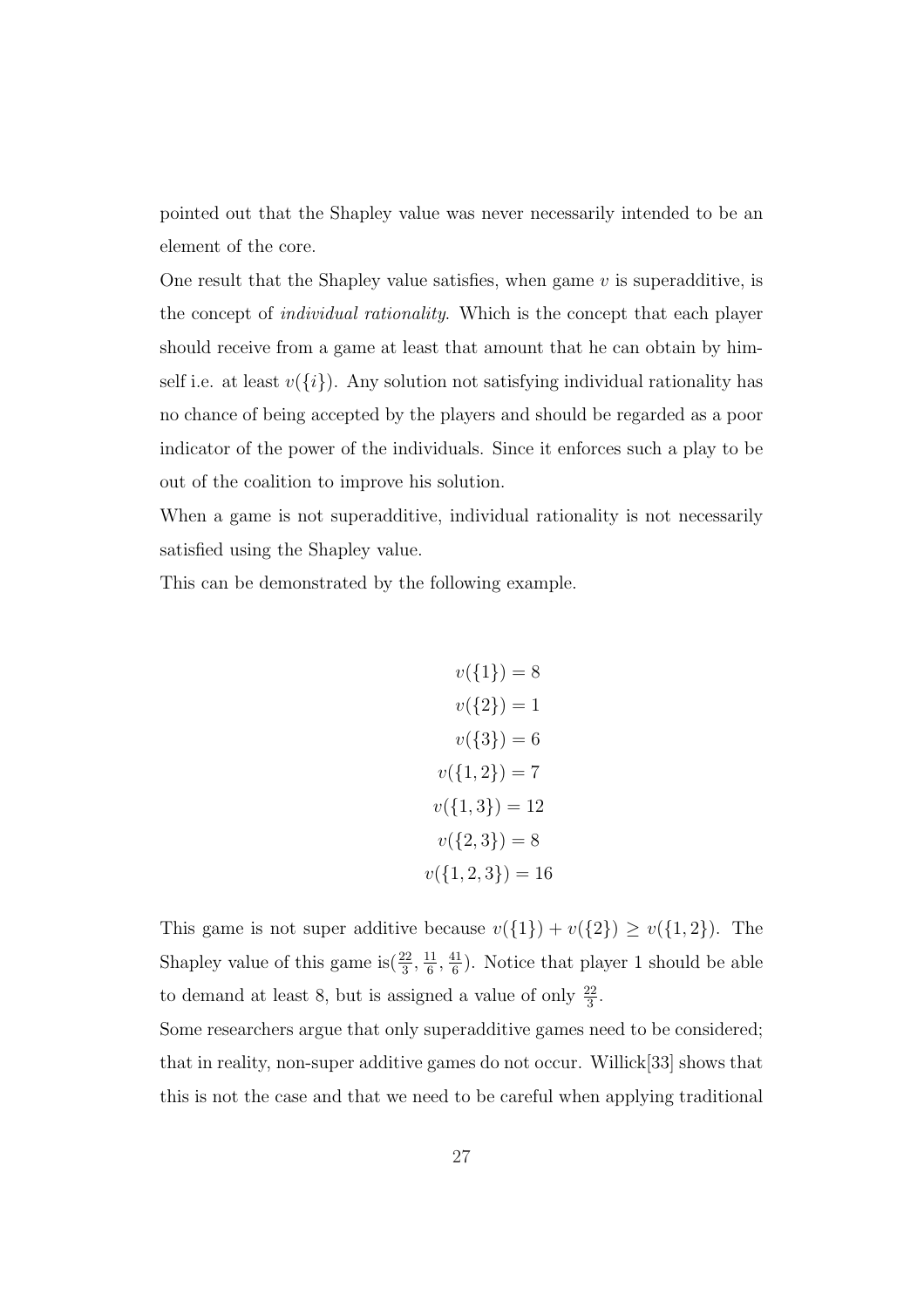techniques to structures that promote non-superadditive games.

#### Relation of Shapley Value with the Core

We have seen that when dealing with games which are not superadditive, the Shapley value do not satisfy individual rationality. We argue that individual rationality is a minimal criterion that a power index should satisfy. This is because individual rationality represents a quantity that a player can guarantee himself without any cooperation with the other players.

Even if we limit our scope to games which are superadditive, it would be preferable that the solutions obtained by these power indices have some relationship with the core. In particular, when the core of a game is non-empty, it would be ideal if a power index resulted in a distribution that was an element of the core. This would be preferred due to the stability of the solutions in the core.

There is no known general relationship between Shapley value with the core, even when dealing with superadditive games. An example of this can be seen by referring to Example 3.1.1. This game was superadditive with a nonempty core, yet the Shapley value solution was not an element of the core. It should be pointed out that there are classes of games for which the Shapley value is an element of the core. In arra and Usategui [16] introduce two such games: the average convex games and the partially average convex games. Since the average convex games are a subset of the partially convex games, we will present only the latter of the two classes of games. We first need to introduce one definition.

Definition 3.2.6 Define the function q as follows:  $g(A, B) = v(A)$  $\bigcup B$  –  $v(A)$  –  $v(B)$  for all  $A, B \subseteq N, A \cap B = \phi$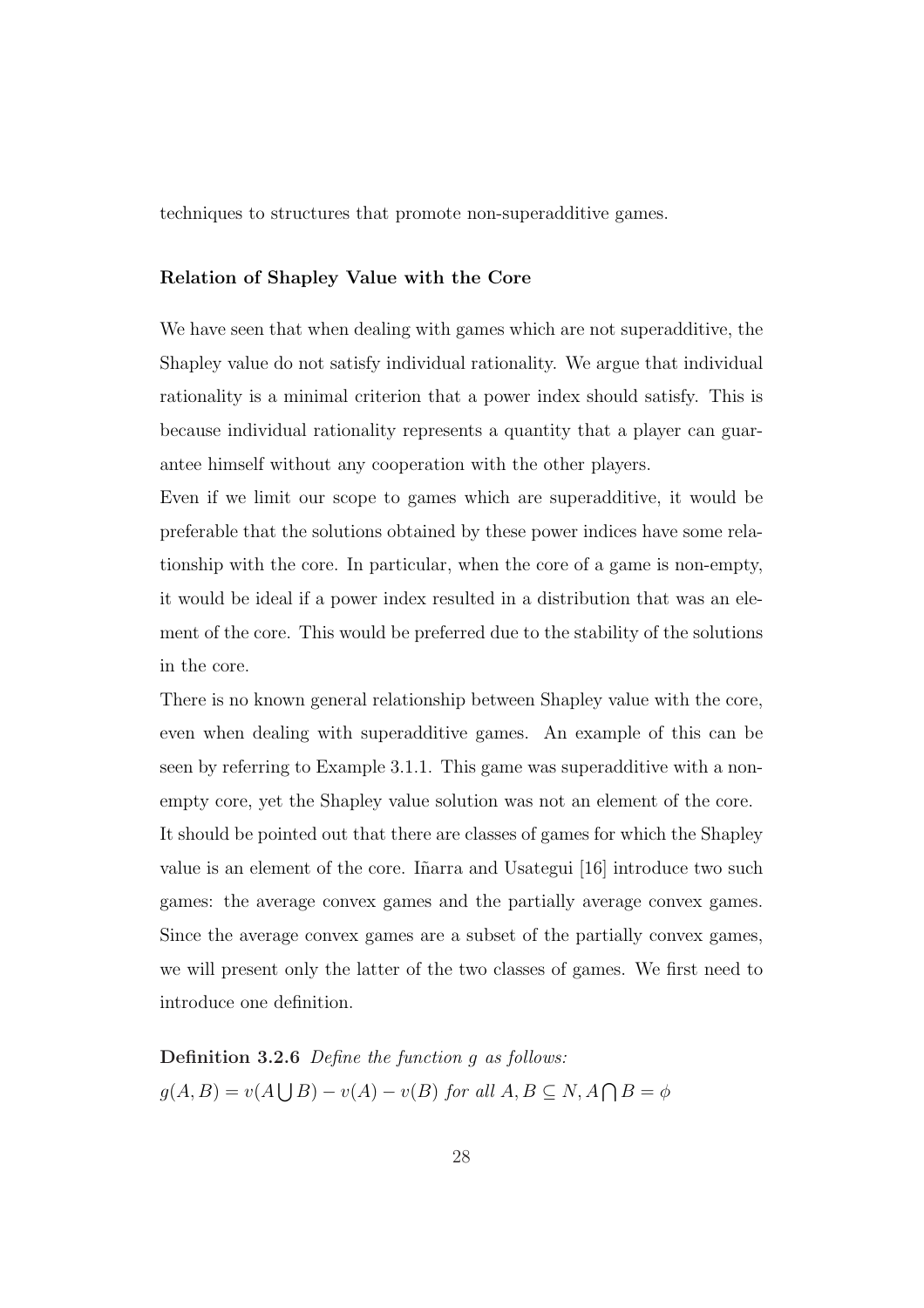Definition 3.2.7  $\Lambda$  game v is **partially average convex** 

$$
\left(\begin{array}{c} |B| \\ |R| \end{array}\right)^{-1} \sum_{R \subseteq B} g(A, R) \le \left(\begin{array}{c} |B| \\ |R| \end{array}\right)^{-1} \sum_{C \subseteq B} g(A, B/C)
$$

for all  $A, B \subseteq N, B \subseteq N/A$  and for any R and C such that  $|R| > \frac{|A||B|}{n-|B|} > |B| - |C|$  if  $A \bigcup B \subset N$ , and  $|R| = |B| - |C|$  if  $A \bigcup B = N$ .

For a game to be an element of this class of games, it needs to satisfy stringent conditions. Therefore, most games do not have the property of the Shapley value being an element of the core.

#### 3.2.3 Willick's Power Index

This power index always has a unique solution that is also related to the concept of the core. Furthermore, it satisfies individual rationality even for games that are not superadditive.

Games will not be required to be superadditive; however, we will limit our focus to characteristic function games that yield the most wealth when the grand coalition is formed. That is, we will assume that games are superadditive with respect to the grand coalition.

**Definition 3.2.8** Let v be a game and  $\alpha$  be a scalar. Then the game  $v \boxplus \alpha$ is defined as the following:

$$
[v \boxplus \alpha] = \left\{ \begin{array}{ll} v(N) + \alpha & \text{If } P = N \\ v(P) & \text{otherwise} \end{array} \right\}
$$

**Definition 3.2.9** Let  $N_1$  and  $N_2$  represent disjoint player sets with game v being composed of players from  $N_1$  and game u being composed of players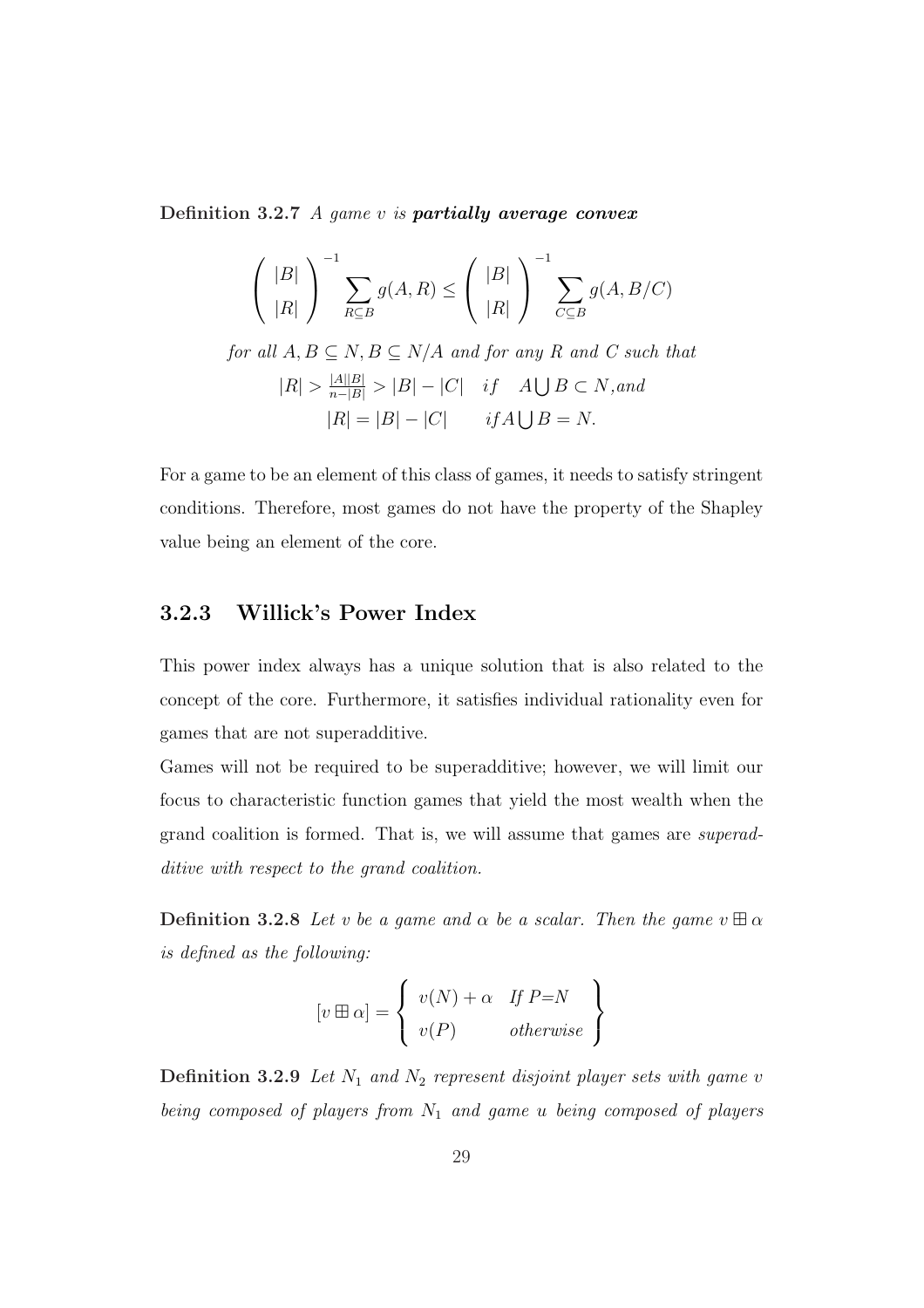from  $N_2$ . Then, by  $v \oplus u$ , we mean the game w such that for any  $P \subseteq N_1$ S  $N_2, w(P) = v(P_1) + u(P_2),$ where  $P_1 = F$  $\overline{a}$  $N_1$  and  $P_2 = P$  $\overline{a}$  $N_2$ 

**Definition 3.2.10** The game v is said to be the **superadditive cover** of the game u if for all  $P \subseteq N$ 

$$
v(P) = \max_{p_P} \sum_{R \in p_P} u(R)
$$

Where  $p_P$  is a coalition structure of the set of players in  $P$ .

With this definition, and five axioms for the basis of Willick's power index.

Let  $\rho(v)$  denote an n-dimensional vector satisfying the following axioms

Axiom  $W_1$   $\rho_i[v \boxplus \alpha] = \rho_i[v] + \alpha$ Axiom  $W_2$   $\rho_i[\gamma v] = \gamma \rho_i[v]$ 

**Axiom**  $W_3$  Let u and v be games with disjoint player sets  $N_1$  and  $N_2$ , respectively. Then,

$$
\rho_i[u \oplus v] = \begin{cases} \rho_i[u] & \text{if } i \in N_1 \\ \rho_i[v] & \text{if } i \in N_2 \end{cases}
$$

**Axiom**  $W_4$  Let u and v be superadditive games. Then,

$$
\rho_i[u+v] = \rho_i[u] + \rho_i[v]
$$

**Axiom**  $W_5$  Let v be any game (possibly non-superadditive) and let u be the superadditive cover of  $v$ . Then,

$$
\rho_i[u] = \rho_i[v]
$$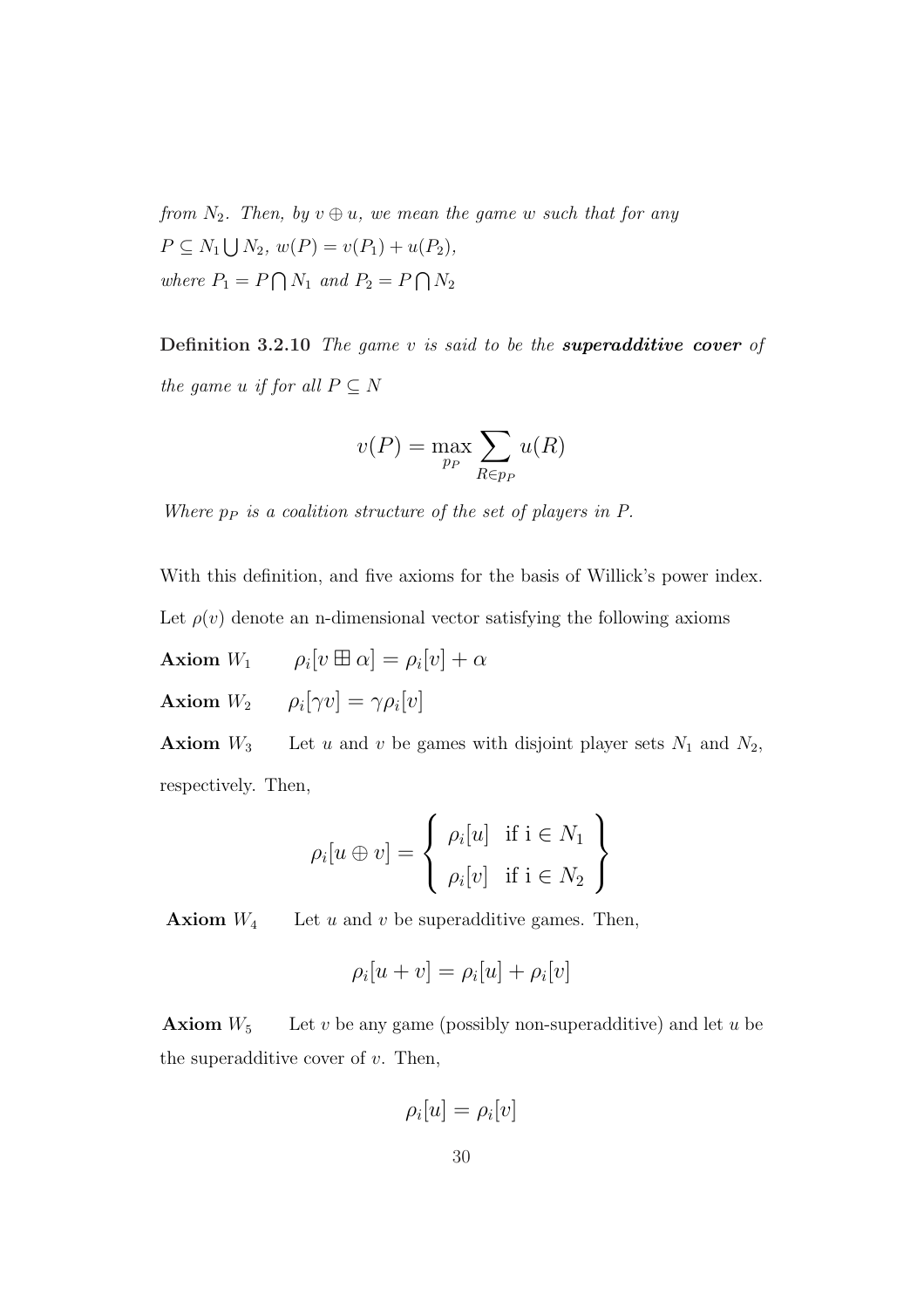Axiom 1 states that when game u is generated by adding a constant to the value of the grand coalition in game  $v$ , then the power index of a player in  $u$  is equal to the power index of that player in  $v$  plus the constant. In other words, adding a constant to the value of the grand coalition increases every players' power index by the constant

Axiom 2 states that the power index of a player in a multiple of a game is the product of the multiple and the power index of the player in the original game.

Axiom 3 states that the power index of a player in a sum of two games that have disjoint player sets is the power index of that player in the game that has that player in its player set.

Axiom 4 is the same as Shapley's Axiom 3.

Axiom 5 states that the power index of a player in a game is the same as the power index of that player in the superadditive cover of the game.

Definition 3.2.11 The maximum value that the sum of all players except for player i can achieve is denoted by  $u^*(N - \{i\})$  and is defined as

$$
u^*(N - \{i\}) = \max_{p_N - \{i\}} \sum_{P \in p_N - \{i\}} u(P)
$$

Further, define  $p_{N-\lbrace i \rbrace}^*$  as that coalition structure for which  $u^*(N-\lbrace i \rbrace)$  is obtained.

Notice that if the game u is superadditive,  $p_{N-\{i\}}^* = \{N - \{i\}\}.$ 

Willick established that there is a unique function satisfying individual rationality defined on all games satisfying the axioms, which is given below:-

$$
\rho_i[u] = u(N) - \max_{p_{N-\{i\}}} \sum_{p \in p_{N-\{i\}}} u(p)
$$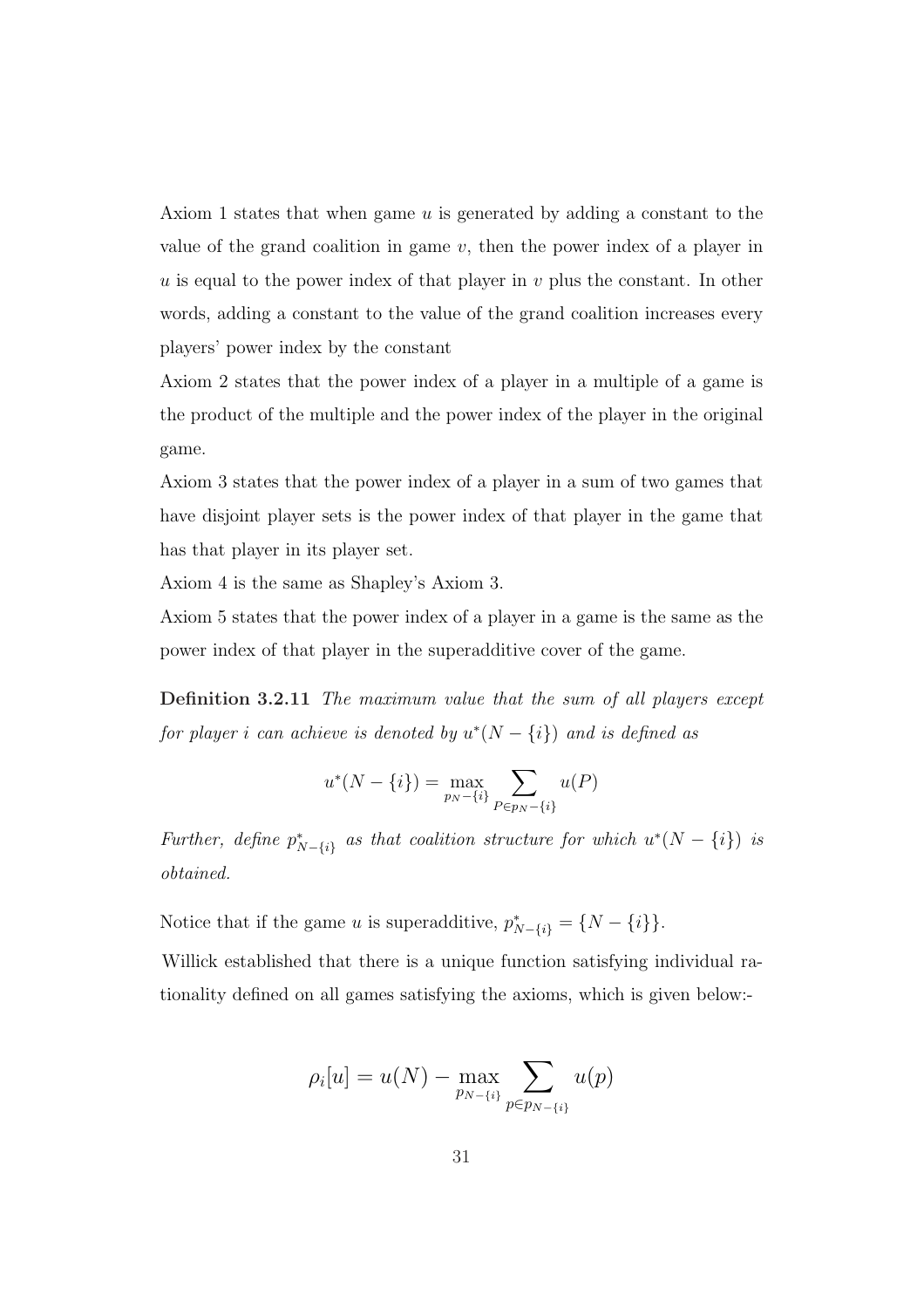#### Relation of Willick's Power Index and the Core

Lemma 3.2.12 If  $(x_1, x_2, ..., x_n) \in C \neq \emptyset$ , then  $v^*(N - i) \leq$  $\overline{ }$  $_{j\neq i} x_j$  for all  $i \in N$ 

Let v be an n-person game with  $C\neq \phi$  and let  $(x_1, x_2, \ldots, x_n)\in C$  . Then, from the definition of the core, it follows that

$$
\sum_{j \in P} x_j \ge v(P)
$$

For all  $P \in N$ . Therefore, it must be true that for each  $P \in P^*_{N-\{i\}}$ 

$$
\sum_{j \in P} x_j \ge v(P)
$$

By summing both sides of the above inequality over the elements of  $P^*_{N-\{i\}}$ , we get

$$
\sum_{P \in p_{N-\{i\}}^*} \sum_{j \in P} x_j \ge \sum_{P \in p_{N-\{i\}}^*} v(P) = v^*(N - \{i\})
$$

Thus we obtain the desired result,

$$
\sum_{j \neq i} x_j \ge v^*(N - \{i\})
$$

**Theorem 3.2.13** Let  $v$  be an *n*-person game.

$$
If \sum_{i \in N} \rho_i[v] < v(N) \text{ then } C = \phi
$$

Assume v is an n-person game with  $(x_1, x_2, \ldots, x_n) \in C$ . From lemma 3.2.11, We have  $v^*(N - i) \leq$  $\overline{ }$  $j\neq i$  as for for all  $i \in N$ . It therefore follows that

$$
\sum_{i \in N} v^*(N - \{i\}) \le \sum_{i \in N} \sum_{j \neq i} x_j
$$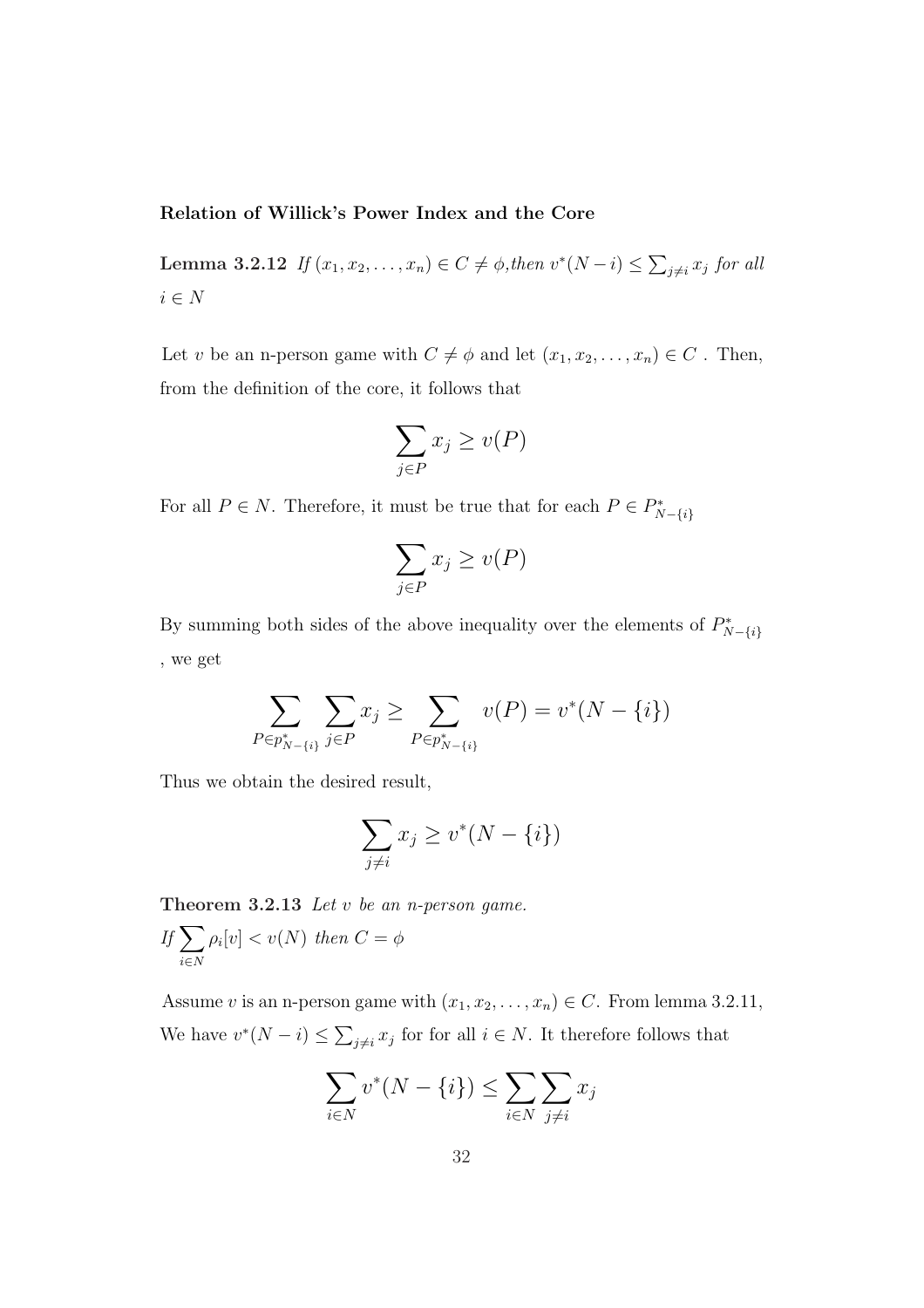Now we can derive the desired result.

$$
\sum_{i \in N} \rho_i[v] = nv(N) - v^*(N - \{i\})
$$
  

$$
\sum_{i \in N} \rho_i[v] \ge nv(N) - \sum_{i \in N} \sum_{j \ne i} x_j
$$
  

$$
\sum_{i \in N} \rho_i[v] \ge nv(N) - (n - 1) \sum_{j \ne i} x_j
$$
  

$$
\sum_{i \in N} \rho_i[v] \ge nv(N) - (n - 1)v(N)
$$

It therefore follows that

$$
\sum_{i\in N} \rho_i[v] \ge v(N)
$$

Next, we show that when the sum of the  $\rho_i[v]$  is equal to the value of the grand coalition, the core is either empty or is the unique solution $\{(\rho_1[v], \rho_2[v], \ldots, \rho_n[v])\}$ For 3-person games the converse of theorem 3.15 is also true i.e. let  $v$  be a  $3$ -person game. If  $\sum$ i∈N  $\rho_i[v] \ge v(N)$ , then  $C \ne \phi$  (see Willick [33]). Example:-

$$
v({1}) = 0
$$

$$
v({2}) = 0
$$

$$
v({3}) = 0
$$

$$
v({1, 2}) = 5
$$

$$
v({1, 3}) = 5
$$

$$
v({2, 3}) = 5
$$

$$
v({1, 2, 3}) = 8
$$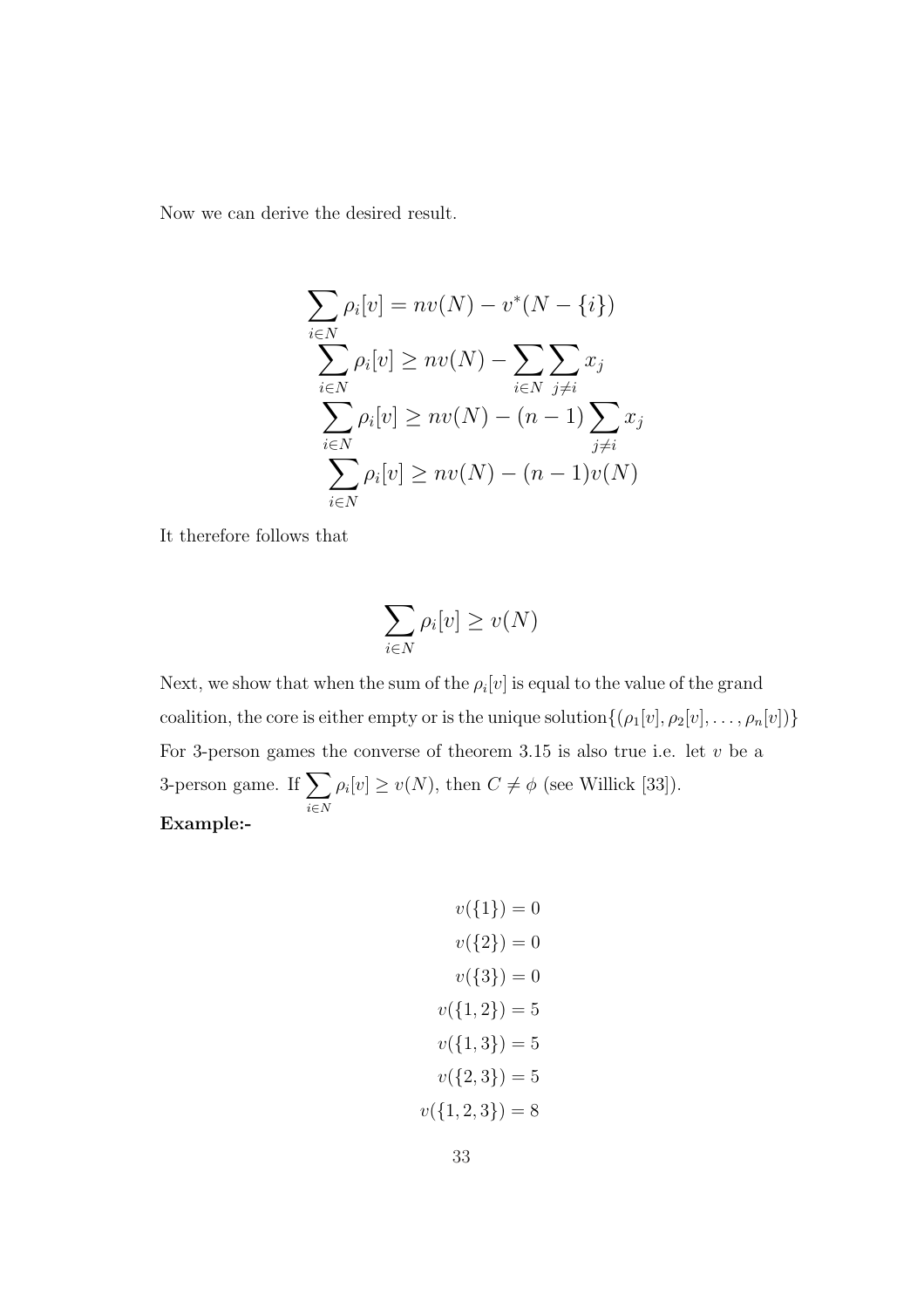Here,  $(\rho_1[v], \rho_2[v], \rho_3[v]) = (3, 3, 3)$  but  $C \neq \phi$ 

**Theorem 3.2.14** *Let v be an n*-*person game with*\n
$$
\sum_{i \in N} \rho_i[v] = v(N) \text{ then } C \in \{\phi, (\rho_1[v], \rho_2[v], \dots, \rho_n[v])\}
$$

assume v is a game. Furthermore, it is reasonable to assume that  $C \in \phi$ otherwise, the above result holds trivially.

Let  $x = (x_1, x_2, \ldots, x_n) \in C$ . From our assumption, we have

$$
v(N) = \sum_{i \in N} \rho_i[v]
$$

$$
= \sum_{i \in N} v^*(N - \{i\})
$$

Rewriting the last equality, we obtain the following equation

$$
\sum_{i \in N} v^*(N - \{i\}) = (n - 1)v(N)
$$

$$
= (n - 1) \sum_{i \in N} x_i
$$

$$
= \sum_{i \neq j} \sum_{i \in N} x_j
$$

Since  $x = (x_1, x_2, \ldots, x_n) \in C$ , from the above lemma, the following must hold for each player

$$
v^*(N - \{i\}) \le \sum_{j \neq i} x_j.
$$

By adding slack variables,  $S_i$ , to the inequalities, we get

$$
v^*(N - \{i\}) + S_i = \sum_{j \neq i} x_j.
$$

Where  $S_i \geq 0$ . Summing over all players, we obtain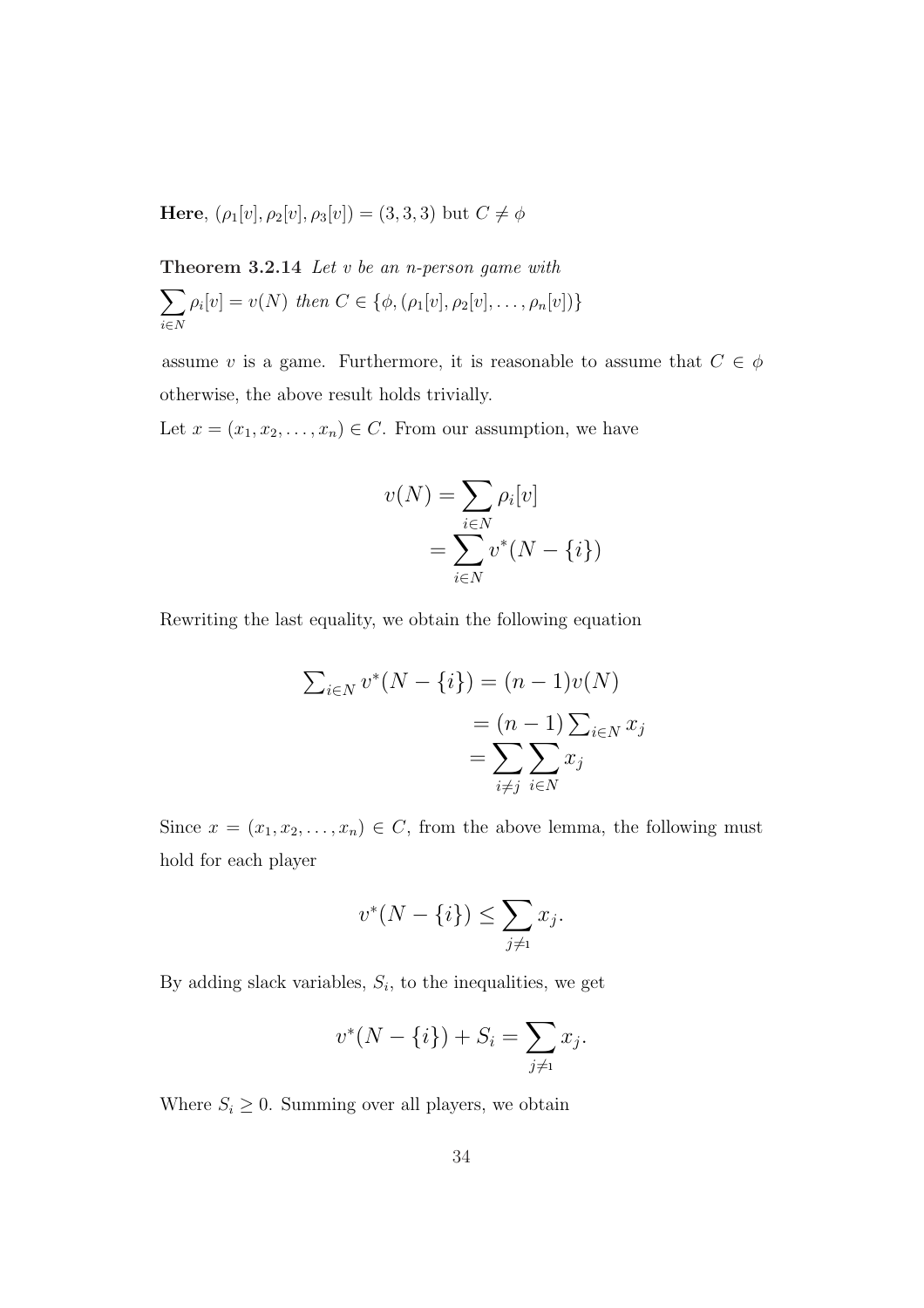$$
\sum_{i \in N} v^*(N - \{i\}) + \sum_{i \in N} S_i = \sum_{i \in N} \sum_{j \neq i} x_j.
$$

But, since  $v^*(N - \{i\}) = \sum_{j \neq i} x_j$ , it follows that  $\sum$ i∈N  $S_i = 0$ . Furthermore, since  $S_i \geq 0$  for each i, it follows that  $S_i = 0$ . Thus, the sum of the slack variables equal zero, implying

$$
v^*(N - \{i\}) = \sum_{j \neq i} x_j
$$
, for all i.

Hence,

$$
\sum_{j \neq i} x_j - v^*(N - \{i\}) = 0.
$$

Finally, we compute,

$$
\rho_i[v] = v(N) - v^*(N - \{i\})
$$
  
=  $\sum_{i \in N} x_j - v^*(N - \{i\}).$   
=  $x_i + \sum_{i \neq j} x_j - v^*(N - \{i\})$   
=  $x_i$ 

This is the desired result.

Hence, if 
$$
\sum_{i \in N} \rho_i[v] = v(N)
$$
,  
then either  $C \in \{(\rho_1[v], \rho_2[v], \dots, \rho_n[v])\}$  or  $C = \phi$ .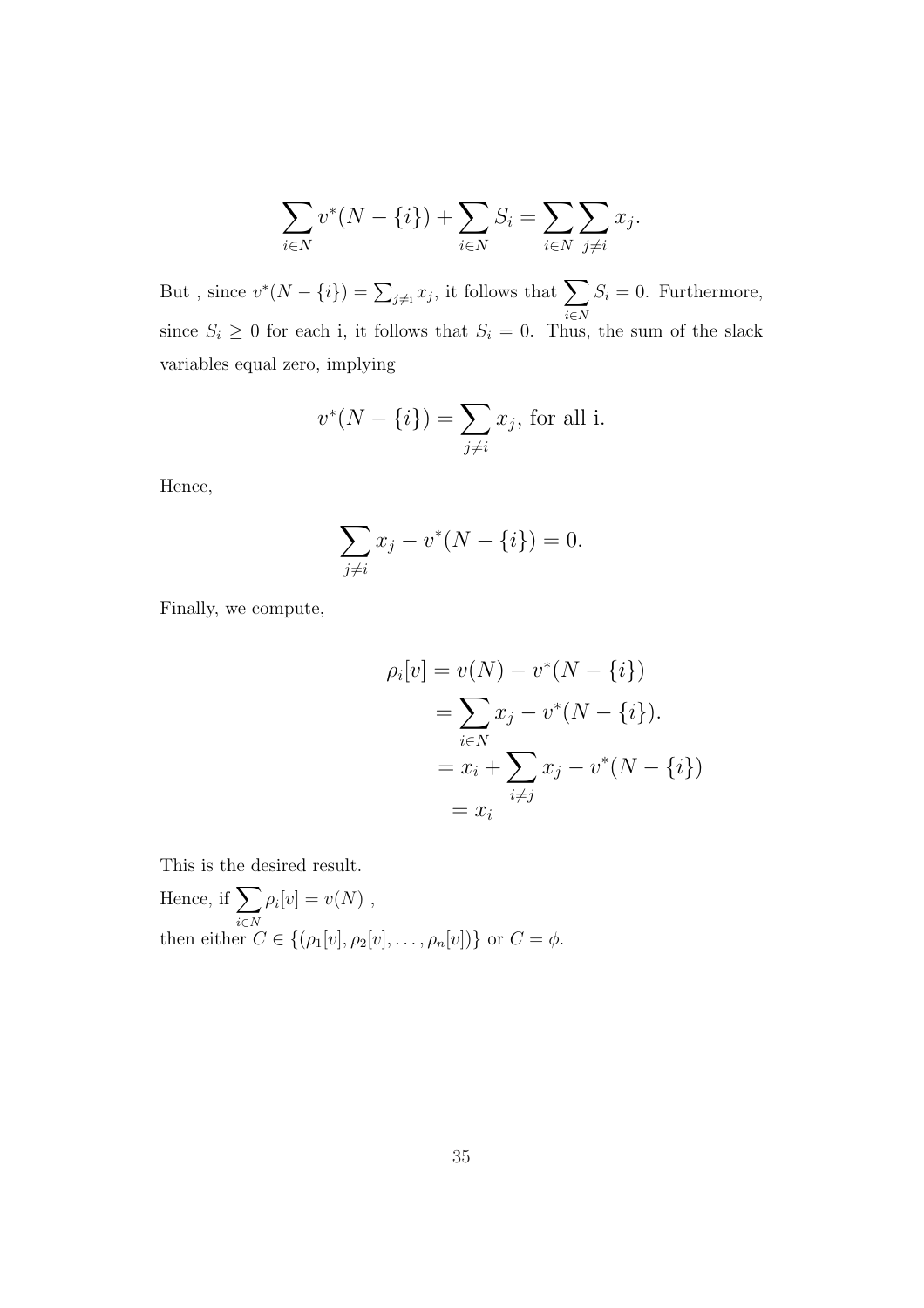#### Example:-

 $v({1}) = 4$  $v({2}) = 4$  $v({3}) = 6$  $v({1, 2}) = 16$  $v({1,3}) = 18$  $v({2,3}) = 14$  $v({1, 2, 3}) = 24$ 

 $\rho_1[v] = 24 - 14 = 10$  $\rho_2[v] = 24 - 18 = 6$  $\rho_3[v] = 24 - 16 = 8$ In this example.  $\sum$ i∈N  $\rho_i[v] = v(N)$  and the core C=[10,6,8] The last case to consider is when  $\sum$ i∈N  $\rho_i[v] > v(N)$ . Here the core is a subset of the  $\rho_i[v]$ .

Theorem 3.2.15 If 
$$
\sum_{i \in N} \rho_i[v] > v(N)
$$
 then  
\n
$$
C \subseteq \{(\rho_1[v] - \alpha_1, \rho_2[v] - \alpha_2, \dots, \rho_n[v] - \alpha_n)/ \sum_{i \in N} \alpha_i = \sum_{i \in N} \rho_i[v] - v(N), \alpha_i \ge 0, \forall i\}
$$

Assume v is a game with  $\sum$ i∈N  $\rho_i[v] > v(N)$ . Again, it is reasonable to assume that  $C \neq \phi$ . Otherwise, the above result holds trivially. Let $(x_1, x_2, \ldots, x_n) \in C$ . Since  $(x_1, x_2, \ldots, x_n) \in C$ , from the above lemma, the following holds for each player i,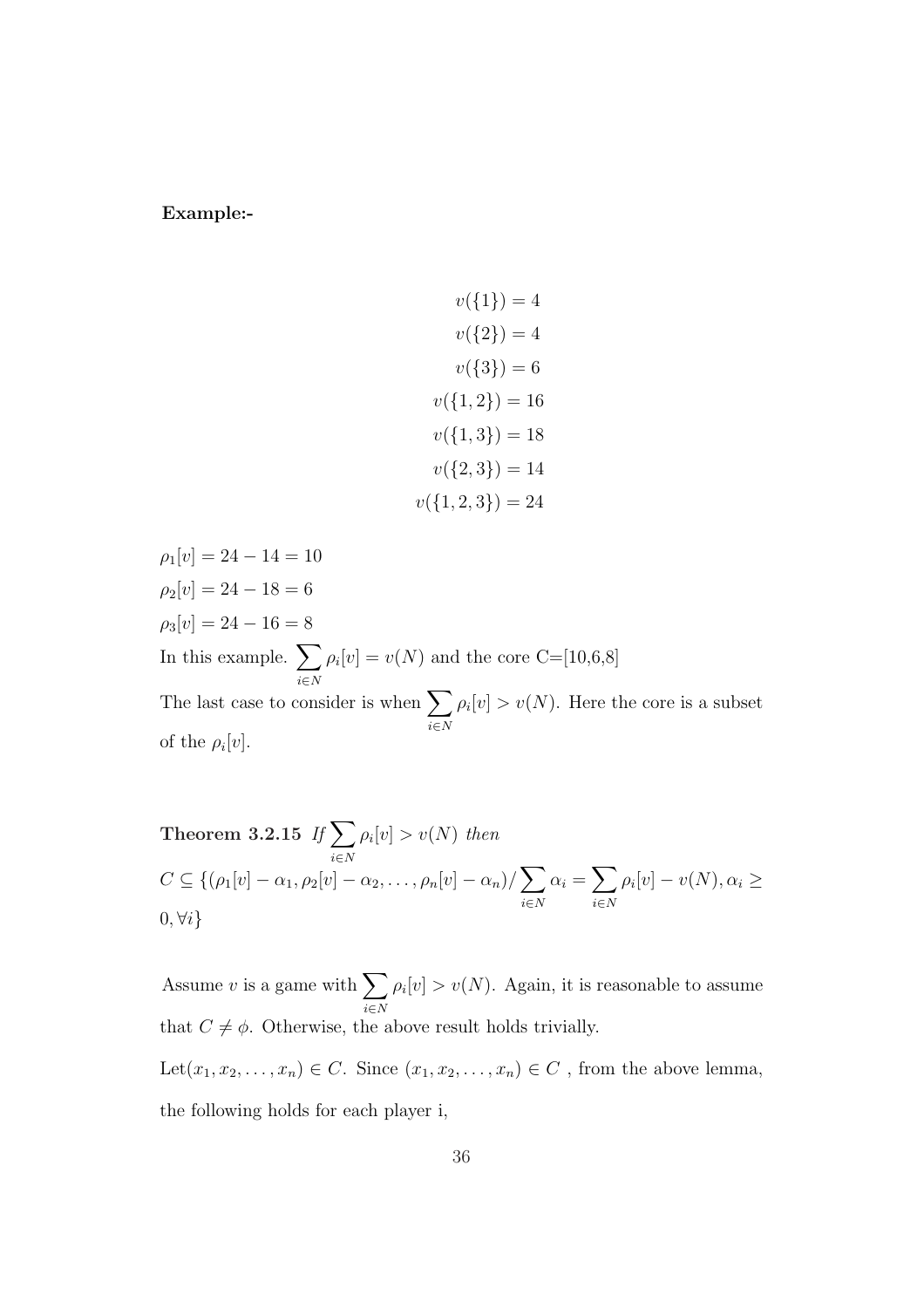$$
\sum_{j \neq i} x_j \ge v^*(N - \{i\}).
$$

This implies that,

$$
\sum_{j \neq i} x_j - v^*(N - \{i\}) \ge 0.
$$

Now consider

$$
\rho_i[v] = v(N) - v^*(N - \{i\}).
$$
  
= 
$$
\sum_{i \in N} x_i - v^*(N - \{i\})
$$
  
= 
$$
x_i \sum_{i \neq j} x_j - v^*(N - \{i\})
$$
  

$$
\geq x_i.
$$

Therefore  $\rho_i[v] \geq x_i$  for all players i. This combined with the fact that  $\overline{\phantom{a}}$ i∈N  $x_i = v(N)$ , insures that there exists  $(\alpha_1, \alpha_2, \dots, \alpha_n)$  in which  $\stackrel{i \in N}{\longrightarrow}$ i∈N  $\alpha_i =$  $\overline{\phantom{a}}$ i∈N  $\rho_i[v] - v(N)$  such that  $(x_1, x_2, \ldots, x_n) = (\rho_1[v] - \alpha_1, \rho_2[v] - \alpha_2, \ldots, \rho_n[v] - \alpha_n).$ 

Example:-

$$
v({1}) = 8
$$

$$
v({2}) = 1
$$

$$
v({3}) = 6
$$

$$
v({1, 2}) = 7
$$

$$
v({1, 3}) = 12
$$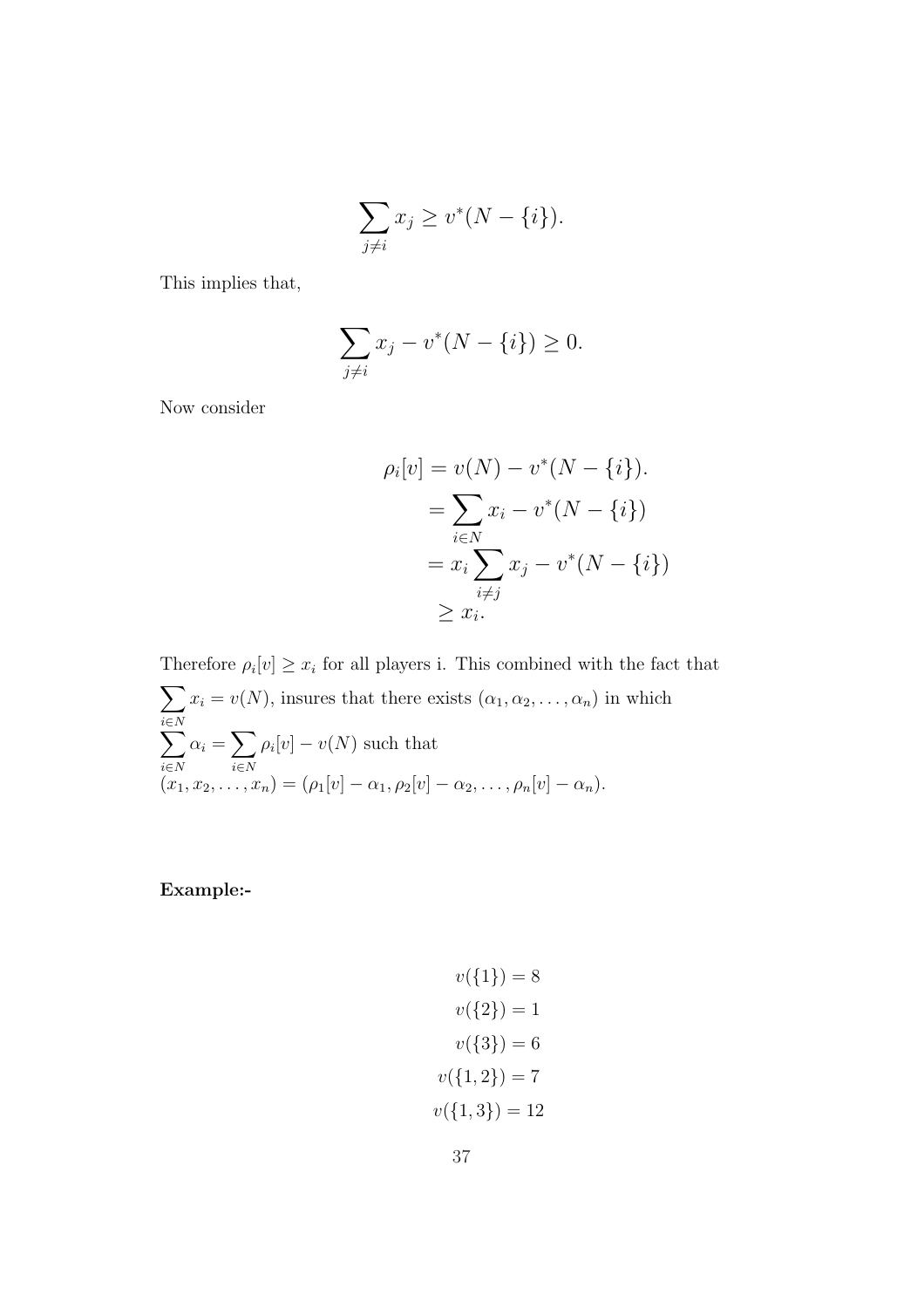$$
v({2,3}) = 8
$$

$$
v({1,2,3}) = 16
$$

For this game, the core consists of a set of elements which are the points  $(8, 2 - \alpha, 7 + \alpha)$  for  $0 \leq \alpha \leq 1$ , The Shapley values of this game are  $\rho[v] = \left(\frac{22}{3}, \frac{11}{6}\right)$  $\frac{11}{6}$ ,  $\frac{41}{6}$  $\frac{11}{6}$ . Our power index result is:-  $\rho_1[v] = 16 - 8 = 8$  $\rho_2[v] = 16 - 14 = 2 = V\{1, 2, 3\} - \max\{v\{1, 3\} = 12, v\{1\} + v3 = 14\}$  $\rho_3[v] = 16 - 9 = 7$ 

|                                                | Shapley | Willick |
|------------------------------------------------|---------|---------|
| Individual rationality superadditive games     |         |         |
| Individual rationality non-superadditive games |         |         |
| General relation with core                     |         |         |
| Uniqueness                                     |         |         |

Table 3.1: Comparison between power indices

So as we have tried to show the relation of willick's power index with the core is in a better situation than shapley value, on table 3.1, it is recommended on this thesis to use willick's power index to know the power of individual in the coalition, which helps for distributing the wealth among players during coalition.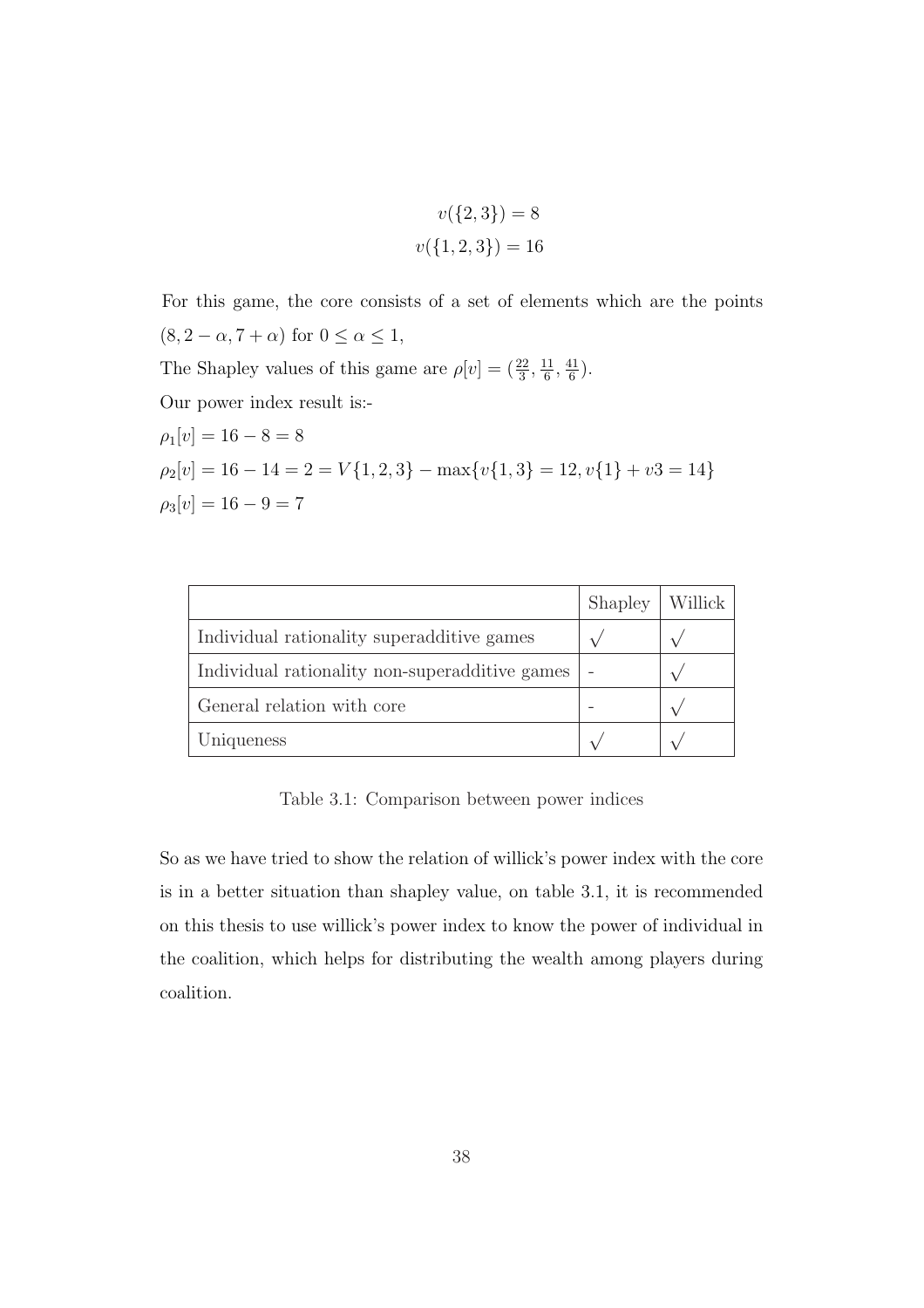## Chapter 4

# Application of 3-person Cooperative Game

### 4.1 Problem Definition

One's country Budget allocation system is in the hierarchical fashion where the federal government is the one at the top of the hierarchy and the minister offices will be on the next level and the offices in the minister offices will be on the third level and so on. In this study we will only consider the three level hierarchical budget allocation and in particular, the federal government will be considered as the top in hierarchy, and Addis Ababa University will be consider at the next level and finally the faculty of science will be consider at the third and last level.

The budget allocation is done in the scheme to be expressed as follows. The central government will decide the amount of money to be allocated to the university depending on the budget on hand; by giving a ceiling (floor), which is the maximum amount of money that the university might request for the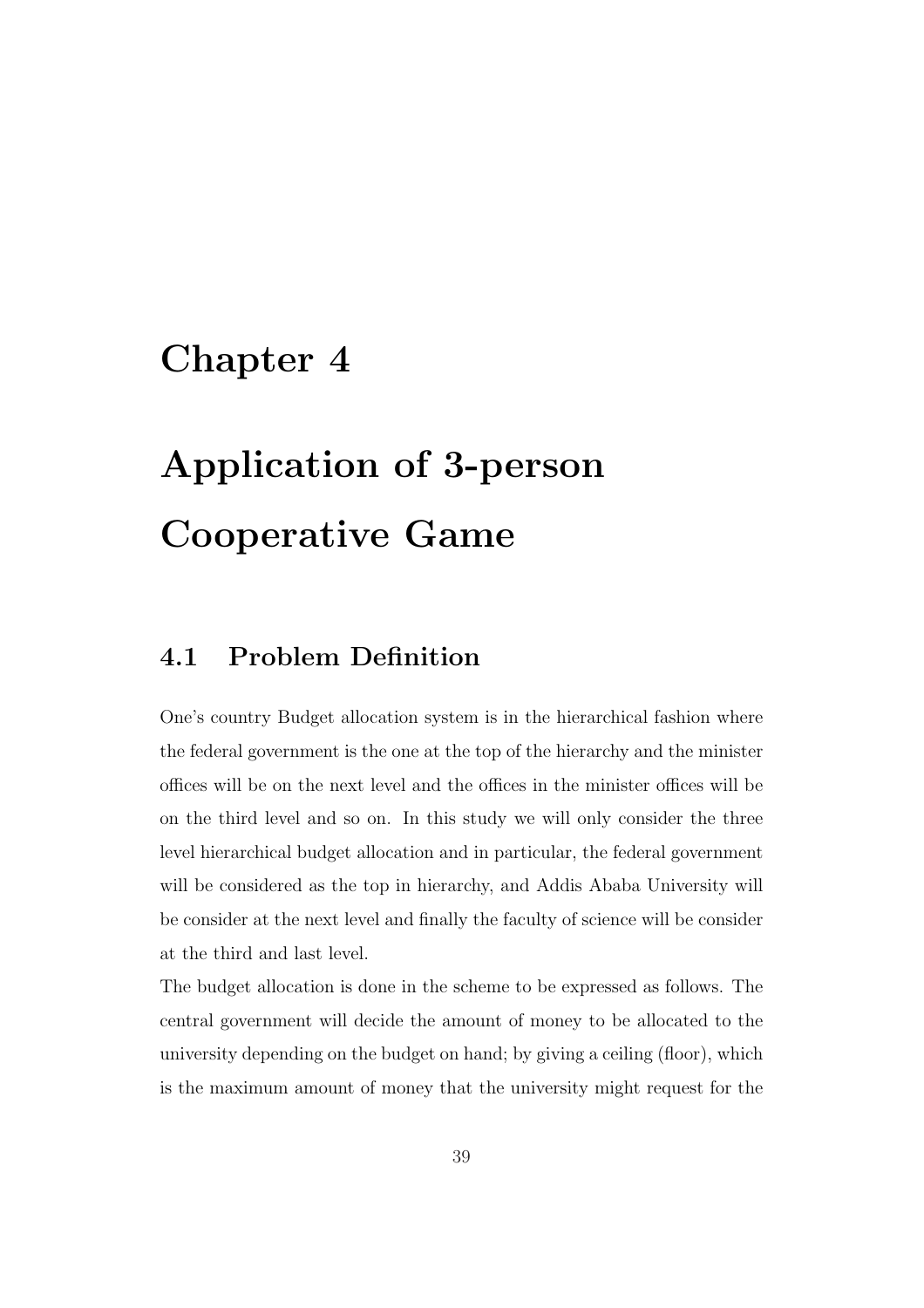budget year. Depending on the ceiling given the university will be called for preparing its action plan. The floor will be decided by the experts in the central government using the universities previous year approved budget and total amount of money on the hand of the government.

The university will inquire the faculty to do its action plan depending on the ceiling that will be given from the university which in turn depends on the ceiling given by the government. Decision of the ceiling on the university will be performed by the experts in it, according to the ceiling given from the government and the approved budget of the previous year for the faculty. The experts in the faculty will perform annual plan of the budget year and submit it to the university. The experts in the university will make some improvement on the action plan and submit it to the central government and there also be an improvement to be done by the experts in it.

The experts in the university makes improvement on the action plan of the faculties by considering the following points.

- a) the budget allocated to the university from the federal government
- b) the previous year budget approved to the faculties
- c) the budget request of the faculties for the coming budget year
- d) the efficiency of the faculties
- e) current market price (standard rate) of the materials
- f) taking into consideration of the governmental policy.
- g) priority of the university.

Similarly, the experts in the federal government makes improvement on the action plan of the university by considering the following main factors: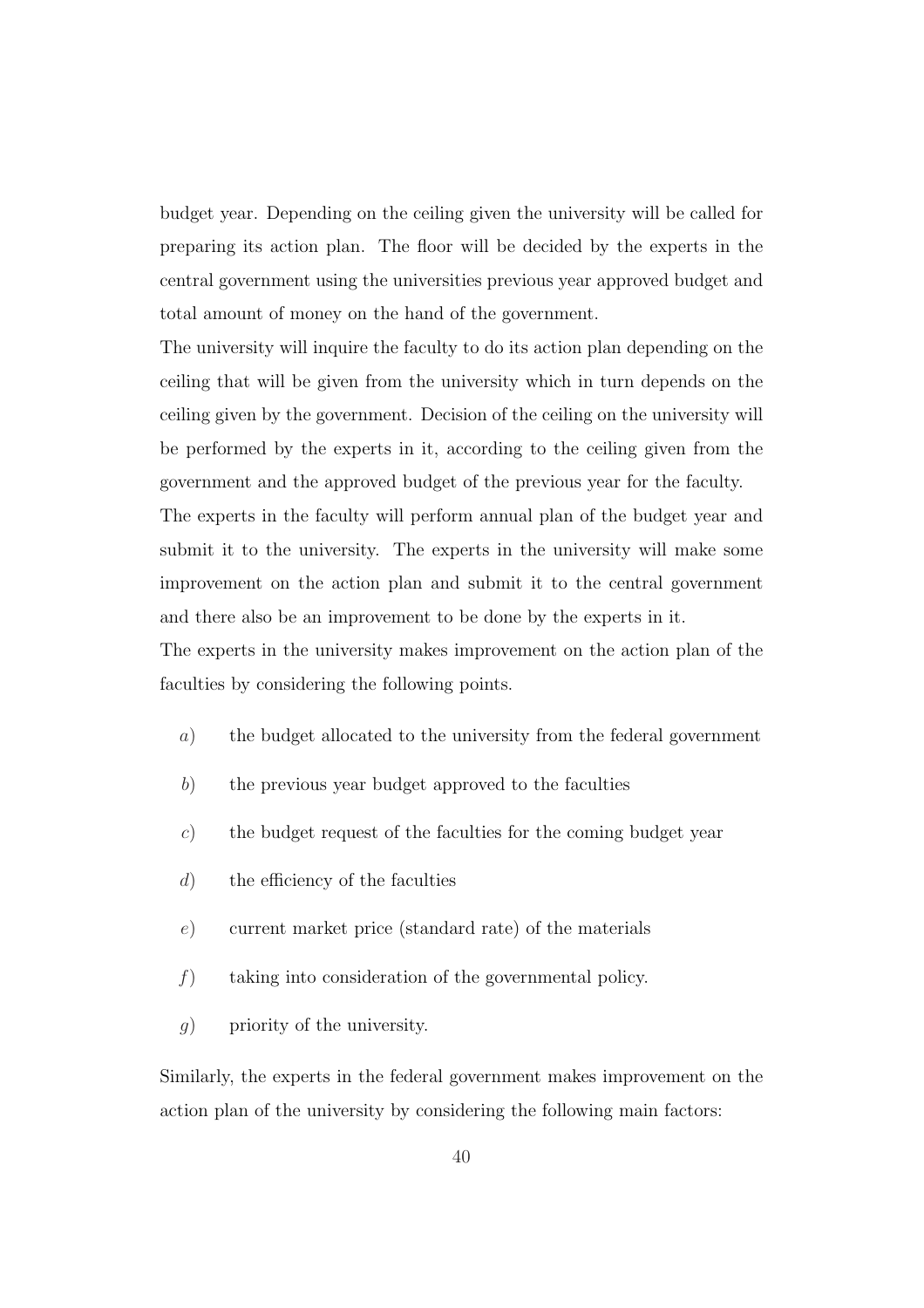- $i.$  the financial capacity of the country
- $ii.$  the previous year budget approved to the universities
- iii. the budget request of universities for the coming budget year
- $iv.$  the efficiency of the universities
- v. current market price (standard rate) of the materials
- vi. taking into consideration of the governmental policy.

Our objective is to show how the central government body can allocate its resources in terms of the effectiveness of the use of these resources by the universities, and how the universities utilize can the allocated resources effectively to maximize their benefits at their faculty levels. Here we take into account, the fact that decision about the usage of the budget at the sublevels can not be controlled (but it may be predictable) by the higher level, if the budget once allocated. Thus, one of the aims of our model is to provide rationality in decision making for the higher level decisions by the lower level decision maker. This is done by sub-models which predict how sublevels will react when they are given various amount of resources.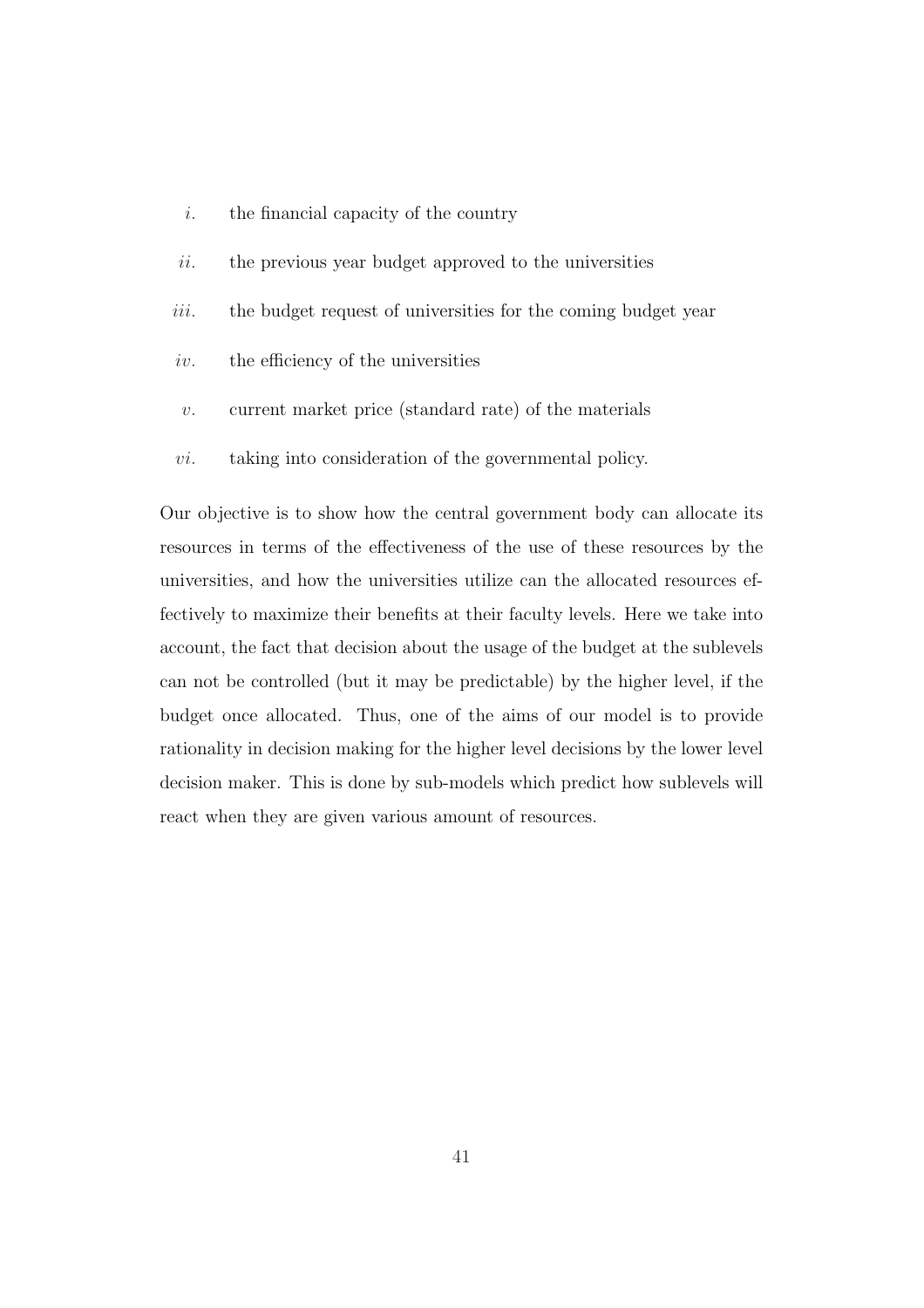### 4.2 Mathematical Formulation

It is known that the mathematical formulation of the budget allocation problem is a three player Stackleberg game, class of three level linear programming problem. where the player at the top level is the federal government, then the university at the second level and finally the faculty at the third level, where individual decision maker in each level has got its own objective function and decision variables determined by decisions made at other levels.

The above discussion of three level programming problem can be written as a nested optimization as follows:

$$
(p1)\n\begin{cases}\n\max_{x_3} f_3(x) \\
\text{where } x_2 \text{ solves} \\
x_2\n\end{cases}
$$
\n
$$
(p2)\n\begin{cases}\n\max_{x_2} f_2(x) \\
\text{where } x_1 \text{ solves} \\
(p^2)\n\begin{cases}\n\max_{x_1} f_1(x) \\
\text{s.t. } x \in S\n\end{cases}
$$
\n(4.2.1)

When all functions  $f_1$ ,  $f_2$ , and  $f_3$  are linear and a set S is a polyhedral set then the above problem is known as a three-level linear programming problem. Where,

- 1.  $f_1(x)$  express the objective function of the faculty
- 2.  $f_2(x)$  express the objective function of the university and
- 3.  $f_3(x)$  express the objective function of the federal government.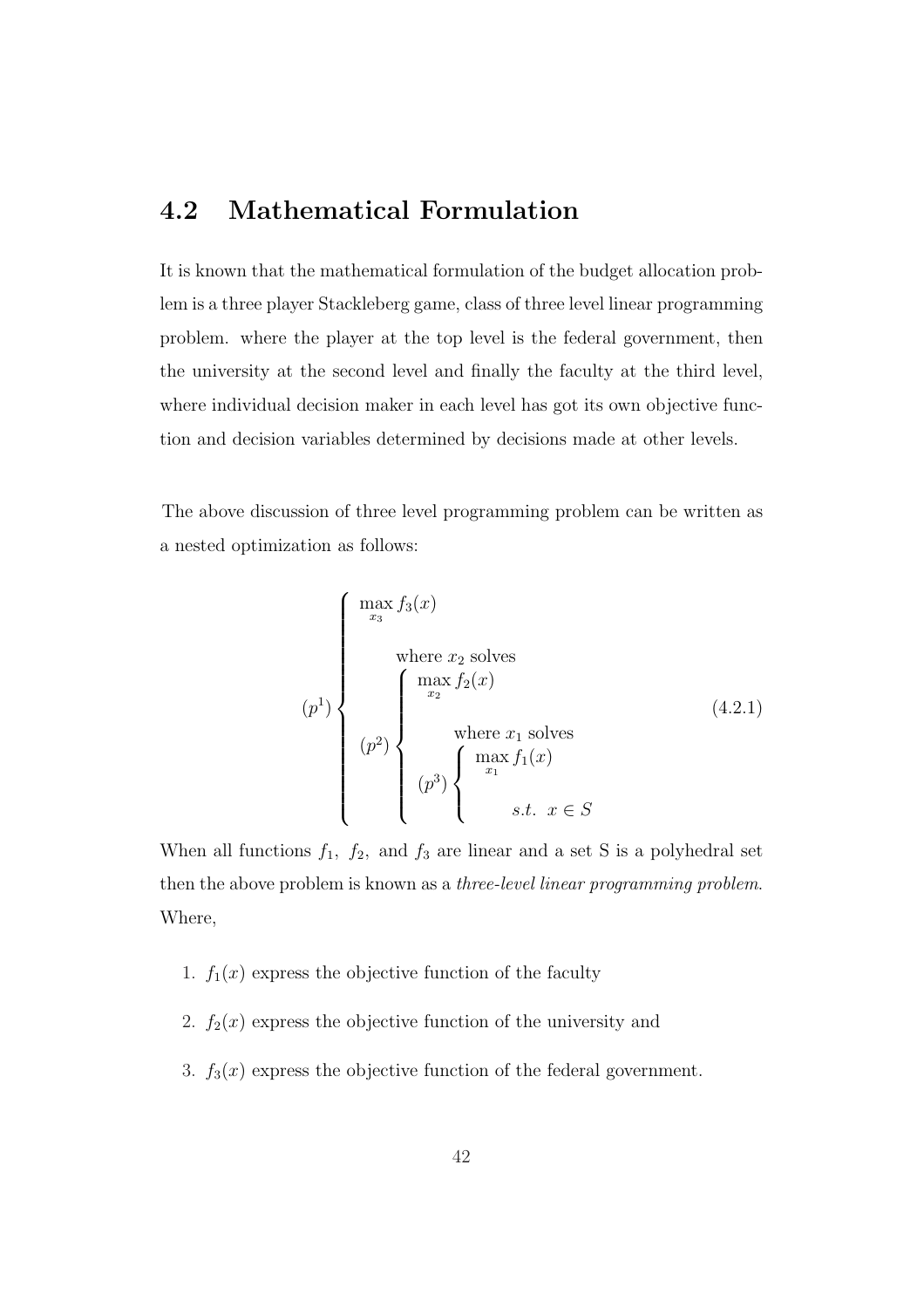This three level linear programming problem, resulting the decision problems of three players in a hierarchical organization, will be solved by using different algorithms like Simplex cutting method and a solution will be found. (see Esubalew Lakie,[13]).

Assume  $x^*$  is the solution found from the three level programming problem. However, as expressed on chapter three, the solution  $x^*$  will not necessarily be pareto optimal and also the payoffs in each level are not pareto optimal since it is possible to find a solution with a better payoff. This points, which has got a better payoff is found in the conical section of the constraint set of the problem S, with its edges are drawn by drawing a hyperplane on each points of  $x^*$  and bounded by the compact set  $S$ .

However, the rational behavior of the players compels them not to move unilaterally, since each player chooses a point on its coordinate maximizing its payoffs. This is to mean, let  $\tilde{x}$  have coordinates  $(\tilde{x}_1, \tilde{x}_2, \tilde{x}_3)$ . Suppose player 2 and 3 chooses  $\tilde{x}_2$ ,  $\tilde{x}_3$  of  $\tilde{x}$ . For  $\tilde{x}$  to be a solution the first player need to choose  $\tilde{x}_1$  but the first player will choose a point that is on its coordinate since that point will maximize his payoff. So the need of players to get maximum payoff and not to lose any payoff for the sake of others makes these points to be untenable, but this problem will be solved by having a binding agreement between decision makers in each level, which is called coalition among decision makers. In a similar situation the decision makers in each level will be better benefited together in forming coalition.

### 4.3 Coalition

A coalition is an agreement among the group of decision makers to work cooperatively and benefit together. On this section the questions that will be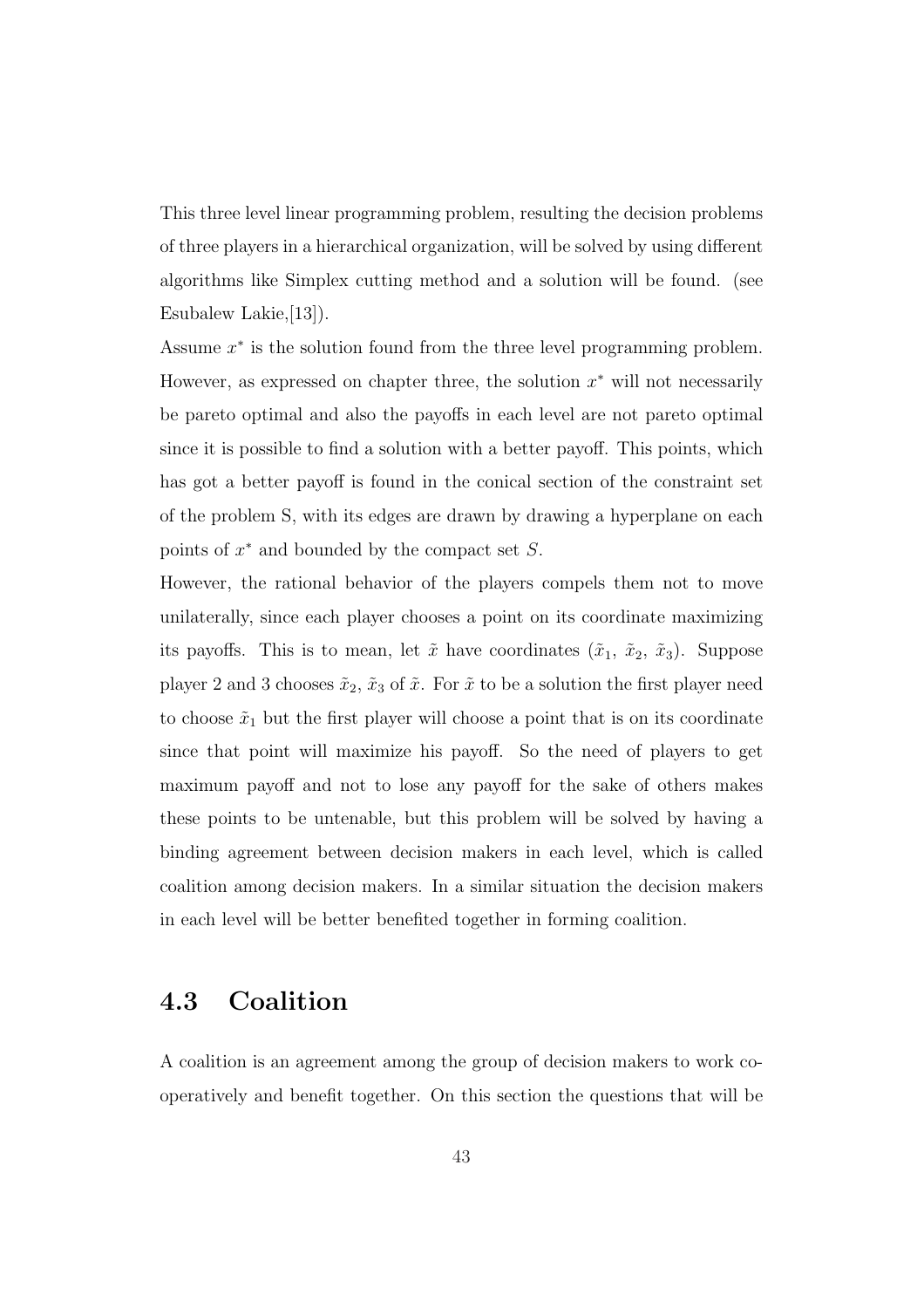raised when forming a coalition between decision makers in each level will be addressed. These question are, which coalitions to form, are the coalitions enforceable and how to distribute the additional payoff to each individuals in the coalition. So we need to find a stable solution to the core, represents fair distribution of allotments among players.

On the budget allocation problem, there are different decision makers which can perform cooperation in coalition with one another in each level. In general, the total number of coalition is  $2^N$  where N is the number of players. If we assume there are three decision makers on the level k, suppose faculty level and the decision makers of Biology, Mathematics and Physics departments, the total number of coalition between these decision makers is  $2^3 = 8$ . Which are:-

 $\{\phi, \{1\}, \{2\}, \{3\}, \{1, 2\}, \{1, 3\}, \{2, 3\}, \{1, 2, 3\}\}\$ , where

- {i} indicates the decision maker on level i not making any coaliton.
- $\bullet$   $\left\lbrace \mathrm{i,j}\right\rbrace$  decision makers on level  $\mathrm{i}$  and  $\mathrm{j}$  forming a calition, and finally
- $\{1,2,3\}$  is the grand coalition

Now we are going to address the above most important questions by using the concept of indices of power, chapter three, Shapley and Willick. Since we are going to find a solution which is stable element of the core during coalition, the enforceability of the coalition is must. Power indices measure a player's worth to the coalition.

#### 4.3.1 Shapley Value

The Shapley value at each level is given by  $\phi = (\phi_1, \phi_2, \dots, \phi_n)$  where for  $i=1,\ldots,n$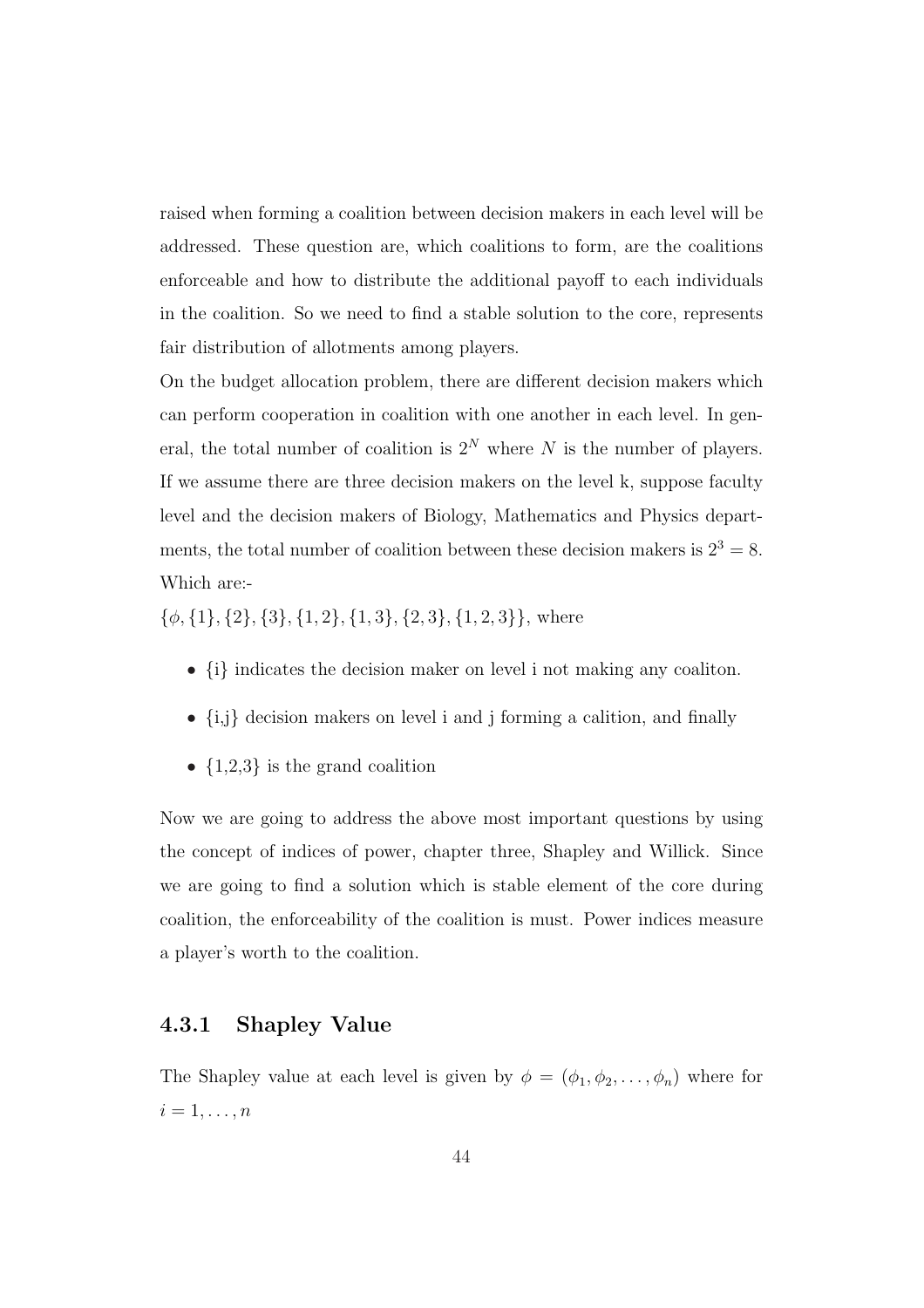$$
\phi_i(v) = \sum_{\substack{S \subset N \\ i \in S}} \frac{(|S| - 1)!(n - |S|)!}{n!} [v(S) - v(S - \{i\})]
$$

So by using this formula we get the players worth to the coalition as indicated below

$$
\phi_1(v) = \frac{1}{6} [2v({1}) + 2v({1, 2, 3}) + v({1, 2}) - (2v({2, 3}) + v({2})))]
$$
  

$$
\phi_2(v) = \frac{1}{6} [2v({2}) + 2v({1, 2, 3}) + v({1, 2}) + v({2, 3}) - (2v({1, 3})v({1}) + v({3})))
$$

$$
\phi_3(v) = \frac{1}{6} [2v(\{3\}) + 2v(\{1, 2, 3\}) + v(\{2, 3\}) - (2v(\{1, 2\}) + v(\{2\}))]
$$

Now we will take the ratio of each decision makers worth to a coalition by the total worth to address the question how to distribute the payoff to the decision makers during coalition.

i.e. Let  $\alpha_i = \frac{\phi_i}{\phi_1 + \phi_2}$  $\frac{\varphi_i}{\phi_1 + \phi_2 + \phi_3}$ , on each level, for  $i = 1, 2, 3$ 

We use  $\alpha_i$  as a ratio to the additional payoff that a decision maker i on each level, for  $i=1,2,3$ , gets in the coalition since we distribute the payoff by using the power of decision maker in the sense that the one with higher power needs to have a better payoff than the others which are less powerful.

Next to address the question that which coalitions to form in each level we need to find a coalition with the best maximum payoff than the other six possible coalitions we have. This can be done by using an optimization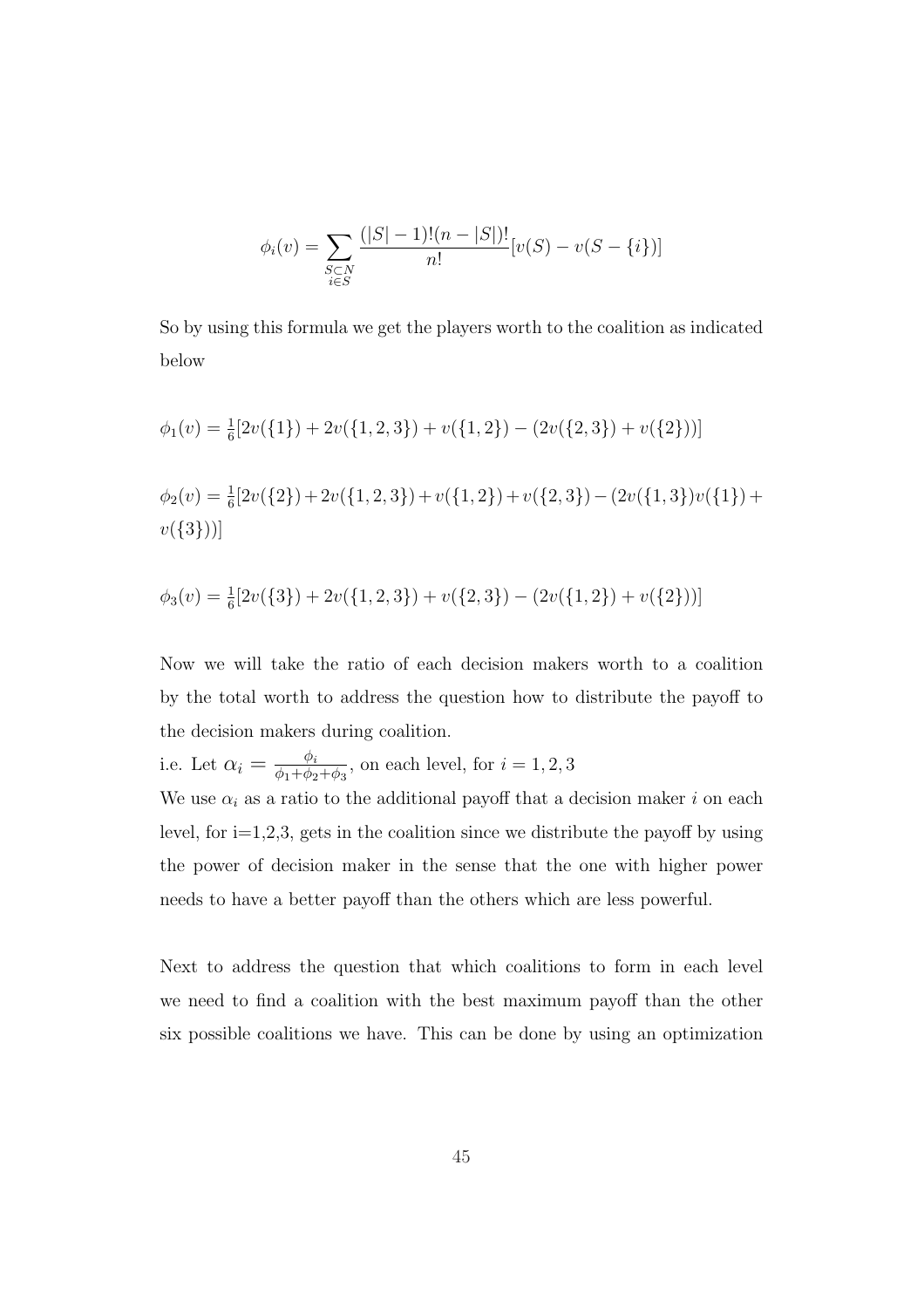problem modeled as follows.

$$
\max \sum_{i=1}^{3} \alpha_i w_i
$$
  
s.t :  $w_i \ge 0$   

$$
\sum_{i=1}^{3} w_i \le v(N) - \sum_{i=1}^{3} f_i(x^*)
$$
  
 $x \in S$  (4.3.1)

This is a linear programming problem.

Here, the Shapley value has got a drawback of having a general relation with the core, that makes the coalition enforceable, and also violates individual rationality for non-super additive games, games where the coalition has got less value than working individually. But the Willick's power index fulfill the drawback of Shapley and can be considered as a general solution concept for most games.

#### 4.3.2 Willick's Power Index

Using similar procedure as Shapley we can address the above questions on each level by finding the power index of Willick. Willick's power index is given by

$$
\rho_i[u] = u(N) - \max_{p_{N-\{i\}}} \sum_{p \in p_{N-\{i\}}} u(p)
$$

By applying the above formula we will find the power of each individual as follows,

$$
\rho_1[u] = u(N) - \max\{u(\{2,3\}), (u(\{2\}) + u(\{3\}))\}
$$

 $\rho_2[u] = u(N) - (u({1}) + u({3})).$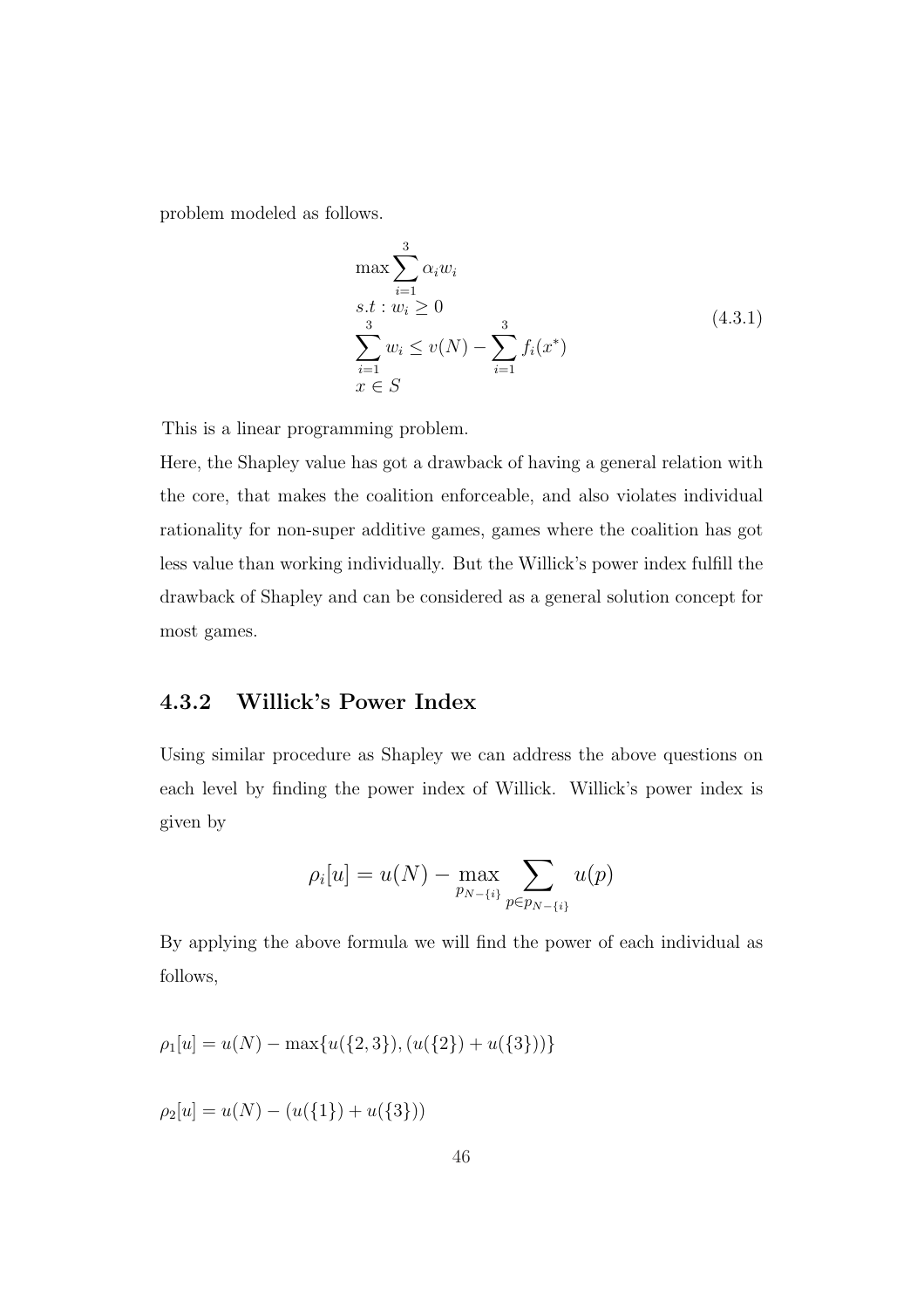$$
\rho_3[u] = u(N) - \max\{u(\{1,2\}), (u(\{1\}) + u(\{2\}))\}
$$

and to know how to distribute payoff among decision makers we let

$$
\gamma_i = \frac{\rho_i}{\rho_1 + \rho_2 + \rho_3}
$$
 for i=1,2,3

as an amount of payoff to be distributed to the decision makers in the coalition on the power they have.

Next to address the question which coalition will be formed, we model the linear optimization problem as follows,

$$
\max \sum_{i=1}^{3} \gamma_i w_i
$$
  
s.t :  $w_i \ge 0$   

$$
\sum_{i=1}^{3} w_i \le v(N) - \sum_{i=1}^{3} f_i(x^*)
$$
  
 $x \in S$  (4.3.2)

In solving the linear programming problem either $(4.3.1)$  or  $(4.3.2)$  our solution will be a coalition on each level which has got a better additional payoff $(w_i)$  than the other six possible coalition we have, and that additional payoff will be distributed to the decision makers by using their indices of power. Then the additional amount of payoff  $(A_{p_i})$ , on the payoff of  $x^*$ , each player can get is indices of power of it divided by total power index of players and multiplied by the additional payoff. So the total amount  $(T_{p_i})$  of payoff each player can get in the best coalition, having maximum payoff, will be the additional amount of payoff plus the amount of payoff the player get on  $x^*$ .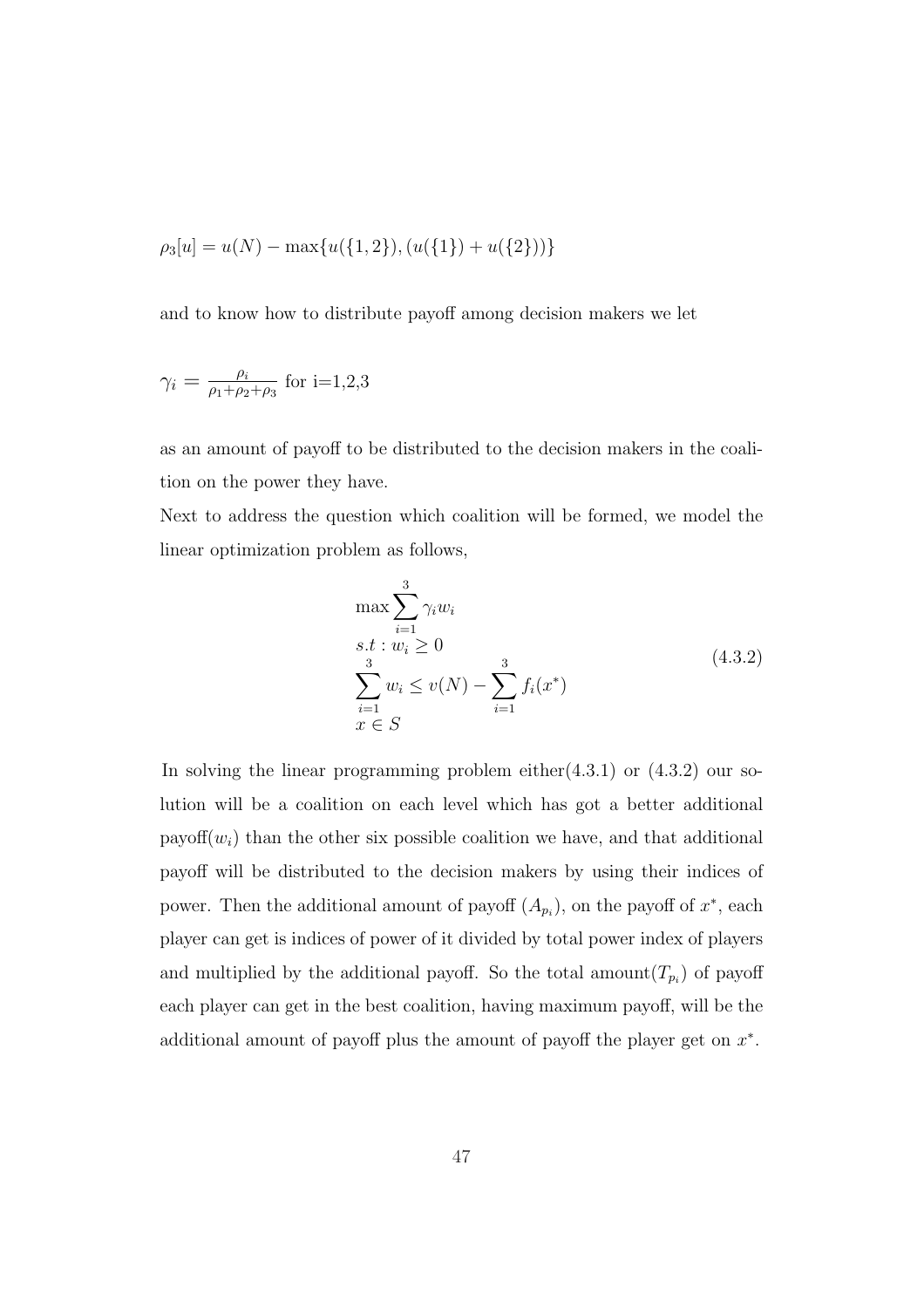Mathematically it can be represented as :-

$$
A_{p_i} = \alpha_i \times w_{ij} \nandT_{p_i} = A_{p_i} + x_i^*, \nfor \n i = 1, 2, 3
$$
\n(4.3.3)

, or

$$
A_{p_i} = \gamma_i \times w_i \qquad and
$$
  
\n
$$
T_{p_i} = A_{p_i} + x_i^*, \qquad for \qquad i = 1, 2, 3
$$
\n(4.3.4)

Equation  $(4.3.3)$  for the Shapley value and Equation $(4.3.4)$  for the Willick's power index.

### 4.4 General Steps of the Application

It is important to follow the following steps when dealing with the application of three person cooperative games in the hierarchical organizations. After defining the problem, clearly and deeply by describing the context of the problem and then stating the problem with in this context from problems drawn from real world.

Then a mathematical formulation of the problem will be given as a three player Stackleberg game, a class of three level linear programming problem and and the solution will be found by different algorithms and assume that solution is  $x^*$ .

But, x <sup>∗</sup> will not necessarily be a pareto-optimal solution and also payoff of individuals on each level is not necessarily pareto- optimal. since it is possible to find a point with a better payoff. This points will be untenable because of rational behavior of decision makers, so to make this points attainable we need an agreement what we call it cooperation(coalition)and there needs to be a discussion or hearing among decision makers in forming coalition. Taking formation of coalition to improve  $x^*$  as an open problem we will only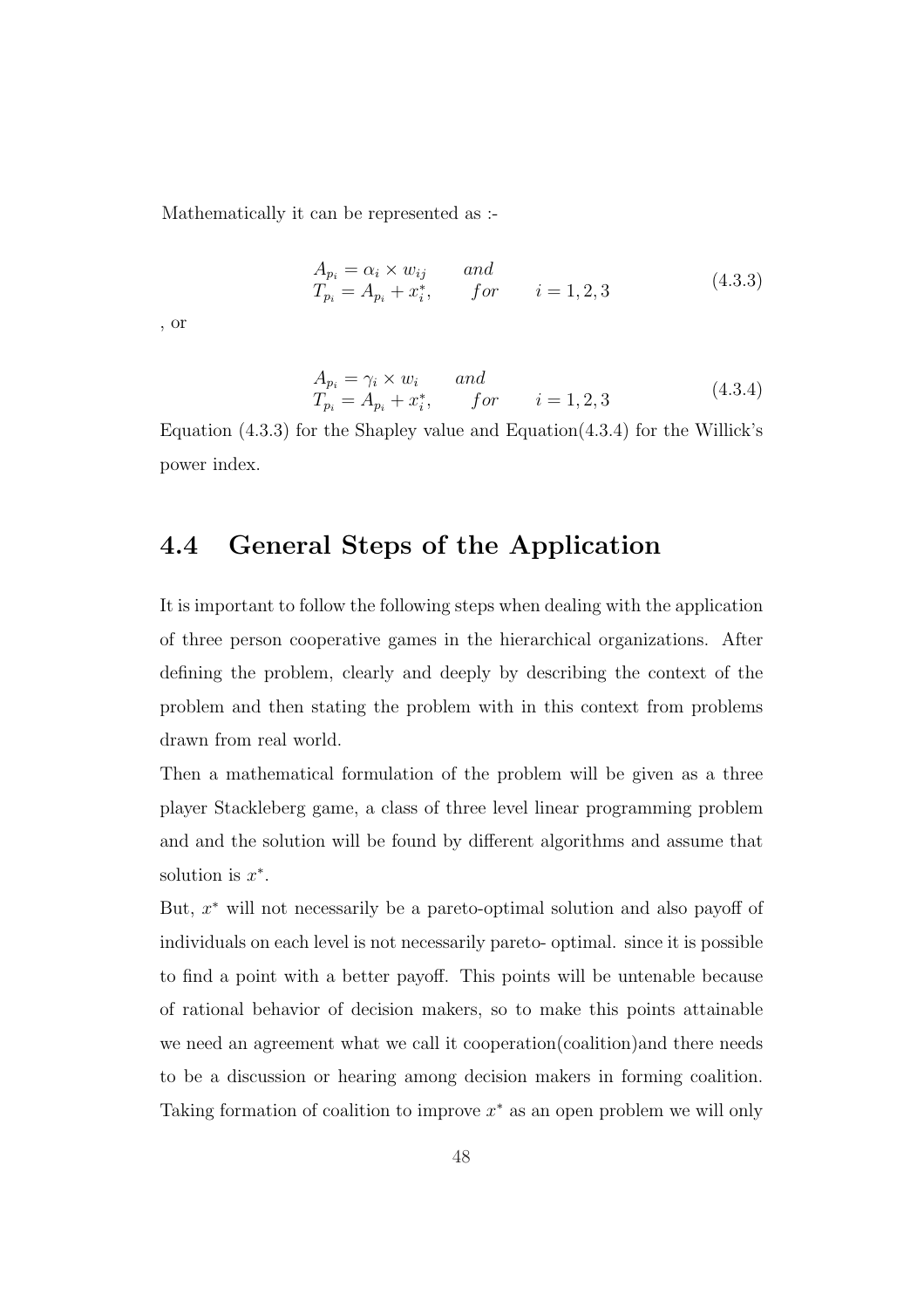consider how individual decision makers on a particular level can coalesce to get a better payoff.

In general, for most games and for m decision makers on each level the following steps will help us to answer the questions that will be raised in the formation of coalition on each level, which coalition to form and how to distribute the payoff.

for  $i=1,\ldots,m$ 

**Step 1**: we will find  $\rho_i$ 's using

We will find 
$$
p_i
$$
 s using  

$$
\rho_i[u] = u(N) - \max_{p_{N-i}} \sum_{p \in p_{N-i}} u(p)
$$

This values gives us the power of the individuals in the coalition. The values of  $u(\{\cdot\})$  can be described during the discussion time, for instance it can be hearing in our case.

**Step 2**: we will calculate  $\gamma_i$ 's by taking the ratio of the individual power index by the total power index.

$$
\gamma_i = \frac{\rho_i}{\rho_1 + \dots + \rho_m} = \frac{\rho_i}{\sum_{i=1}^n \rho_i}
$$

This helps us to know how to distribute the additional payoff among players.

Step 3 : Now we need to know which coalition has the largest amount of additional payoff, to answer this we will model a linear optimization problem of type (4.4.1):

$$
\max \sum_{i=1}^{m} \gamma_i w_i
$$
  
s.t :  $w_i \ge 0$   

$$
\sum_{i=1}^{m} w_i \le v(N) - \sum_{i=1}^{m} f_i(x^*)
$$
  
 $x \in S$  (4.4.1)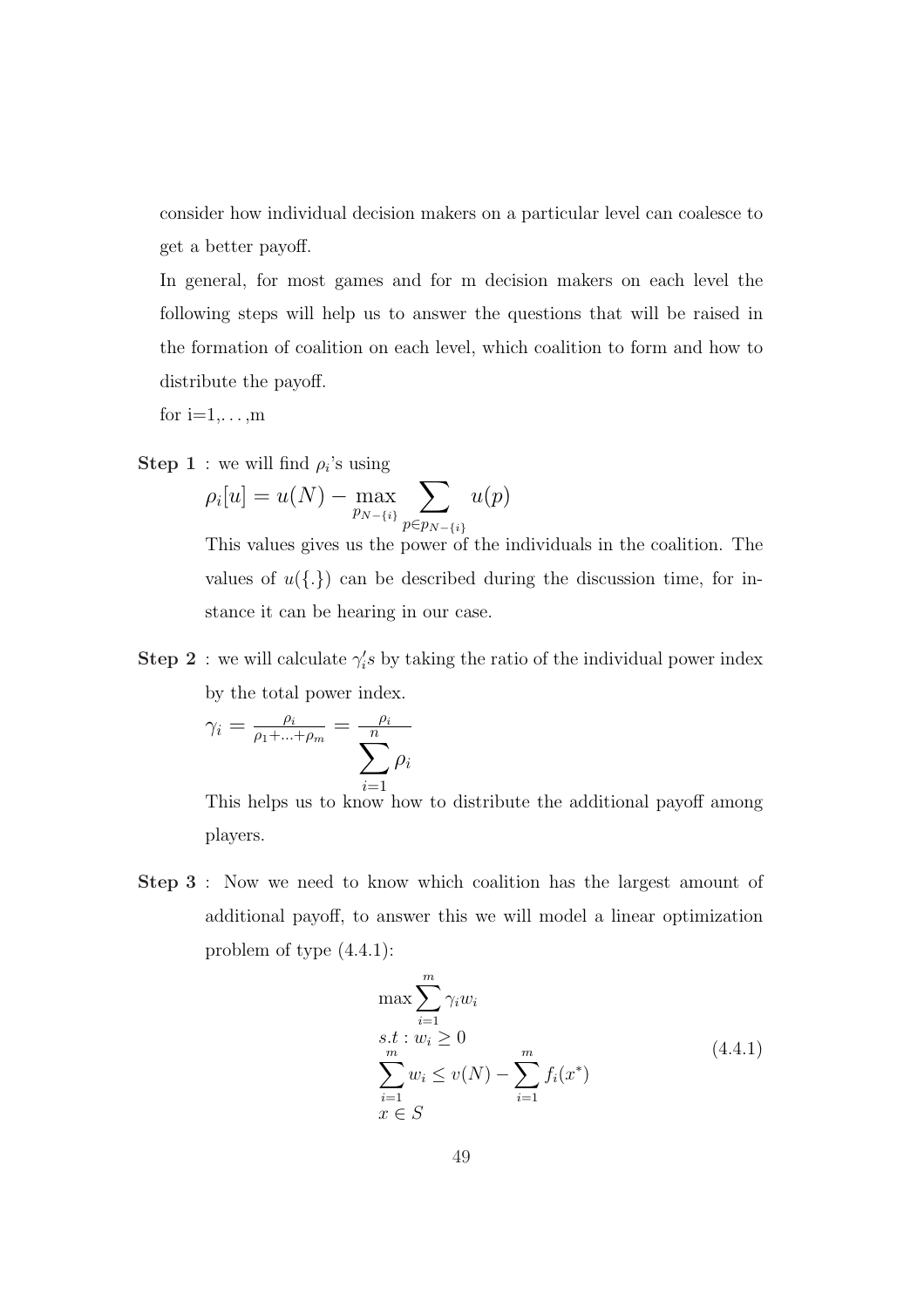where the first and the second constraint helps to bound points of coalition on the feasible set.

Step 4 : Finally for the coalition with highest additional payoff, found in step 3 we will distribute this additional payoff to individuals by using (4.4.2).

$$
A_{p_i} = \gamma_i \times w_i \qquad and T_{p_i} = A_{p_i} + x_i^*,
$$
\n(4.4.2)

where,  $A_{p_i}$  is the additional amount of payoff on the payoff of  $x^*$ , and  $T_{p_i}$  the total payoff each player can get in the best coalition, having maximum payoff.

With all this four steps above we can help the decision makers on each level to coalesce and get rid of problems happening during coalition.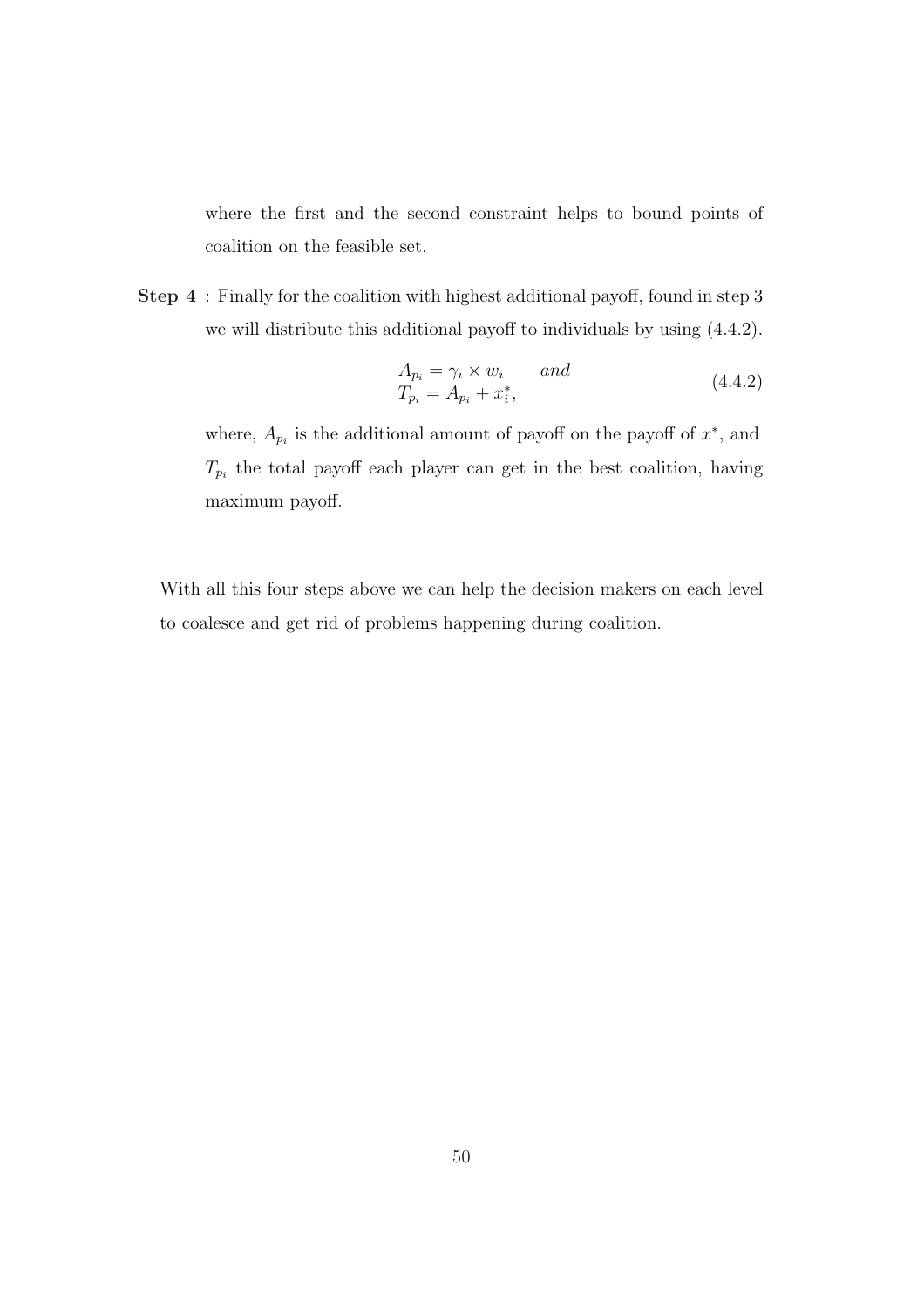## Chapter 5

# Conclusion and Recommendations

### 5.1 Conclusion

This paper has taken the university budget allocation system as a threeperson Stackleberg games and indicates the need of coalition among levels. In particular, this paper has presented a method for evaluating the effect of coalition formation among decision makers in each level. The solution to such problems might suggest ways in which a hierarchical system could be restricted to remove overall system inefficiencies.

The methods developed here have characterized the 3-level budget allocation problem as an abstract game. If a non-empty core exists for such a game, then enforceable coalitions exists which could gain additional benefits from the system. And on each level the decision makers can be coalesced for the additional payoff. A drawback to the core concept is that some games could have empty cores. However, for those games with non-empty cores, it would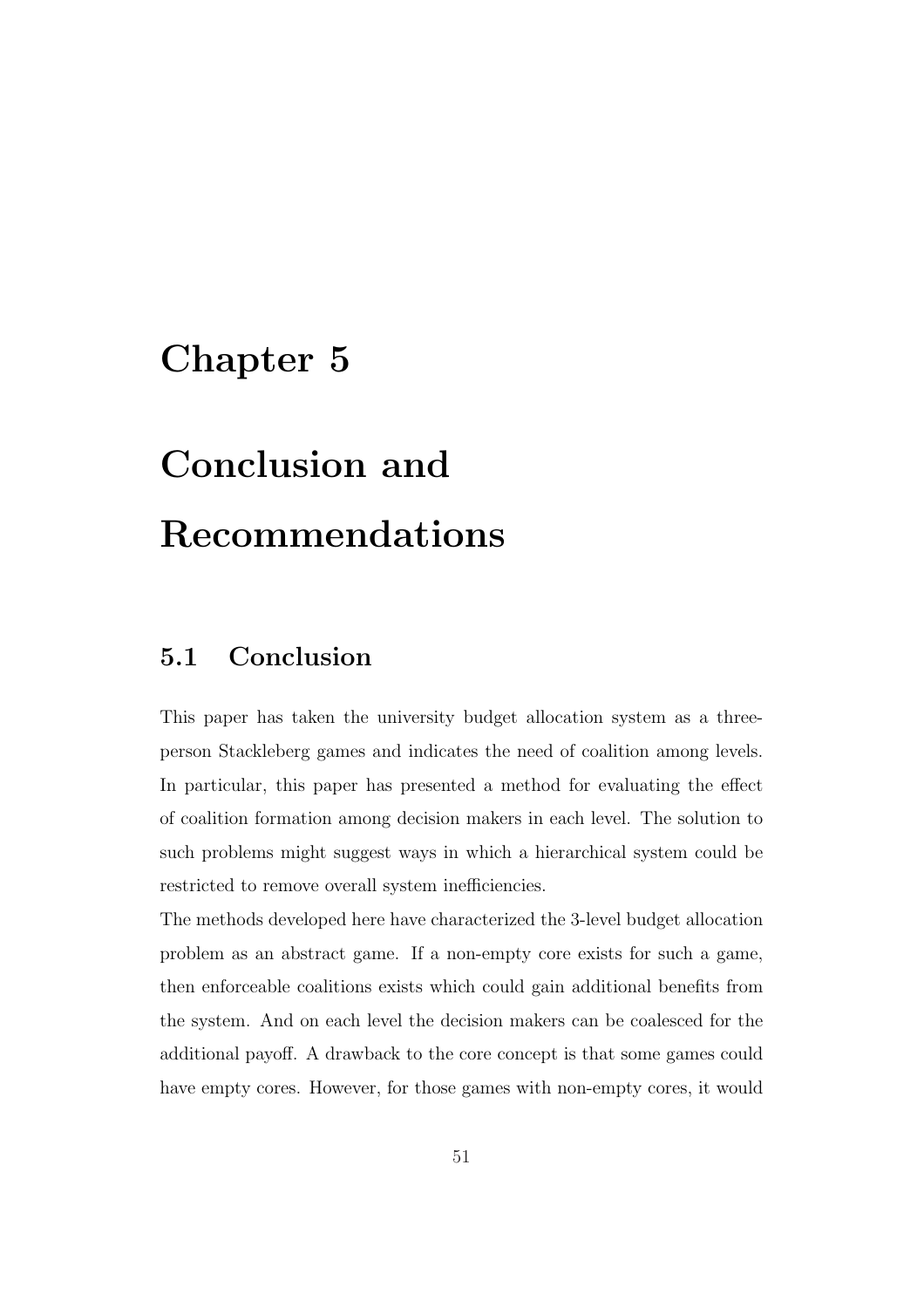be an advantageous property for power indices, Shapley value and Willick's power index, to assign values to the players that comprise a solution in the core.

### 5.2 Recommendations

In the existing procedure of the budget allocation system it is necessary to have an agreement on the decision makers of each level that helps to get an additional payoff. For example, if the decision makers, in department, of the faculty wants to form a coalition and work together to have a single decision maker that has got the heterogenous decision of the the decision makers in that level, the departments in this new coalition will get additional payoff which in turn can maximize the payoff of the university.

There are, however, several issues that remain untouched by the results of this thesis. For example, the payoff found from three level programming problem is not pareto optimal so the questions how to get benefit for all levels, if the core is empty, is there efficient algorithm for constructing it and so on. As of my knowledge this parts are not yet addressed so it will be an open problem to be solved.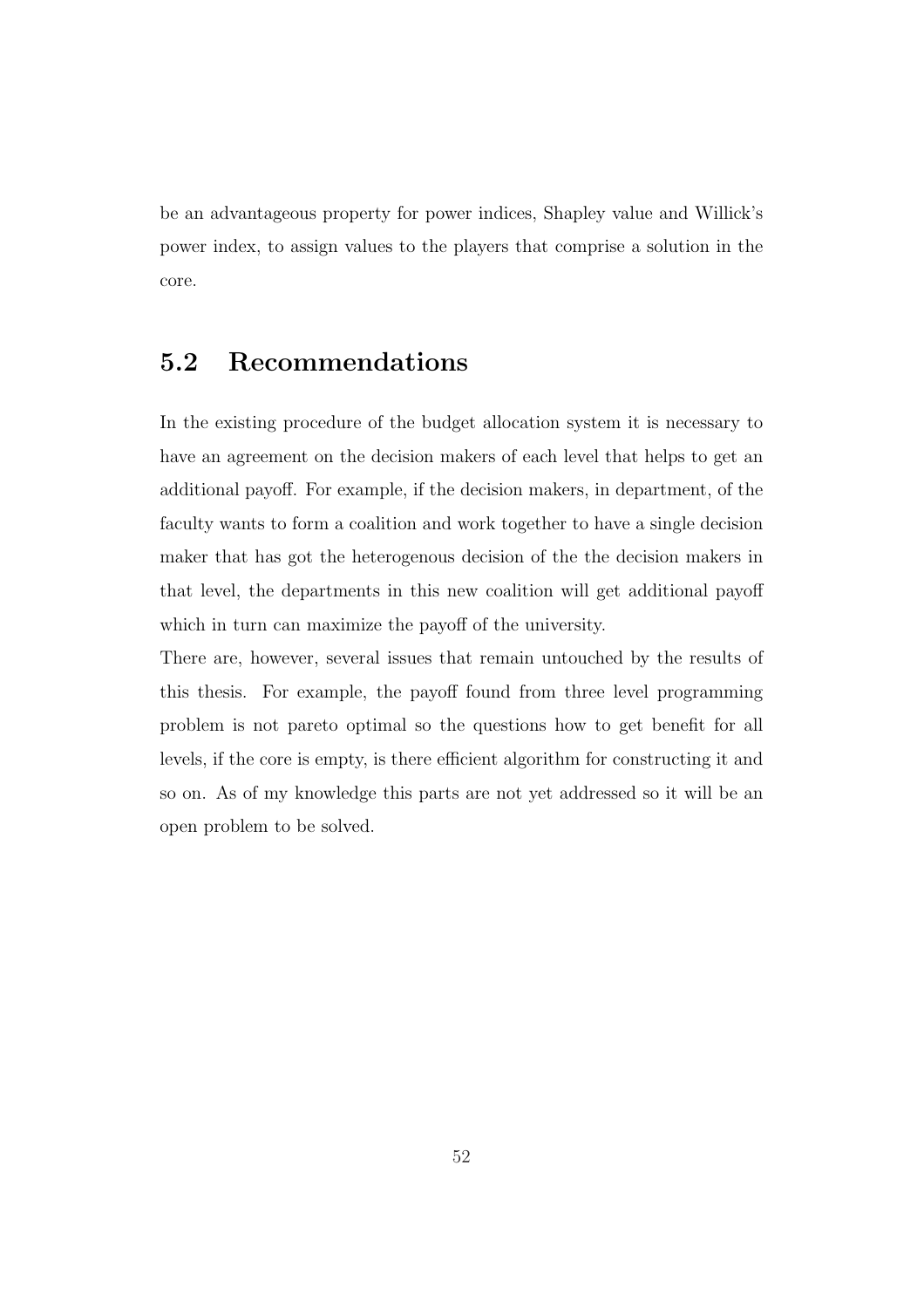## Bibliography

- [1] W. F. Bialas, "Cooperation n-person a Stackelberg games," proceedings of the 28th IEEE Conference on Decision andControl, December 1989, 2439-2444.
- [2] W. F Bialas and M. H. Chew, "Coalition Formation in n-Person Stackelberg games, " Proceedings of the 21st IEEE Conference on Decision and Control, January 1980, 761-765.
- [3] W. F Bialas and M. H Karwan, "On Two -level Optimization," IEEE Trans.Autom.Control, 27, 1982, 211-214.
- [4] U.Binseil : " A Coalition-form analysis of the core One Country- One Vote Rule in the Governing Council of the European Central Bank." Vol. 15, Number 1, spring 2001.
- [5] C. P. Bonini, K. J. Robert and H. M. Wagner, "Management controls: New Directions in Basic Research ", Mcgraw-Hill,inc., New York,1964.
- [6] R. M. Burton and B. Obel , "A Computer Simulation Test of the M-form Hypotheses," administrative science quarterly, 25,1980,457-566.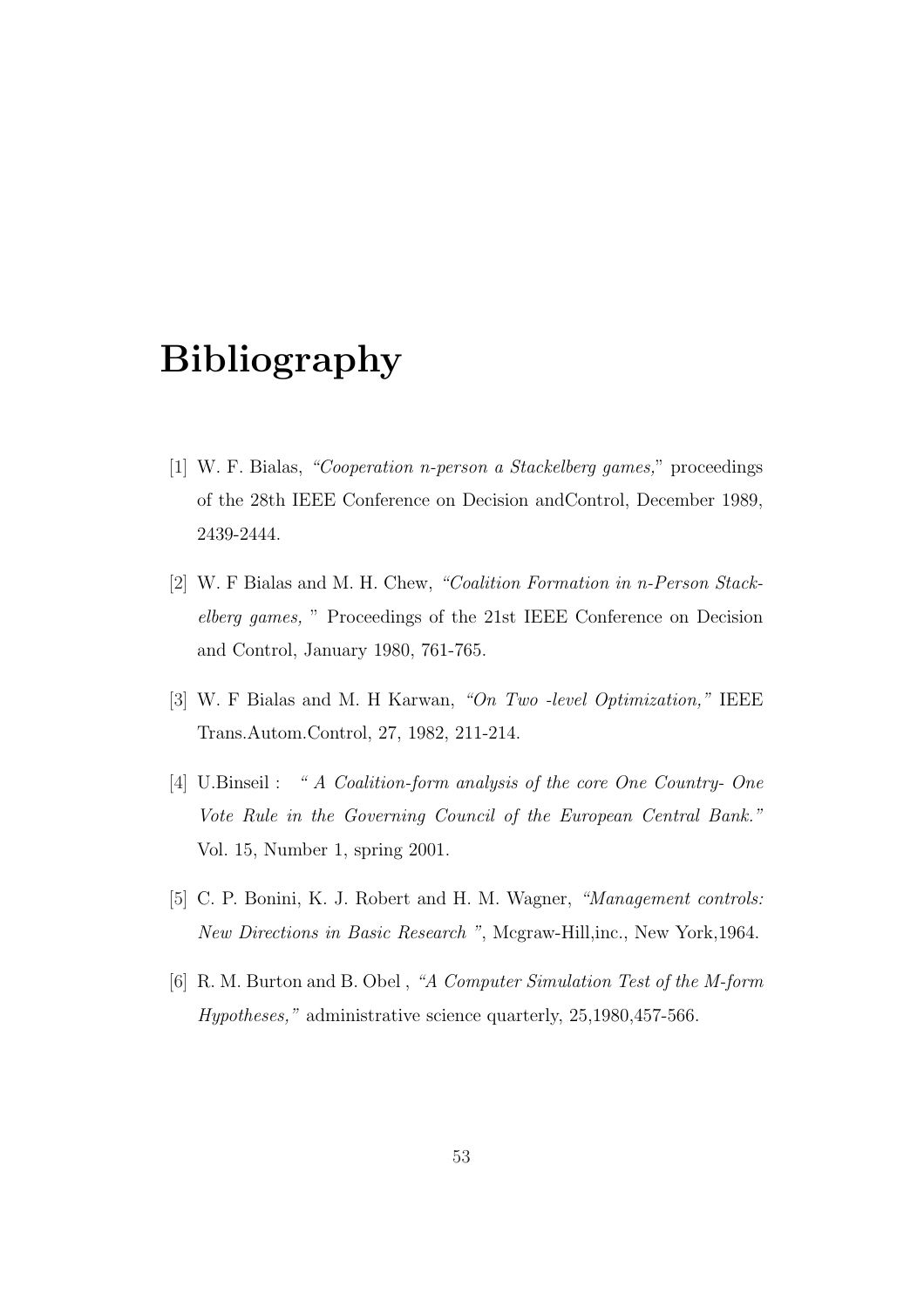- [7] R. M. Burton and B. Obel, "Mathematical models of organization design," Mathematical Models of Organizational Design Workshop, Eiasm, Brussels, March 14-15,1994.
- [8] R. Cassidy, M. J. Kirby and W. M. Raike (1971) "Efficient Distribution of Resources through Three Levels of Governments", Management Science Vol. 17, No. 8 pp 462-473
- [9] M. N. Chew, "A Game Theoretic Approach To Coalition Formation in Multilevel Decision Making Organizations", M.S. Thesis , Operations Reaserch Program,Dept. of Industrial Eng., SUNY at Buffalo,Buffalo , New York ,1981.
- [10] W. W. Cooper , H. J. Leavitt, and M. W. ShellyII , "New Perspectives in Organization Reasearch," John Wiley and Sons , Inc., New York,1964.
- [11] G. B. Dantizg, "Linear Programming and Extensions", Princeton University Press, Princton,New Jersey ,1963.
- [12] R. F. Drenick, "A Mathematical Organizational Theory", North-Holland, New York, 1986.
- [13] L. Esubalew , "Three level linear programming problem with its application in decision making process of hierachical organization", M. S. Thesis, Dept. of math., Addis Ababa University, 2007
- [14] W. A. Gamson, "A Theory of coalition formation," American Sociological Review, 21,1961
- [15] T. Groves , "Incentives in Teams," Econometrica , 41, July , 1973, 617- 631.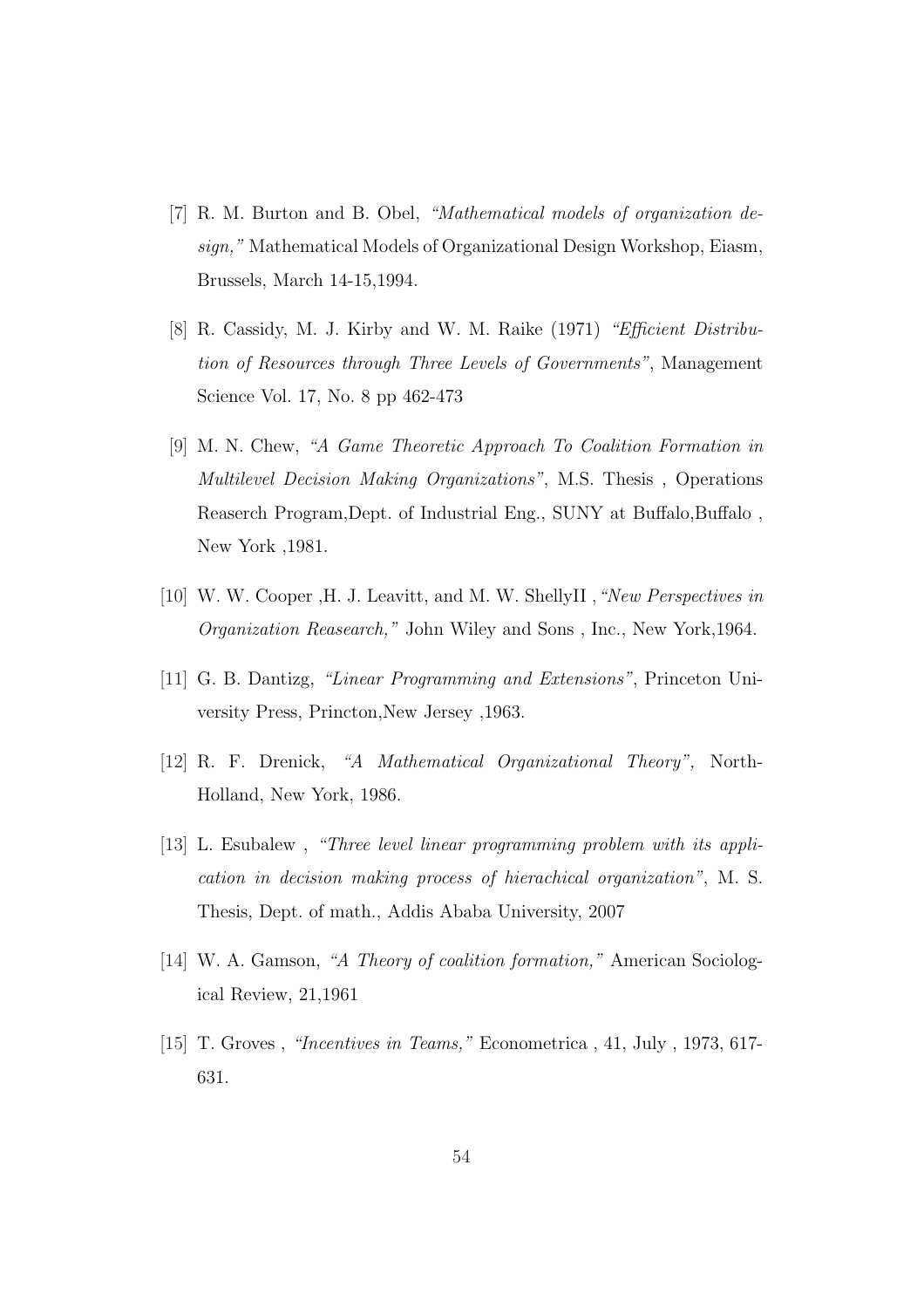- [16] E. Inarra and J. M. Usategui, "The Shapley Value and Average Convex Games," International Journal of Game Theory, 22, 1993, 13-29.
- [17] M. J. L. Kirby and W.M. Raike (1968) "Priority Planning in a University Computation Center", CBA Working Paper PP 69-114, University of Texas, Austin, Texas.
- [18] W. F. Lucas, "An Overview of the Mathematical Theory of Games," Management Science, 18, January 1972.
- [19] W. F. Lucas,and R. M. Thrall," n-person Games in Partition Form," Naval Research logistics Quarterly, 10, 1963, 281-298.
- [20] R.D.Luce and H.Raiffa, "Games and Decisions": Introduction and Critical Survey, John Willey and Sons, Inc., New York, 1957.
- [21] J. Marschak and R. Radner, "Economic Theory of Teams", Yale University press, New Haven, 1972.
- [22] M. Maschler, "The power of a Coalition,"Management science, 10, October, 1963.
- [23] D. Monderer, D. Samet , and L. S. Shapley, "Weighted Values and the Core," International journal of Game Theory, 21, 1992, 27-39.
- [24] L. S. Shapley," A value for n-person Games," Annals of Mathematics Studies, 28, 1951.
- [25] L. S. Shapley, " On Balanced Sets and Cores, Naval Research Logistics Quarterly, 14, December, 1967.
- [26] L. S. Shapley," On Market Games," Journal of Economic Theory, 1, June, 1964.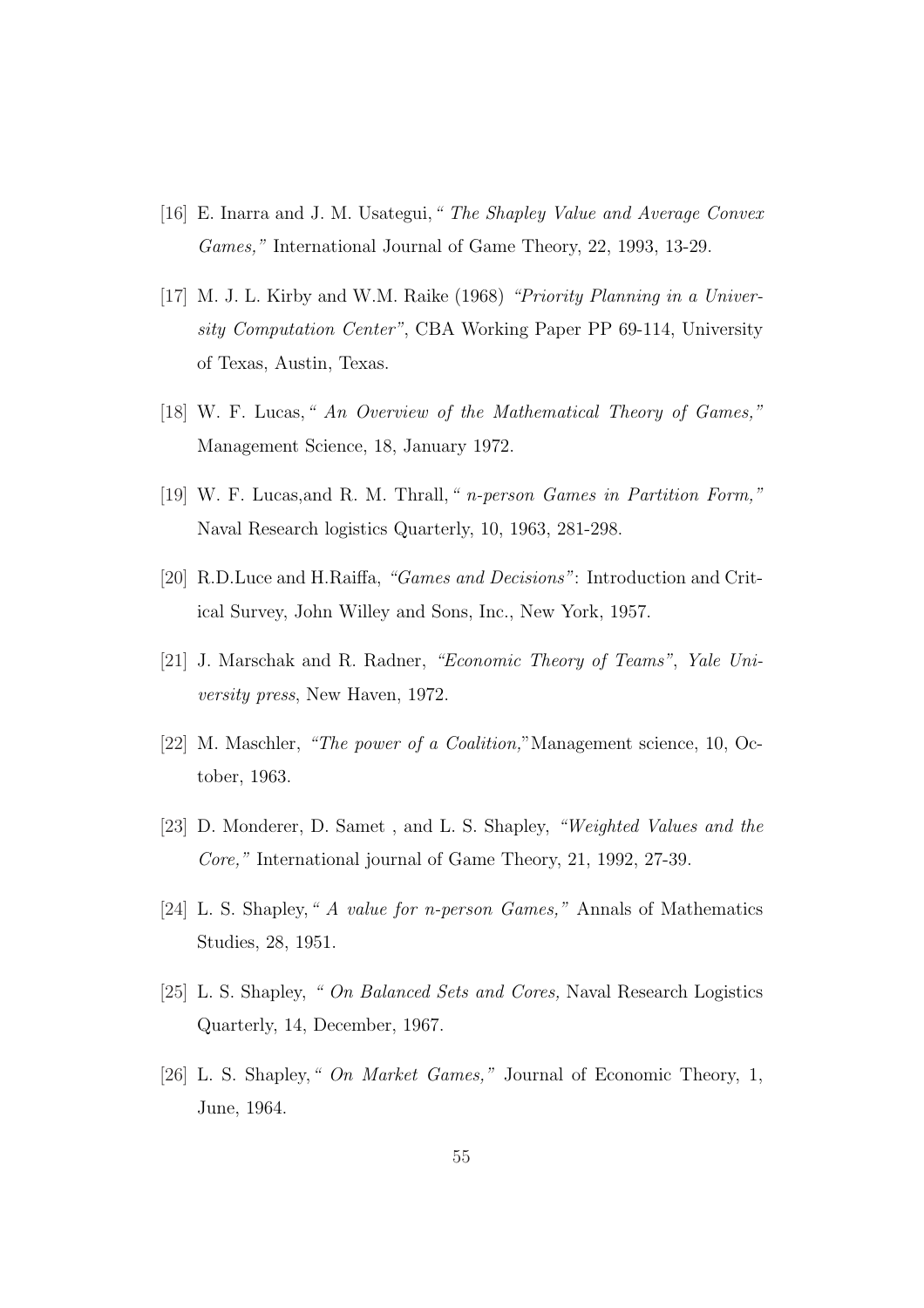- [27] P. Shenoy, "On Coalition Formation: A Game Theoretic Approach," Intl,Jour.Of Game Theory,May 8,1978.
- [28] H. A. Simon, Models of Man: "Social and Rational Mathematical Essays on Rational Behaviour in a Social Setting", John Wiley and Sons, Inc., New York, 1957.
- [29] H. von Stackelberg, "The Theory of the Market Economy", Oxford University Press,Oxford, 1952.
- [30] J. von Neumann and Morgenstern, "Theory of Games and Economic Behaviour",2nd edn., Princeton university Press, Princeton, New Jersey, 1947.
- [31] O. E. Williamson , "Markets and Hierarchies : Analysis and Antitrust Implications", The Free Press, New York, 1975.
- [32] W. J. Willick, "Solution Techniques for Cooperative n-person Stackelberg Games" ,M.S. Thesis , Operations Research Program, Dept. of Industrial Eng., SUNY at Buffalo, Buffalo, New York ,1990.
- [33] W. J. Willick: " A Power Index for Cooperative Games with Applications to Hierarchial Organizations," Ph.D. Thesis , Operations Research Program, Dept. of Industrial Eng., SUNY at Buffalo, Buffalo, New York, January, 1995.
- [34] C. H. Yang: "A family of Values for n-person Cooperative Transferable Utility Games", M. S. Thesis, University at Buffalo, 1997.